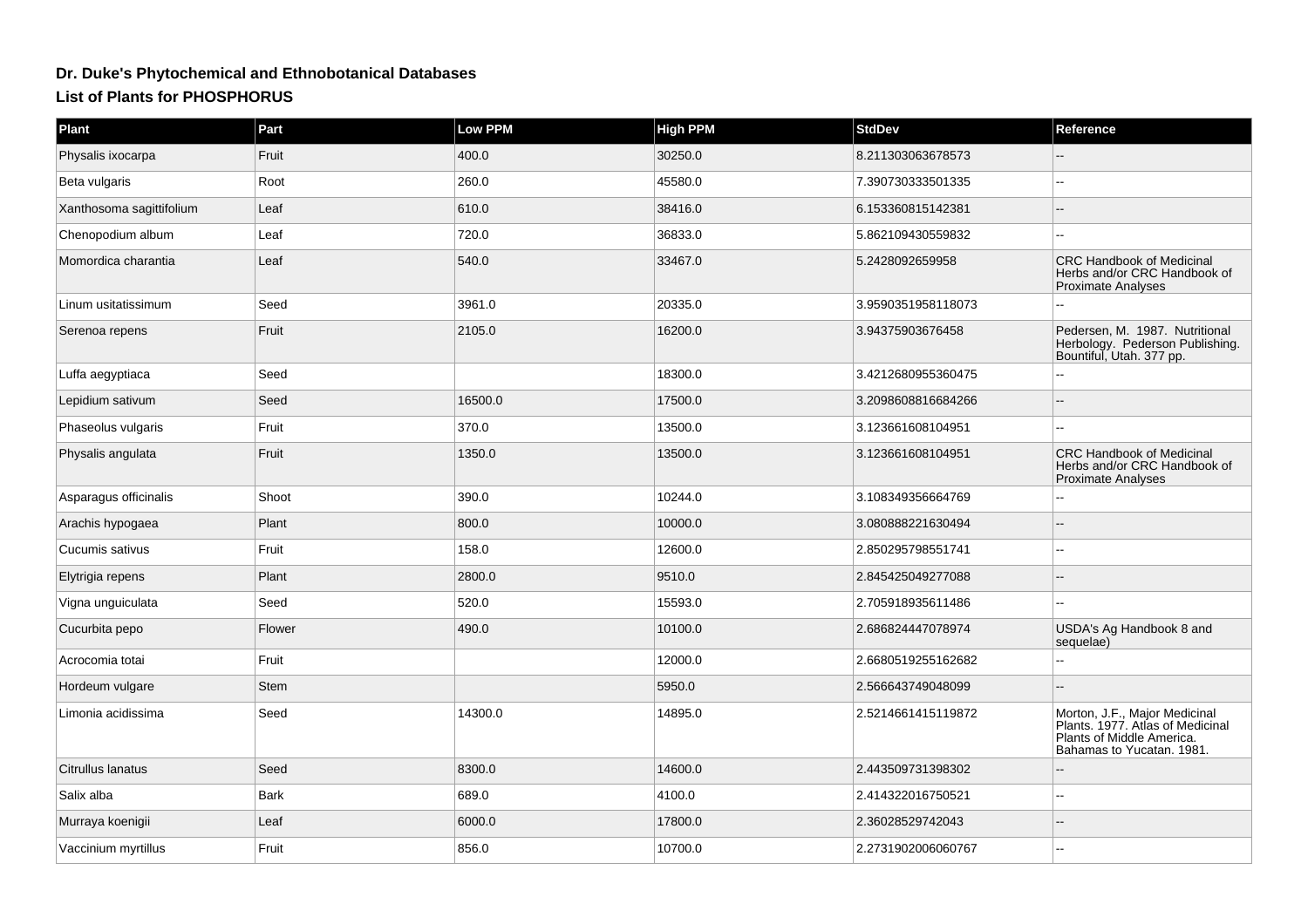| Plant                              | Part                   | Low PPM | <b>High PPM</b> | <b>StdDev</b>      | Reference                                                                                                                           |
|------------------------------------|------------------------|---------|-----------------|--------------------|-------------------------------------------------------------------------------------------------------------------------------------|
| Raphanus sativus                   | Fruit                  | 240.0   | 10526.0         | 2.2203394774257896 |                                                                                                                                     |
| Amorphophallus campanulatus        | Shoot                  |         | 8100.0          | 2.1362214977672958 |                                                                                                                                     |
| Caulophyllum thalictroides         | Root                   | 1716.0  | 15600.0         | 2.122965110017675  |                                                                                                                                     |
| Phaseolus lunatus                  | <b>Sprout Seedling</b> | 3820.0  | 10611.0         | 2.046625909896273  |                                                                                                                                     |
| Cucurbita pepo                     | Seed                   | 10600.0 | 12982.0         | 2.015938641351039  |                                                                                                                                     |
| Brassica oleracea                  | Stem                   | 400.0   | 5110.0          | 1.9403763589789504 |                                                                                                                                     |
| Anethum graveolens                 | Plant                  | 600.0   | 7625.0          | 1.9396126413461277 |                                                                                                                                     |
| Ceiba pentandra                    | Seed                   | 9700.0  | 12690.0         | 1.9387750082893578 |                                                                                                                                     |
| Capsella bursa-pastoris            | Plant                  | 600.0   | 7288.0          | 1.7776716432173565 |                                                                                                                                     |
| Triticum aestivum                  | Plant                  | 400.0   | 7200.0          | 1.7353843796110304 | --                                                                                                                                  |
| Phoenix dactylifera                | Fruit                  | 370.0   | 8795.0          | 1.69456590371845   |                                                                                                                                     |
| Luffa aegyptiaca                   | Leaf                   | 330.0   | 14141.0         | 1.687076948596962  |                                                                                                                                     |
| Silybum marianum                   | Plant                  |         | 7060.0          | 1.6681091875100573 | Pedersen, M. 1987. Nutritional<br>Herbology. Pederson Publishing.<br>Bountiful, Utah. 377 pp.                                       |
| Sesamum indicum                    | Leaf                   |         | 14000.0         | 1.6611347848407145 | <b>CRC Handbook of Medicinal</b><br>Herbs and/or CRC Handbook of<br>Proximate Analyses                                              |
| Lactuca sativa                     | Leaf                   | 108.0   | 13920.0         | 1.6464158266811415 |                                                                                                                                     |
| Prunus persica                     | <b>Bark</b>            |         | 3150.0          | 1.620595203076627  |                                                                                                                                     |
| Hordeum vulgare                    | Plant                  | 2300.0  | 6900.0          | 1.5912232536803737 | Jim Duke's personal files.*                                                                                                         |
| Lycopersicon esculentum            | Fruit                  | 110.0   | 8400.0          | 1.57458868730343   |                                                                                                                                     |
| Momordica charantia                | Fruit                  | 320.0   | 8333.0          | 1.5542381214811356 | <b>CRC Handbook of Medicinal</b><br>Herbs and/or CRC Handbook of<br>Proximate Analyses                                              |
| Cannabis sativa                    | Seed                   | 9700.0  | 11227.0         | 1.5521640659289466 | ANON. 1948-1976. The Wealth of<br>India raw materials. Publications<br>and Information Directorate, CSIR,<br>New Delhi. 11 volumes. |
| Brassica oleracea var. botrytis I. | Flower                 | 385.0   | 7375.0          | 1.5411143666705196 |                                                                                                                                     |
| Helianthus tuberosus               | Tuber                  | 660.0   | 5200.0          | 1.3911427637816502 | Bonness, M. S., Promising new<br>drugs from plants: poisons that<br>heal, Herbarist, #56, 1990, 59-68                               |
| Apium graveolens                   | Pt                     | 201.0   | 6849.0          | 1.363371911682067  |                                                                                                                                     |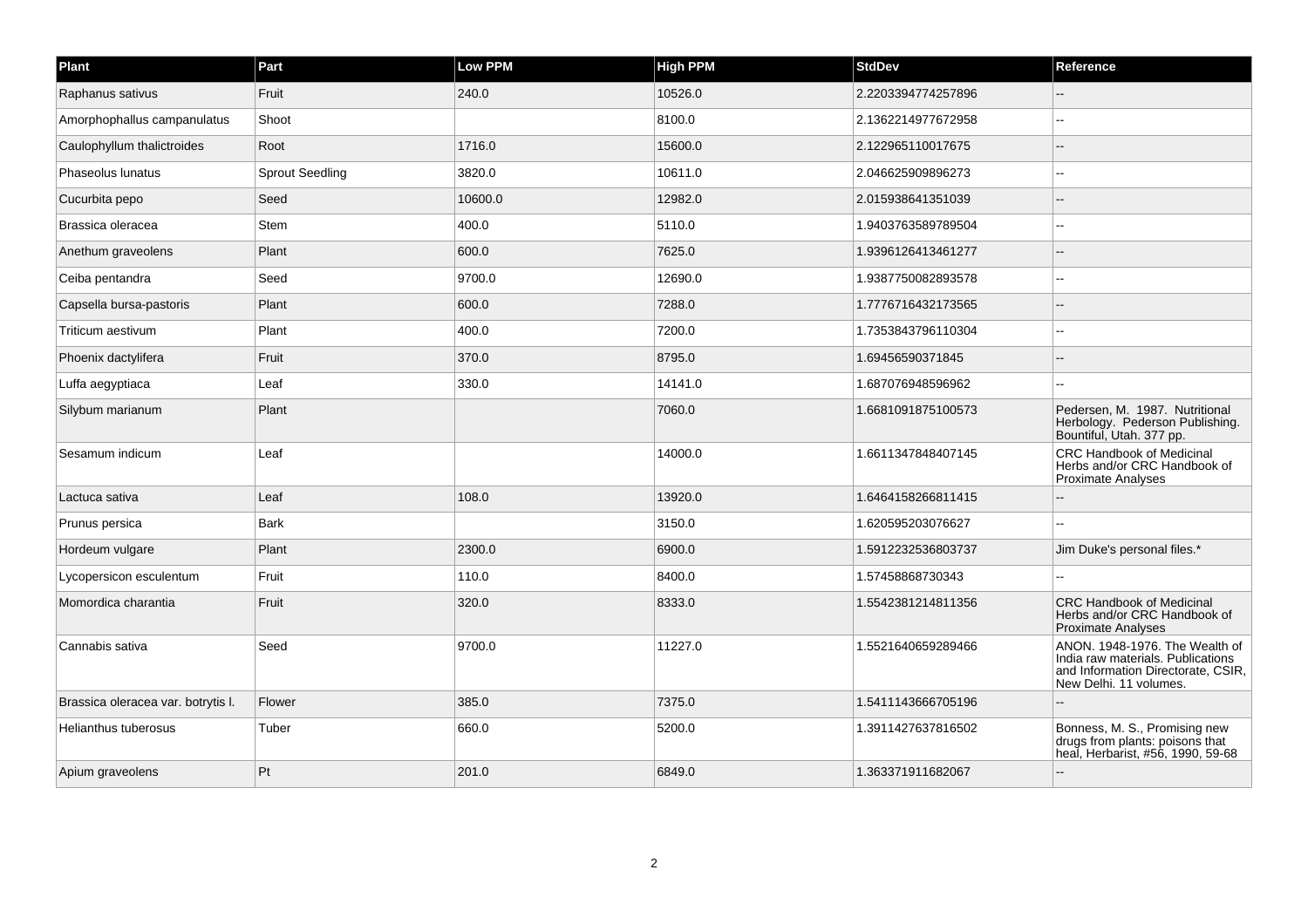| Plant                      | Part        | Low PPM | <b>High PPM</b> | <b>StdDev</b>      | Reference                                                                                                                   |
|----------------------------|-------------|---------|-----------------|--------------------|-----------------------------------------------------------------------------------------------------------------------------|
| Vaccinium macrocarpon      | Fruit       | 924.0   | 7700.0          | 1.3619708354287114 |                                                                                                                             |
| Ipomoea aquatica           | Leaf        | 420.0   | 12360.0         | 1.3593961425694687 |                                                                                                                             |
| Pisum sativum              | Plant       | 1800.0  | 6400.0          | 1.3509547104626125 |                                                                                                                             |
| Sechium edule              | Shoot       | 470.0   | 6350.0          | 1.342740269656019  |                                                                                                                             |
| Avena sativa               | Seed        | 500.0   | 10200.0         | 1.2807700551263885 | Jim Duke's personal files.*                                                                                                 |
| Symphoricarpos orbiculatus | <b>Stem</b> | 228.0   | 4224.0          | 1.2798133737393482 |                                                                                                                             |
| Tropaeolum majus           | Shoot       | 850.0   | 6200.0          | 1.2747275929607667 | --                                                                                                                          |
| Spinacia oleracea          | Plant       | 250.0   | 6232.0          | 1.2702244799414446 |                                                                                                                             |
| Glycine max                | Fruit       | 2250.0  | 7305.0          | 1.2419936190136918 | <b>CRC Handbook of Medicinal</b><br>Herbs and/or CRC Handbook of<br>Proximate Analyses                                      |
| Crescentia alata           | Seed        | 9680.0  | 10020.0         | 1.233203432006174  |                                                                                                                             |
| Terminalia catappa         | Seed        | 7890.0  | 9835.0          | 1.1843155137992867 | <b>CRC Handbook of Medicinal</b><br>Herbs and/or CRC Handbook of<br>Proximate Analyses                                      |
| Citrus mitis               | Fruit       | 700.0   | 7000.0          | 1.149352983553993  | Morton, J.F., Major Medicinal<br>Plants. 1977. Atlas of Medicinal<br>Plants of Middle America.<br>Bahamas to Yucatan. 1981. |
| Calathea macrosepala       | Flower      | 490.0   | 6365.0          | 1.1164658598035329 | <b>CRC Handbook of Medicinal</b><br>Herbs and/or CRC Handbook of<br>Proximate Analyses                                      |
| Blighia sapida             | Aril        | 160.0   | 2300.0          | 1.0903216729896206 |                                                                                                                             |
| Cynara cardunculus         | Flower      | 860.0   | 6240.0          | 1.0639103515279158 |                                                                                                                             |
| Sinapis alba               | Seed        | 8100.0  | 9330.0          | 1.0508647100453512 |                                                                                                                             |
| Curcuma longa              | Rhizome     | 640.0   | 6307.0          | 1.0401873086070448 | <b>CRC Handbook of Medicinal</b><br>Herbs and/or CRC Handbook of<br>Proximate Analyses                                      |
| Papaver somniferum         | Seed        | 8290.0  | 9277.0          | 1.0368589821266212 |                                                                                                                             |
| Eriodictyon californicum   | Leaf        | 2332.0  | 10600.0         | 1.0355790630588637 |                                                                                                                             |
| Hordeum vulgare            | Seed        | 1890.0  | 9200.0          | 1.0165110377918627 | Jim Duke's personal files.*                                                                                                 |
| Chrysanthemum coronarium   | <b>Bud</b>  | 320.0   | 4300.0          | 1.0                |                                                                                                                             |
| Nasturtium officinale      | Herb        | 600.0   | 12000.0         | 1.0                |                                                                                                                             |
| Juglans nigra              | Hull Husk   |         | 1070.0          | 1.0                |                                                                                                                             |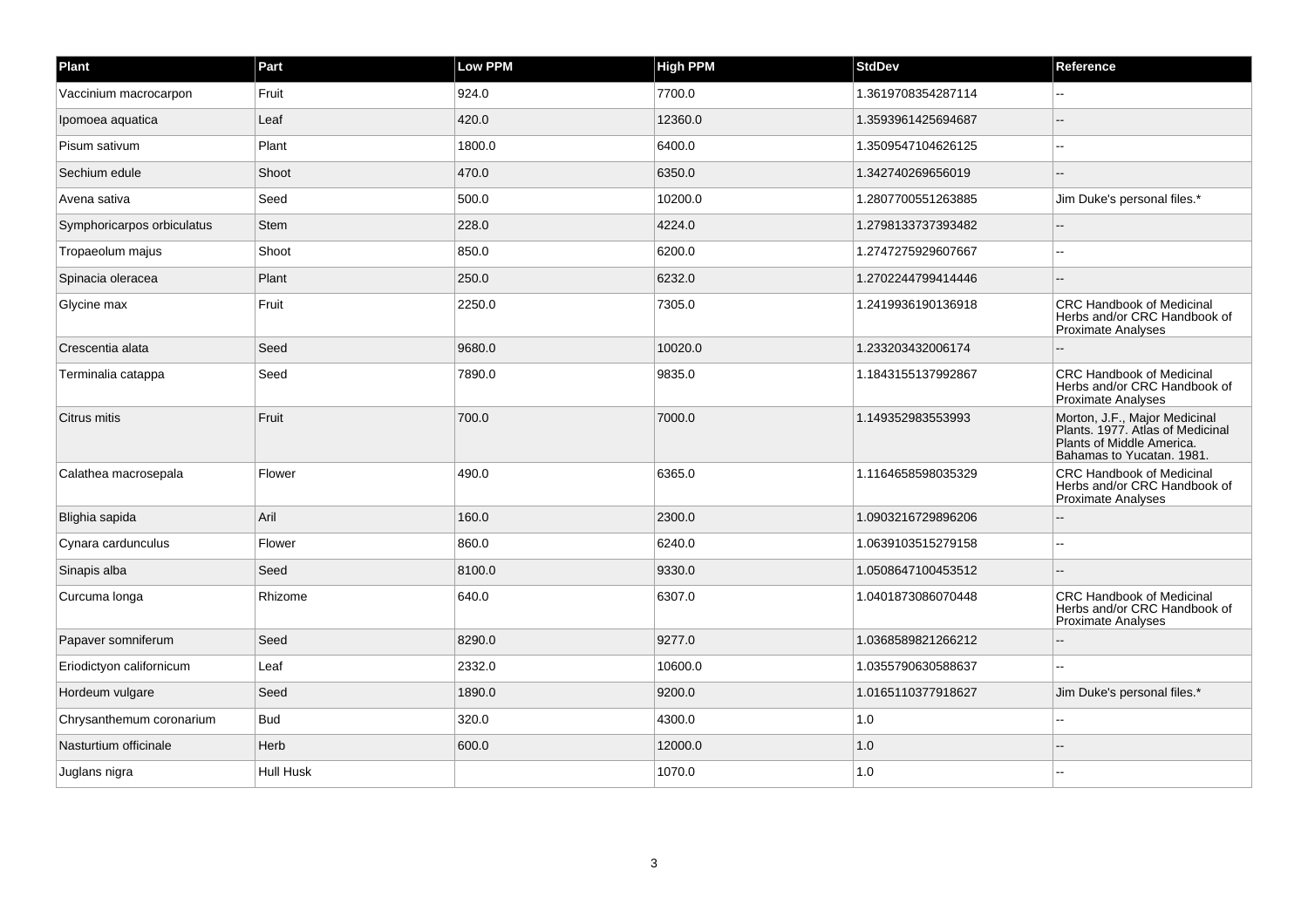| Plant                              | Part        | Low PPM | <b>High PPM</b> | <b>StdDev</b>      | Reference                                                                              |
|------------------------------------|-------------|---------|-----------------|--------------------|----------------------------------------------------------------------------------------|
| Allium sativum var. sativum        | <b>Bulb</b> | 880.0   | 5220.0          | 1.0                |                                                                                        |
| Luffa aegyptiaca                   | Fruit       | 190.0   | 6400.0          | 0.96710911051852   |                                                                                        |
| Phaseolus lunatus                  | Seed        | 1130.0  | 9000.0          | 0.9636592343249576 |                                                                                        |
| Valerianella radicata              | Plant       | 4647.0  | 5552.0          | 0.9434592611652892 |                                                                                        |
| Amaranthus sp.                     | Leaf        | 487.0   | 10082.0         | 0.9402738089756288 |                                                                                        |
| Carum carvi                        | Fruit       | 5680.0  | 6302.0          | 0.9373426112560593 | $\overline{a}$                                                                         |
| Abelmoschus esculentus             | Fruit       | 630.0   | 6300.0          | 0.9367351316792745 | USDA's Ag Handbook 8 and<br>sequelae)                                                  |
| Sesamum indicum                    | Seed        | 5000.0  | 8898.0          | 0.936704814556836  |                                                                                        |
| Prunus dulcis                      | Seed        | 4420.0  | 8735.0          | 0.8936305947313082 |                                                                                        |
| Erythroxylum coca                  | Leaf        | 3630.0  | 9740.0          | 0.8773502628434544 | $\sim$                                                                                 |
| Glycine max                        | Plant       | 2400.0  | 5410.0          | 0.8752229948914451 | <b>CRC Handbook of Medicinal</b><br>Herbs and/or CRC Handbook of<br>Proximate Analyses |
| Passiflora ligularis               | Fruit       | 300.0   | 6095.0          | 0.8744684750588212 |                                                                                        |
| Vigna aconitifolia                 | Plant       | 1800.0  | 5400.0          | 0.8704176240270899 |                                                                                        |
| Dipsacus fullonum                  | Plant       |         | 5400.0          | 0.8704176240270899 |                                                                                        |
| Vetiveria zizanioides              | Fruit       | 500.0   | 6000.0          | 0.8456131951615379 |                                                                                        |
| Moringa oleifera                   | Shoot       | 1120.0  | 5250.0          | 0.8439806405575019 | USDA's Ag Handbook 8 and<br>sequelae)                                                  |
| Phytolacca americana               | Shoot       | 440.0   | 5238.0          | 0.8385396264218817 |                                                                                        |
| Foeniculum vulgare                 | Fruit       | 4449.0  | 5960.0          | 0.8334636036258397 |                                                                                        |
| Mimulus glabratus                  | Shoot       | 520.0   | 5200.0          | 0.8213097483257511 | --                                                                                     |
| Lupinus mutabilis                  | Fruit       | 1680.0  | 5875.0          | 0.807645721612481  |                                                                                        |
| Solanum melongena                  | Fruit       | 189.0   | 5836.0          | 0.7957998698651753 | $\sim$                                                                                 |
| Solanum tuberosum                  | Tuber       | 320.0   | 4200.0          | 0.7953217499555455 | $\sim$                                                                                 |
| Panax quinquefolius                | Plant       | 2700.0  | 5200.0          | 0.7743102067399853 |                                                                                        |
| Apium graveolens                   | Root        | 470.0   | 7900.0          | 0.7700033948467552 | USDA's Ag Handbook 8 and<br>sequelae)                                                  |
| Erythrina berteroana               | Shoot       | 800.0   | 5060.0          | 0.7578312500768489 |                                                                                        |
| Brassica oleracea var. botrytis I. | Leaf        | 644.0   | 9090.0          | 0.7577587277969241 |                                                                                        |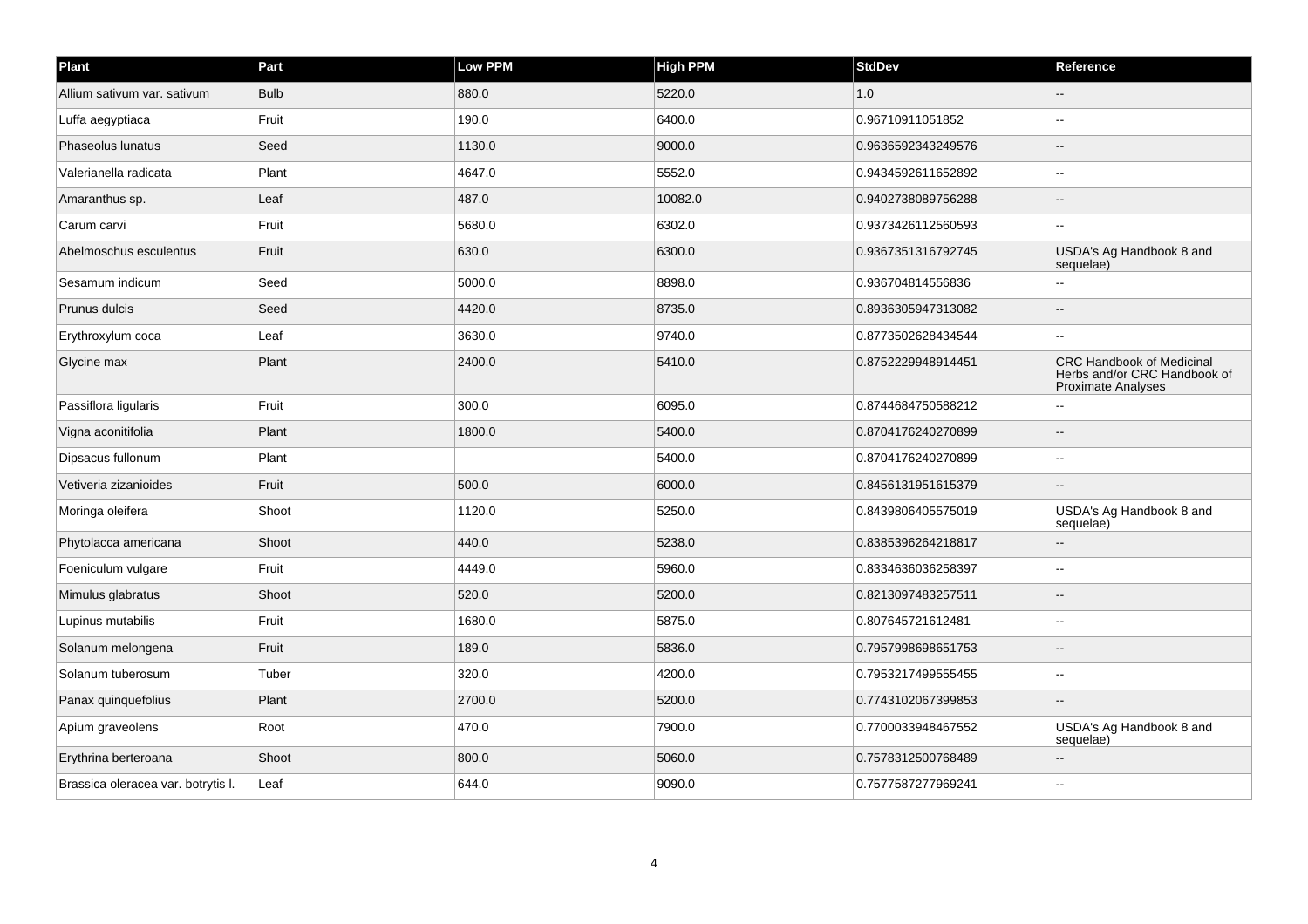| Plant                            | Part  | Low PPM | <b>High PPM</b> | <b>StdDev</b>      | Reference                                                                                                                           |
|----------------------------------|-------|---------|-----------------|--------------------|-------------------------------------------------------------------------------------------------------------------------------------|
| Brassica oleracea var. italica   | Leaf  | 644.0   | 9090.0          | 0.7577587277969241 |                                                                                                                                     |
| Cuminum cyminum                  | Fruit | 4900.0  | 5673.0          | 0.7462902843572051 | $\sim$                                                                                                                              |
| Bromelia pinguin                 | Shoot | 225.0   | 5000.0          | 0.7306261793987481 |                                                                                                                                     |
| Cyclanthera pedata               | Fruit | 260.0   | 5615.0          | 0.7286733766304427 |                                                                                                                                     |
| Foeniculum vulgare               | Plant | 510.0   | 5100.0          | 0.7262564980964331 | <b>CRC Handbook of Medicinal</b><br>Herbs and/or CRC Handbook of<br><b>Proximate Analyses</b>                                       |
| Eleocharis dulcis                | Tuber | 650.0   | 4075.0          | 0.7208441232272823 | <b>CRC Handbook of Medicinal</b><br>Herbs and/or CRC Handbook of<br><b>Proximate Analyses</b>                                       |
| Rumex crispus                    | Root  | 1945.0  | 7570.0          | 0.71201932133943   |                                                                                                                                     |
| Glycine max                      | Seed  | 1580.0  | 8040.0          | 0.7099705776838129 |                                                                                                                                     |
| Cucurbita spp                    | Fruit | 350.0   | 5540.0          | 0.7058928925010086 |                                                                                                                                     |
| Asparagus officinalis            | Root  | 746.0   | 7460.0          | 0.6926912968369884 |                                                                                                                                     |
| Chrysanthemum parthenium         | Plant |         | 5010.0          | 0.683008160317236  |                                                                                                                                     |
| Tanacetum parthenium             | Plant |         | 5010.0          | 0.683008160317236  | Pedersen, M. 1987. Nutritional<br>Herbology. Pederson Publishing.<br>Bountiful, Utah. 377 pp.                                       |
| Ephedra nevadensis               | Plant |         | 5000.0          | 0.6782027894528808 | <b>CRC Handbook of Medicinal</b><br>Herbs and/or CRC Handbook of<br><b>Proximate Analyses</b>                                       |
| Pastinaca sativa                 | Root  | 400.0   | 7365.0          | 0.6759989120394251 |                                                                                                                                     |
| Abelmoschus esculentus           | Seed  |         | 7900.0          | 0.6729743152569793 | ANON. 1948-1976. The Wealth of<br>India raw materials. Publications<br>and Information Directorate, CSIR,<br>New Delhi, 11 volumes. |
| Brassica napus var. napobrassica | Root  | 290.0   | 7250.0          | 0.6557923409686905 |                                                                                                                                     |
| Armoracia rusticana              | Root  | 1278.0  | 7100.0          | 0.6294359439199063 |                                                                                                                                     |
| Citrus paradisi                  | Fruit | 76.0    | 5280.0          | 0.6269205475189703 |                                                                                                                                     |
| Malva parviflora                 | Plant | 670.0   | 4891.0          | 0.6258242470314088 |                                                                                                                                     |
| Pisum sativum                    | Fruit | 530.0   | 5240.0          | 0.614770955983272  |                                                                                                                                     |
| Cucurbita pepo                   | Fruit | 440.0   | 5238.0          | 0.6141634764064872 | USDA's Ag Handbook 8 and<br>sequelae)                                                                                               |
| Eleutherococcus senticosus       | Root  | 1470.0  | 7000.0          | 0.6118650125540502 |                                                                                                                                     |
| Hydrangea arborescens            | Root  | 2450.0  | 7000.0          | 0.6118650125540502 |                                                                                                                                     |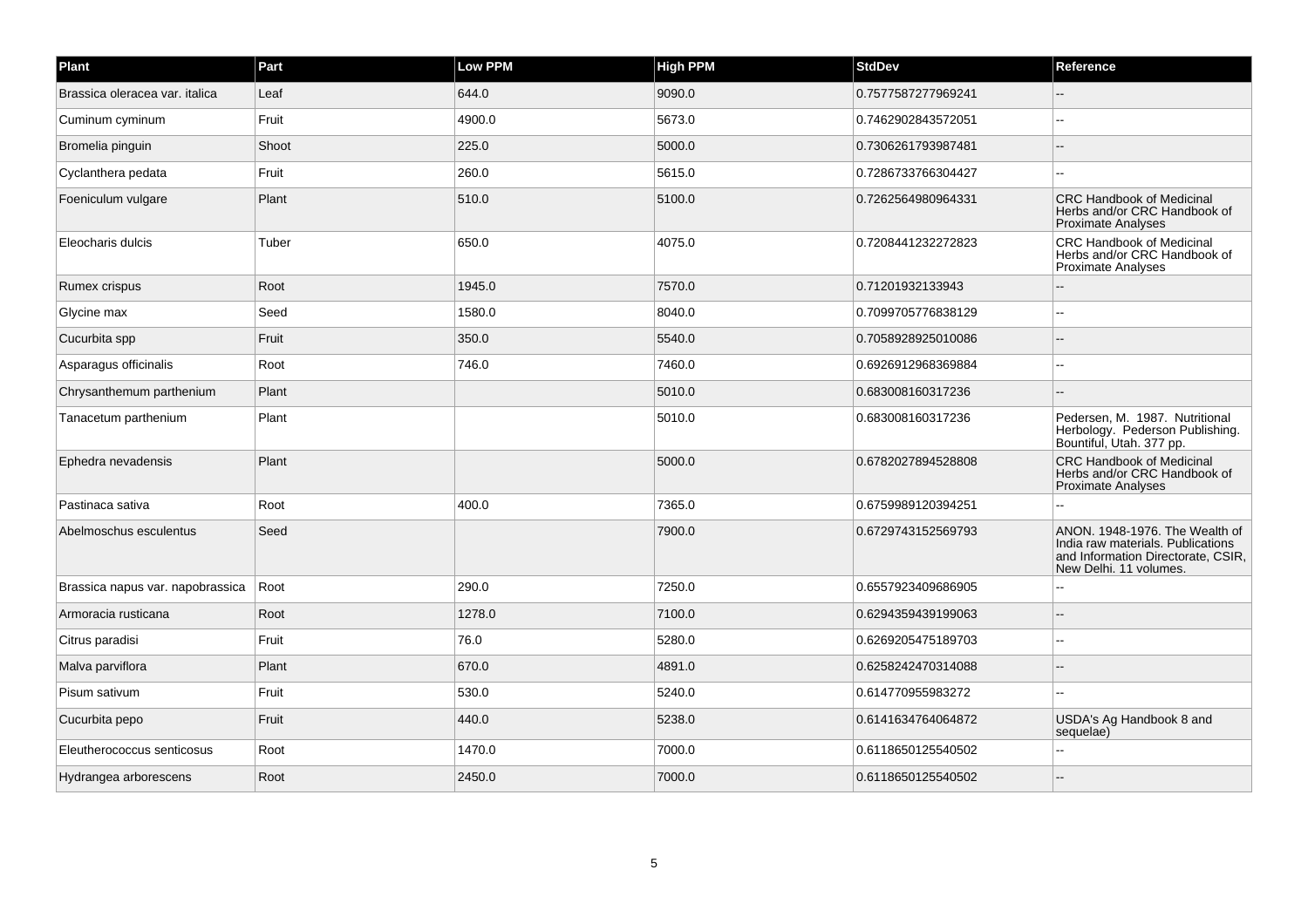| Plant               | Part  | Low PPM | <b>High PPM</b> | <b>StdDev</b>       | Reference                                                                                                                           |
|---------------------|-------|---------|-----------------|---------------------|-------------------------------------------------------------------------------------------------------------------------------------|
| Spondias dulcis     | Fruit | 670.0   | 5115.0          | 0.5768034824342152  |                                                                                                                                     |
| Vicia faba          | Fruit | 740.0   | 5070.0          | 0.5631351919565547  | ANON. 1948-1976. The Wealth of<br>India raw materials. Publications<br>and Information Directorate, CSIR,<br>New Delhi, 11 volumes. |
| Helianthus annuus   | Seed  | 6930.0  | 7450.0          | 0.5540577574564426  |                                                                                                                                     |
| Theobroma cacao     | Fruit | 500.0   | 5000.0          | 0.5418734067690828  | J Cell Biochem VOL. 22=1995                                                                                                         |
| Brassica chinensis  | Leaf  | 370.0   | 7907.0          | 0.5401021340122389  |                                                                                                                                     |
| Brassica rapa       | Leaf  | 370.0   | 7907.0          | 0.5401021340122389  | USDA's Ag Handbook 8 and<br>sequelae)                                                                                               |
| Mentha spicata      | Plant | 600.0   | 4706.0          | 0.5369248860408372  |                                                                                                                                     |
| Acacia tortilis     | Seed  |         | 7300.0          | 0.5144189048562637  |                                                                                                                                     |
| Cajanus cajan       | Fruit | 1240.0  | 4888.0          | 0.5078545504691282  |                                                                                                                                     |
| Mentha x piperita   | Leaf  | 1150.0  | 7720.0          | 0.5056965693142372  |                                                                                                                                     |
| Trifolium pratense  | Shoot | 900.0   | 4500.0          | 0.5039172570812402  |                                                                                                                                     |
| Oenothera biennis   | Seed  | 4100.0  | 7257.0          | 0.5030557671108792  |                                                                                                                                     |
| Benincasa hispida   | Fruit | 70.0    | 4870.0          | 0.502387234278064   |                                                                                                                                     |
| Pimpinella anisum   | Fruit |         | 4862.0          | 0.4999573159709243  |                                                                                                                                     |
| Vigna unguiculata   | Fruit | 590.0   | 4856.0          | 0.4981348772405696  | USDA's Ag Handbook 8 and<br>sequelae)                                                                                               |
| Borago officinalis  | Leaf  | 530.0   | 7579.0          | 0.47975440555798987 | USDA's Ag Handbook 8 and<br>sequelae)                                                                                               |
| Solanum torvum      | Fruit | 700.0   | 4795.0          | 0.47960675014862986 |                                                                                                                                     |
| Rumex crispus       | Leaf  | 560.0   | 7568.0          | 0.4777305488110486  | ANON. 1948-1976. The Wealth of<br>India raw materials. Publications<br>and Information Directorate, CSIR,<br>New Delhi, 11 volumes. |
| Trachyspermum ammi  | Fruit | 4430.0  | 4784.0          | 0.4762656124763128  |                                                                                                                                     |
| Brassica pekinensis | Leaf  | 4560.0  | 7560.0          | 0.4762586529950913  |                                                                                                                                     |
| Basella alba        | Leaf  | 520.0   | 7535.0          | 0.47165897857022476 |                                                                                                                                     |
| Nelumbo nucifera    | Seed  | 590.0   | 7130.0          | 0.4694948719093944  |                                                                                                                                     |
| Humulus lupulus     | Fruit |         | 4760.0          | 0.4689758575548939  | Pedersen, M. 1987. Nutritional<br>Herbology. Pederson Publishing.<br>Bountiful, Utah. 377 pp.                                       |
| Lupinus mutabilis   | Seed  | 6350.0  | 7100.0          | 0.4615671013893586  |                                                                                                                                     |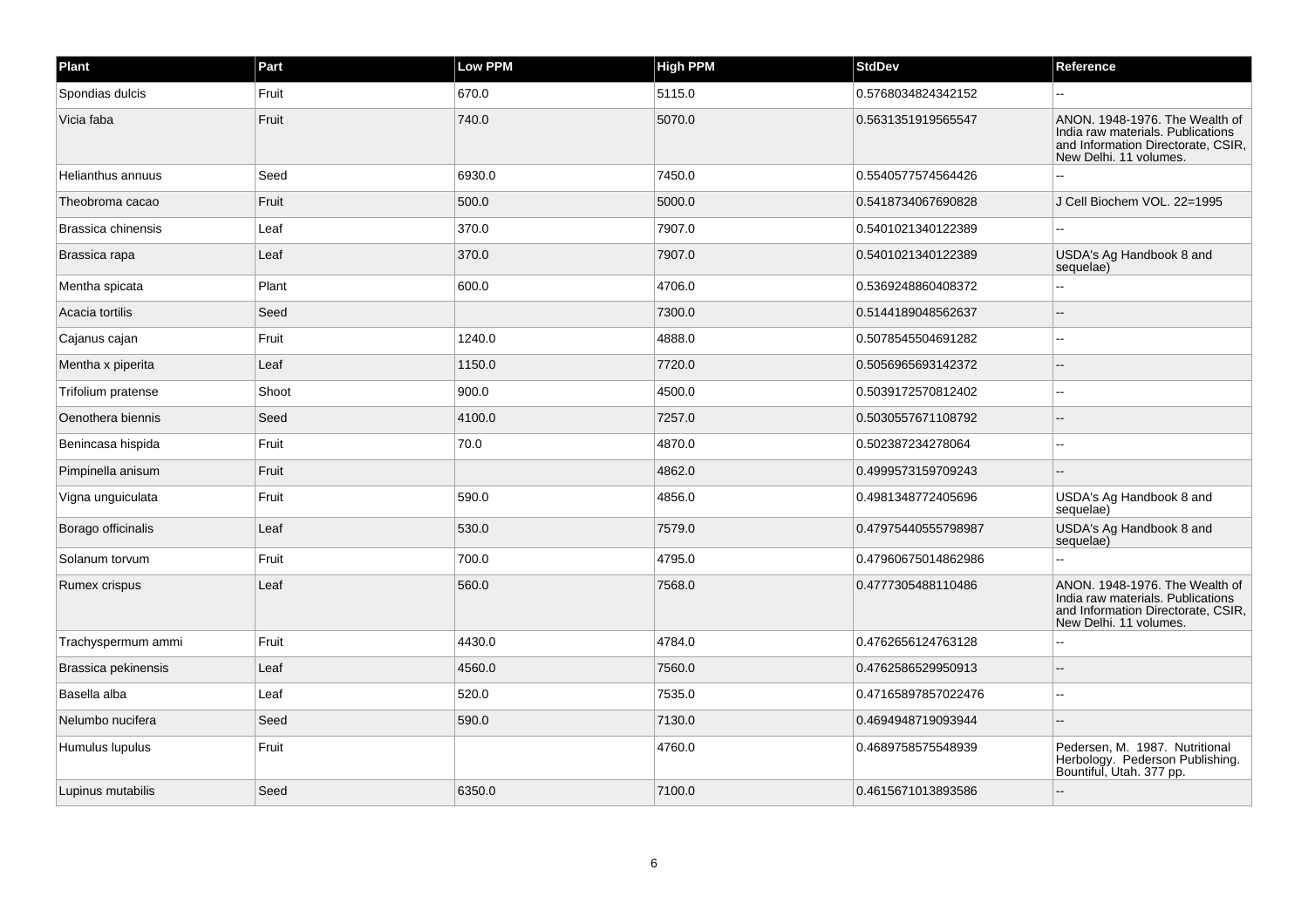| Plant                              | Part    | Low PPM | <b>High PPM</b> | <b>StdDev</b>       | Reference                                                                                                                           |
|------------------------------------|---------|---------|-----------------|---------------------|-------------------------------------------------------------------------------------------------------------------------------------|
| Zingiber officinale                | Rhizome | 320.0   | 5323.0          | 0.4586280406131061  |                                                                                                                                     |
| Coriandrum sativum                 | Fruit   | 3907.0  | 4687.0          | 0.4468028530022447  | USDA's Ag Handbook 8 and<br>sequelae)                                                                                               |
| Humulus lupulus                    | Flower  | 885.0   | 4760.0          | 0.44165313354460856 |                                                                                                                                     |
| Apium graveolens                   | Fruit   | 979.0   | 4660.0          | 0.4386018787156484  |                                                                                                                                     |
| Stellaria media                    | Plant   | 372.0   | 4480.0          | 0.42832350450640905 |                                                                                                                                     |
| Raphanus sativus                   | Root    | 160.0   | 5850.0          | 0.4097993018467051  |                                                                                                                                     |
| Lepidium sativum                   | Leaf    | 760.0   | 7170.0          | 0.4045037319671731  |                                                                                                                                     |
| Apium graveolens                   | Seed    | 980.0   | 6843.0          | 0.3936525339343855  |                                                                                                                                     |
| Silybum marianum                   | Leaf    | 1553.0  | 7060.0          | 0.3842651644977603  |                                                                                                                                     |
| Triticum aestivum                  | Seed    | 800.0   | 6800.0          | 0.3822893961890009  |                                                                                                                                     |
| Bertholletia excelsa               | Seed    | 6000.0  | 6750.0          | 0.36907644532227457 |                                                                                                                                     |
| Coccinia grandis                   | Fruit   | 300.0   | 4350.0          | 0.34444254431398735 | ANON. 1948-1976. The Wealth of<br>India raw materials. Publications<br>and Information Directorate, CSIR,<br>New Delhi. 11 volumes. |
| Agathosma betulina                 | Leaf    |         | 6780.0          | 0.33274881093925496 | Pedersen, M. 1987. Nutritional<br>Herbology. Pederson Publishing.<br>Bountiful, Utah. 377 pp.                                       |
| Barosma betulina                   | Leaf    |         | 6780.0          | 0.33274881093925496 |                                                                                                                                     |
| Corchorus olitorius                | Leaf    | 830.0   | 6755.0          | 0.3281491365143884  |                                                                                                                                     |
| Cinnamomum burmannii               | Bark    |         | 1600.0          | 0.325567243924485   |                                                                                                                                     |
| Carum carvi                        | Seed    | 5650.0  | 6580.0          | 0.3241524123754052  |                                                                                                                                     |
| Schisandra chinensis               | Fruit   | 639.0   | 4260.0          | 0.31710596335866637 |                                                                                                                                     |
| Allium schoenoprasum               | Leaf    | 410.0   | 6670.0          | 0.31251024346984213 |                                                                                                                                     |
| Moringa oleifera                   | Fruit   | 500.0   | 4235.0          | 0.309512468648855   | USDA's Ag Handbook 8 and<br>sequelae)                                                                                               |
| Theobroma speciosum                | Fruit   | 1650.0  | 4230.0          | 0.30799376970689274 | J Cell Biochem VOL. 22=1995                                                                                                         |
| Physalis peruviana                 | Fruit   | 550.0   | 4215.0          | 0.30343767288100587 |                                                                                                                                     |
| Colocasia esculenta                | Root    | 460.0   | 5204.0          | 0.29629108522327463 |                                                                                                                                     |
| Brassica oleracea var. capitata I. | Leaf    | 214.0   | 6500.0          | 0.2812324573807496  |                                                                                                                                     |
| Liquidambar styraciflua            | Stem    | 60.0    | 2880.0          | 0.27778554962871027 |                                                                                                                                     |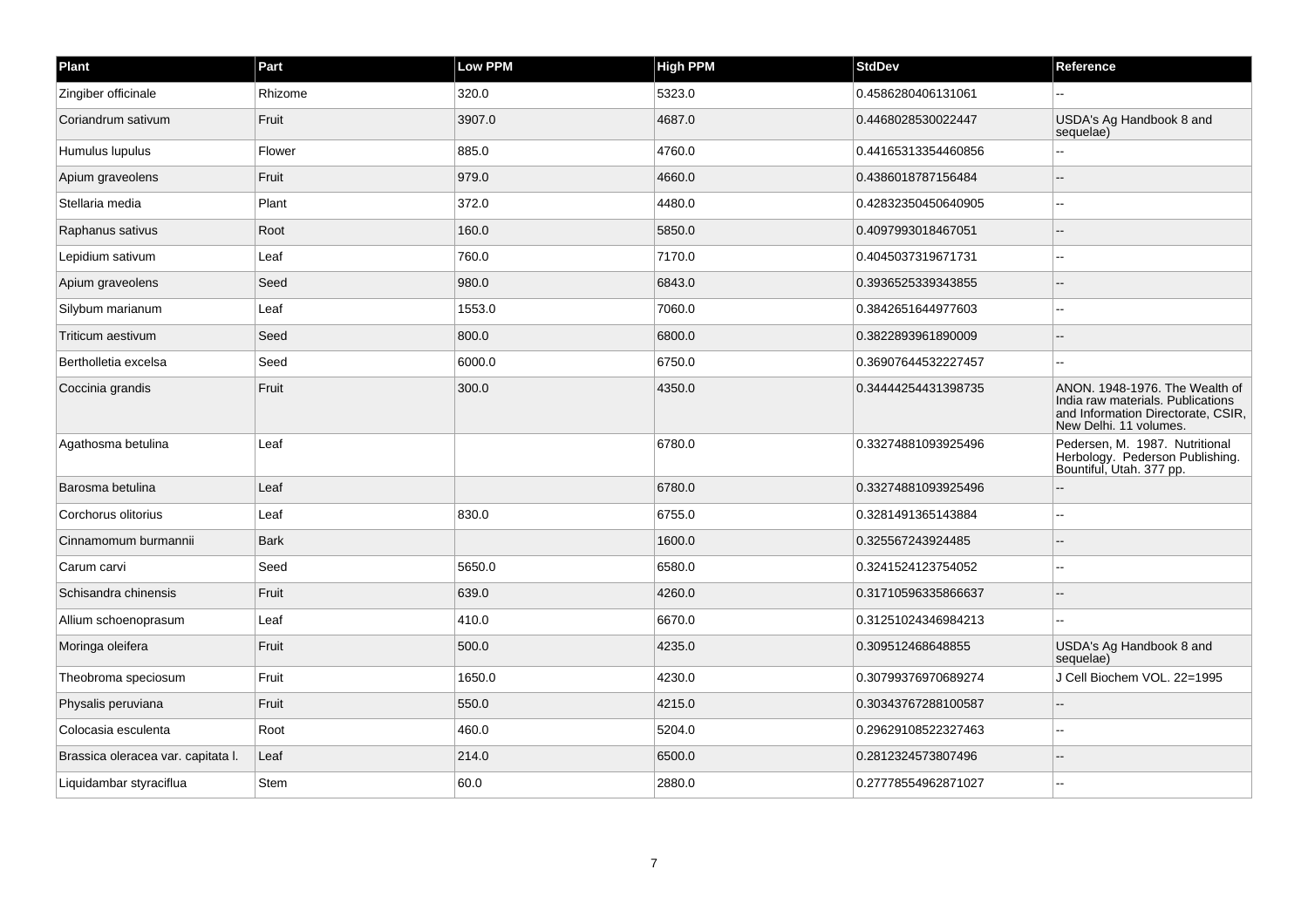| Plant                    | Part        | Low PPM | <b>High PPM</b> | <b>StdDev</b>       | Reference                                                                                                                           |
|--------------------------|-------------|---------|-----------------|---------------------|-------------------------------------------------------------------------------------------------------------------------------------|
| Passiflora edulis        | Seed        |         | 6400.0          | 0.27658578925519056 | Morton, J.F., Major Medicinal<br>Plants. 1977. Atlas of Medicinal<br>Plants of Middle America.<br>Bahamas to Yucatan. 1981.         |
| Daucus carota            | Root        | 340.0   | 5090.0          | 0.2762602234661987  |                                                                                                                                     |
| Hibiscus sabdariffa      | Leaf        | 480.0   | 6458.0          | 0.2735050043469738  | <b>CRC Handbook of Medicinal</b><br>Herbs and/or CRC Handbook of<br><b>Proximate Analyses</b>                                       |
| Coriandrum sativum       | Leaf        | 720.0   | 6452.0          | 0.27240108248500583 | <b>CRC Handbook of Medicinal</b><br>Herbs and/or CRC Handbook of<br><b>Proximate Analyses</b>                                       |
| Vigna unguiculata        | Seed        | 5342.0  | 6375.0          | 0.2699793138218274  | USDA's Ag Handbook 8 and<br>sequelae)                                                                                               |
| Prunus domestica         | Fruit       | 70.0    | 4080.0          | 0.26243280144802444 | ш.                                                                                                                                  |
| Brassica rapa            | Root        | 270.0   | 5000.0          | 0.2604463852369282  |                                                                                                                                     |
| Carica papaya            | Leaf        | 1420.0  | 6311.0          | 0.24645891872875847 | <b>CRC Handbook of Medicinal</b><br>Herbs and/or CRC Handbook of<br><b>Proximate Analyses</b>                                       |
| Petroselinum crispum     | Plant       | 324.0   | 4100.0          | 0.2457194116609105  |                                                                                                                                     |
| Cinnamomum sieboldii     | <b>Bark</b> |         | 1500.0          | 0.24201705301144358 |                                                                                                                                     |
| Anacardium occidentale   | Seed        | 3730.0  | 6255.0          | 0.2382682317416843  |                                                                                                                                     |
| Balanites aegyptiacus    | Fruit       |         | 4000.0          | 0.23813361837662805 |                                                                                                                                     |
| Pisum sativum            | Seed        | 1038.0  | 6250.0          | 0.23694693665501168 |                                                                                                                                     |
| Inga feuillei            | Aril        | 300.0   | 1875.0          | 0.2348385141823803  | J Cell Biochem VOL, 22=1995                                                                                                         |
| Pinus cembroides         | Seed        | 5150.0  | 6235.0          | 0.23298305139499378 | USDA's Ag Handbook 8 and<br>sequelae)                                                                                               |
| Phragmites australis     | Shoot       |         | 3900.0          | 0.23186655030023104 | ANON. 1948-1976. The Wealth of<br>India raw materials. Publications<br>and Information Directorate, CSIR,<br>New Delhi. 11 volumes. |
| Muntingia calabura       | Fruit       | 720.0   | 3965.0          | 0.22750272578289213 | <b>CRC Handbook of Medicinal</b><br>Herbs and/or CRC Handbook of<br>Proximate Analyses                                              |
| Albizia lebbeck          | Seed        |         | 6200.0          | 0.22373398578828538 | Wealth of India.                                                                                                                    |
| Xanthosoma sagittifolium | Root        | 470.0   | 4700.0          | 0.20773359113935988 |                                                                                                                                     |
| Ipomoea batatas          | Leaf        | 300.0   | 6090.0          | 0.2057977968129382  |                                                                                                                                     |
| Eupatorium perfoliatum   | Plant       | 360.0   | 4000.0          | 0.19766570301735822 |                                                                                                                                     |
| Ginkgo biloba            | Leaf        | 1440.0  | 6000.0          | 0.1892389688834186  |                                                                                                                                     |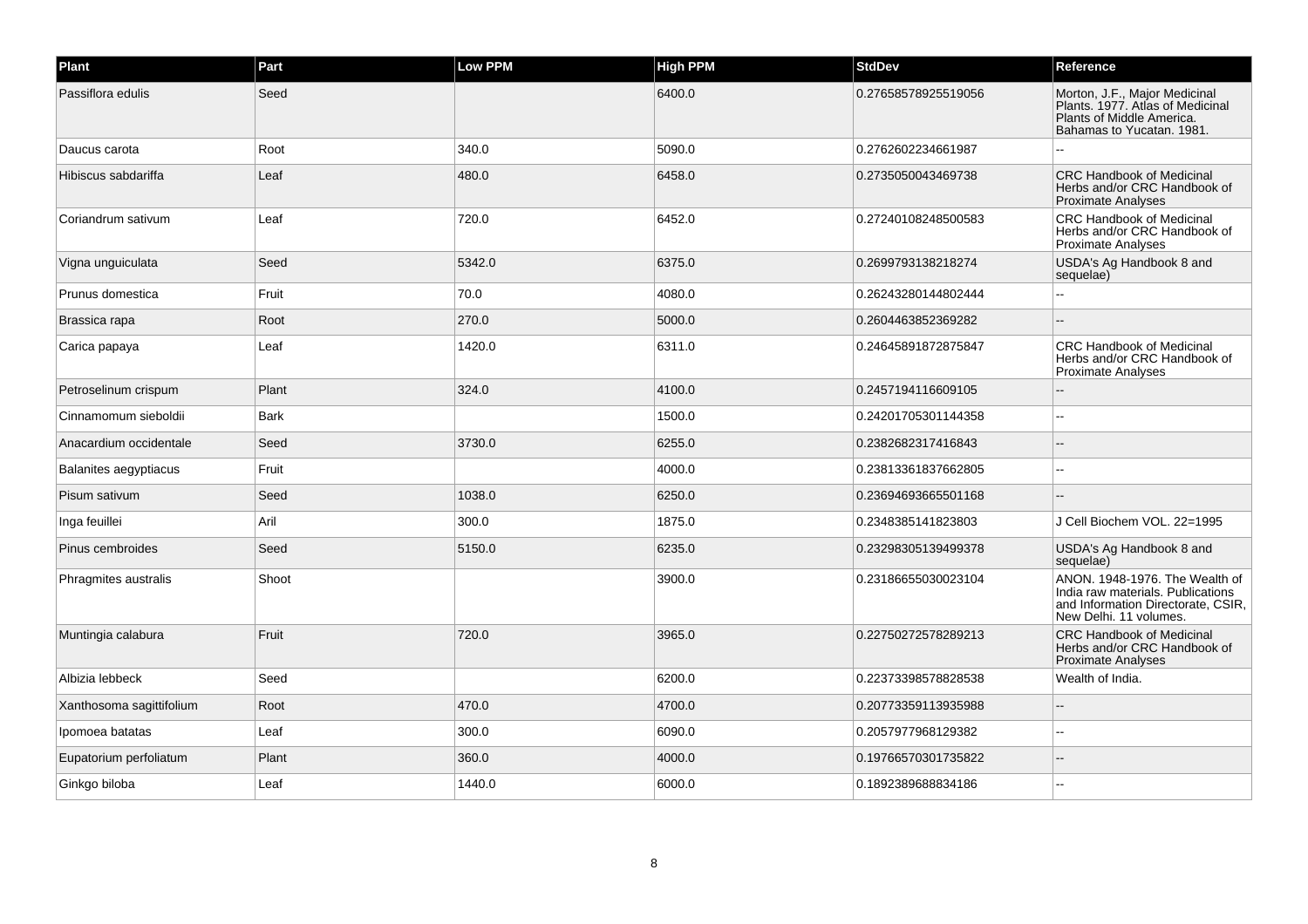| Plant                       | Part                   | Low PPM | <b>High PPM</b> | <b>StdDev</b>       | Reference                                                                                     |
|-----------------------------|------------------------|---------|-----------------|---------------------|-----------------------------------------------------------------------------------------------|
| Balanites aegyptiacus       | Shoot                  |         | 3800.0          | 0.18652476583672947 |                                                                                               |
| Vigna subterranea           | Seed                   | 2240.0  | 6042.0          | 0.18198106104943032 | $\sim$                                                                                        |
| Beta vulgaris               | Leaf                   | 290.0   | 5946.0          | 0.17930367212570686 | <b>CRC Handbook of Medicinal</b><br>Herbs and/or CRC Handbook of<br><b>Proximate Analyses</b> |
| Capsicum frutescens         | Fruit                  | 455.0   | 3794.0          | 0.17556322196778232 | USDA's Ag Handbook 8 and<br>sequelae)                                                         |
| Hibiscus sabdariffa         | Seed                   |         | 6000.0          | 0.17088218232138022 | <b>CRC Handbook of Medicinal</b><br>Herbs and/or CRC Handbook of<br><b>Proximate Analyses</b> |
| Allium sativum var. sativum | Root                   | 1650.0  | 4460.0          | 0.16556335586130524 |                                                                                               |
| Foeniculum vulgare          | Seed                   | 644.0   | 5960.0          | 0.1603118216279992  |                                                                                               |
| Anethum graveolens          | Fruit                  | 2102.0  | 3723.0          | 0.153997696991918   | $\overline{a}$                                                                                |
| Colocasia esculenta         | Leaf                   | 490.0   | 5800.0          | 0.1524415734844862  |                                                                                               |
| Sechium edule               | Fruit                  | 260.0   | 3715.0          | 0.15156777868477836 | $\overline{a}$                                                                                |
| Arctium lappa               | Root                   | 1027.0  | 4370.0          | 0.14974951763203476 |                                                                                               |
| Trichosanthes anguina       | Fruit                  | 200.0   | 3700.0          | 0.14701168185889152 |                                                                                               |
| Cichorium endivia           | Leaf                   | 242.0   | 5760.0          | 0.14508209440469974 |                                                                                               |
| Nelumbo nucifera            | Rhizome                | 1000.0  | 4785.0          | 0.14066169286845265 |                                                                                               |
| Phaseolus vulgaris          | Seed                   | 2130.0  | 5880.0          | 0.13917110024123713 |                                                                                               |
| Juglans nigra               | Seed                   | 4475.0  | 5880.0          | 0.13917110024123713 |                                                                                               |
| Verbascum thapsus           | Leaf                   | 2508.0  | 5700.0          | 0.13404287578502    |                                                                                               |
| Phaseolus vulgaris          | Leaf                   | 750.0   | 5682.0          | 0.1307311101991161  | <b>CRC Handbook of Medicinal</b><br>Herbs and/or CRC Handbook of<br>Proximate Analyses        |
| Rhodymenia palmata          | Plant                  |         | 3860.0          | 0.13039051091638507 |                                                                                               |
| Limonia acidissima          | Fruit                  | 800.0   | 3605.0          | 0.1181564019616083  |                                                                                               |
| Panicum maximum             | Leaf                   |         | 5600.0          | 0.11564417808555381 | $\overline{a}$                                                                                |
| Vigna radiata               | <b>Sprout Seedling</b> | 455.0   | 6560.0          | 0.11559491863278125 | USDA's Ag Handbook 8 and<br>sequelae)                                                         |
| Allium sativum var. sativum | Flower                 | 460.0   | 3966.0          | 0.10782054497788832 |                                                                                               |
| Allium cepa                 | Leaf                   | 310.0   | 5513.0          | 0.09963731108701822 |                                                                                               |
| Lycopersicon esculentum     | Leaf                   |         | 5500.0          | 0.09724548038608762 |                                                                                               |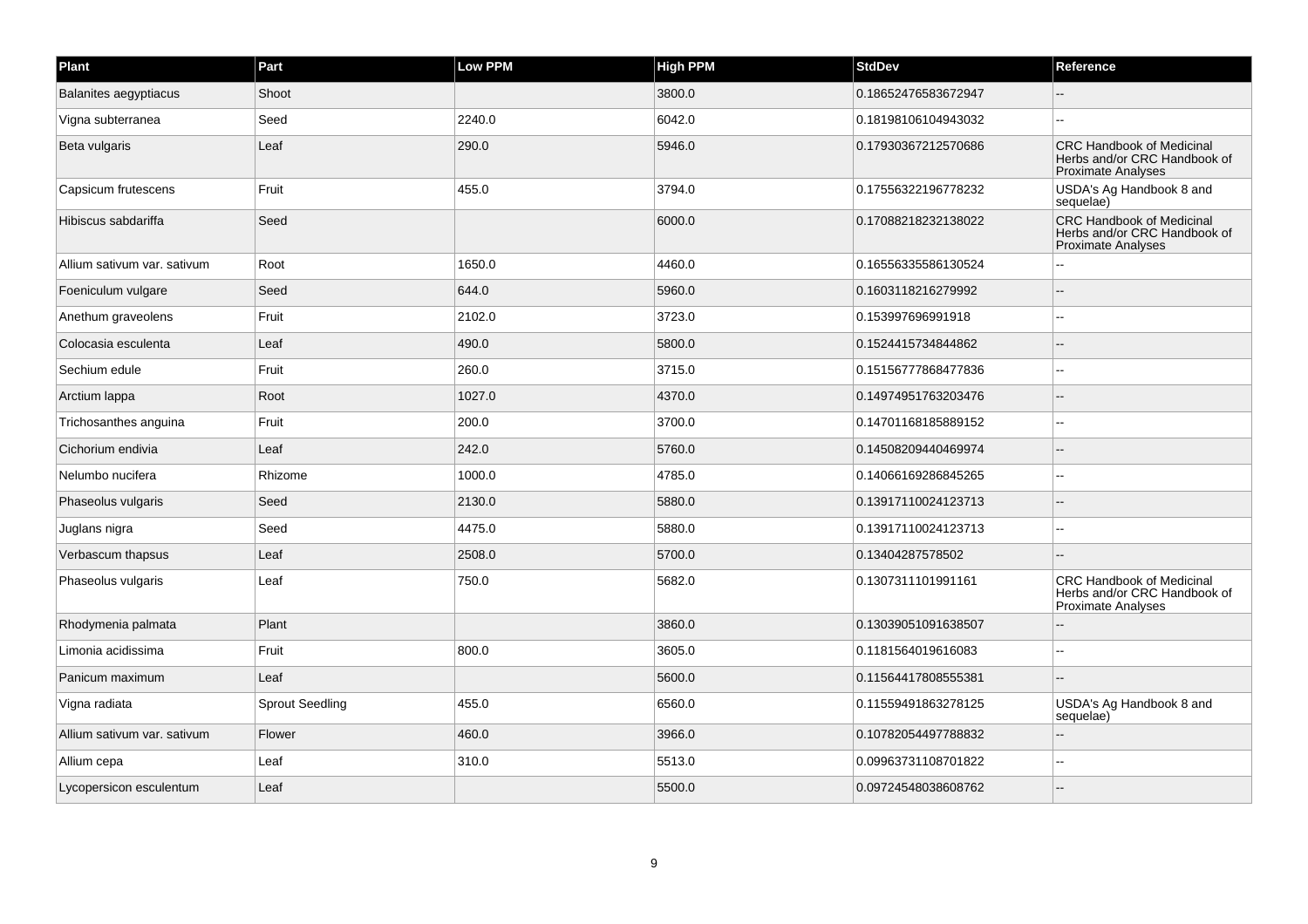| Plant                    | Part        | Low PPM | <b>High PPM</b> | <b>StdDev</b>        | Reference                                                                                     |
|--------------------------|-------------|---------|-----------------|----------------------|-----------------------------------------------------------------------------------------------|
| Theobroma bicolor        | Seed        | 5490.0  | 5695.0          | 0.09028318203434986  | <b>CRC Handbook of Medicinal</b><br>Herbs and/or CRC Handbook of<br>Proximate Analyses        |
| Canavalia ensiformis     | Fruit       | 100.0   | 3509.0          | 0.08899738227593261  |                                                                                               |
| Ribes nigrum             | Fruit       | 490.0   | 3500.0          | 0.08626372418040051  |                                                                                               |
| Sonchus oleraceus        | Leaf        | 370.0   | 5440.0          | 0.08620626176640789  |                                                                                               |
| Cuminum cyminum          | Seed        | 4900.0  | 5673.0          | 0.0844694836529903   |                                                                                               |
| Spartium junceum         | <b>Stem</b> |         | 2600.0          | 0.06902975293899401  |                                                                                               |
| Origanum majorana        | Plant       | 2670.0  | 3725.0          | 0.06551800424758951  | USDA's Ag Handbook 8 and<br>sequelae)                                                         |
| Aralia cordata           | Leaf        | 250.0   | 5320.0          | 0.06412782452704846  |                                                                                               |
| Diospyros virginiana     | <b>Stem</b> | 132.0   | 2592.0          | 0.06306530160500212  |                                                                                               |
| Prunus serotina          | <b>Stem</b> | 114.0   | 2592.0          | 0.06306530160500212  |                                                                                               |
| Oryza sativa             | Seed        | 528.0   | 5588.0          | 0.0620074671795556   |                                                                                               |
| Lablab purpureus         | Fruit       | 600.0   | 3409.0          | 0.0586234034366871   |                                                                                               |
| Theobroma cacao          | Seed        | 3600.0  | 5571.0          | 0.05751506388486866  | <b>CRC Handbook of Medicinal</b><br>Herbs and/or CRC Handbook of<br><b>Proximate Analyses</b> |
| Cyphomandra betacea      | Fruit       | 130.0   | 3400.0          | 0.055889745341155005 |                                                                                               |
| Annona muricata          | Fruit       | 210.0   | 3400.0          | 0.055889745341155005 |                                                                                               |
| Acacia tortilis          | Fruit       |         | 3400.0          | 0.055889745341155005 |                                                                                               |
| Taraxacum officinale     | Leaf        | 590.0   | 5268.0          | 0.054560501723326035 |                                                                                               |
| Oenothera biennis        | Plant       | 1700.0  | 3700.0          | 0.05350457708670144  |                                                                                               |
| Ocimum basilicum         | Leaf        | 380.0   | 5235.0          | 0.04848893148250219  |                                                                                               |
| Chrysanthemum coronarium | Leaf        | 340.0   | 5230.0          | 0.047568996597528876 |                                                                                               |
| Perilla frutescens       | Leaf        | 730.0   | 5214.0          | 0.044625204965614285 | <b>CRC Handbook of Medicinal</b><br>Herbs and/or CRC Handbook of<br><b>Proximate Analyses</b> |
| Tephrosia purpurea       | Leaf        | 2600.0  | 5200.0          | 0.04204938728768902  |                                                                                               |
| Ribes rubrum             | Fruit       | 418.0   | 3310.0          | 0.02855316438583405  |                                                                                               |
| Sambucus nigra           | Fruit       | 540.0   | 3300.0          | 0.0255157665019095   |                                                                                               |
| Pinus pinea              | Seed        | 5080.0  | 5445.0          | 0.024218427700718415 | USDA's Ag Handbook 8 and<br>sequelae)                                                         |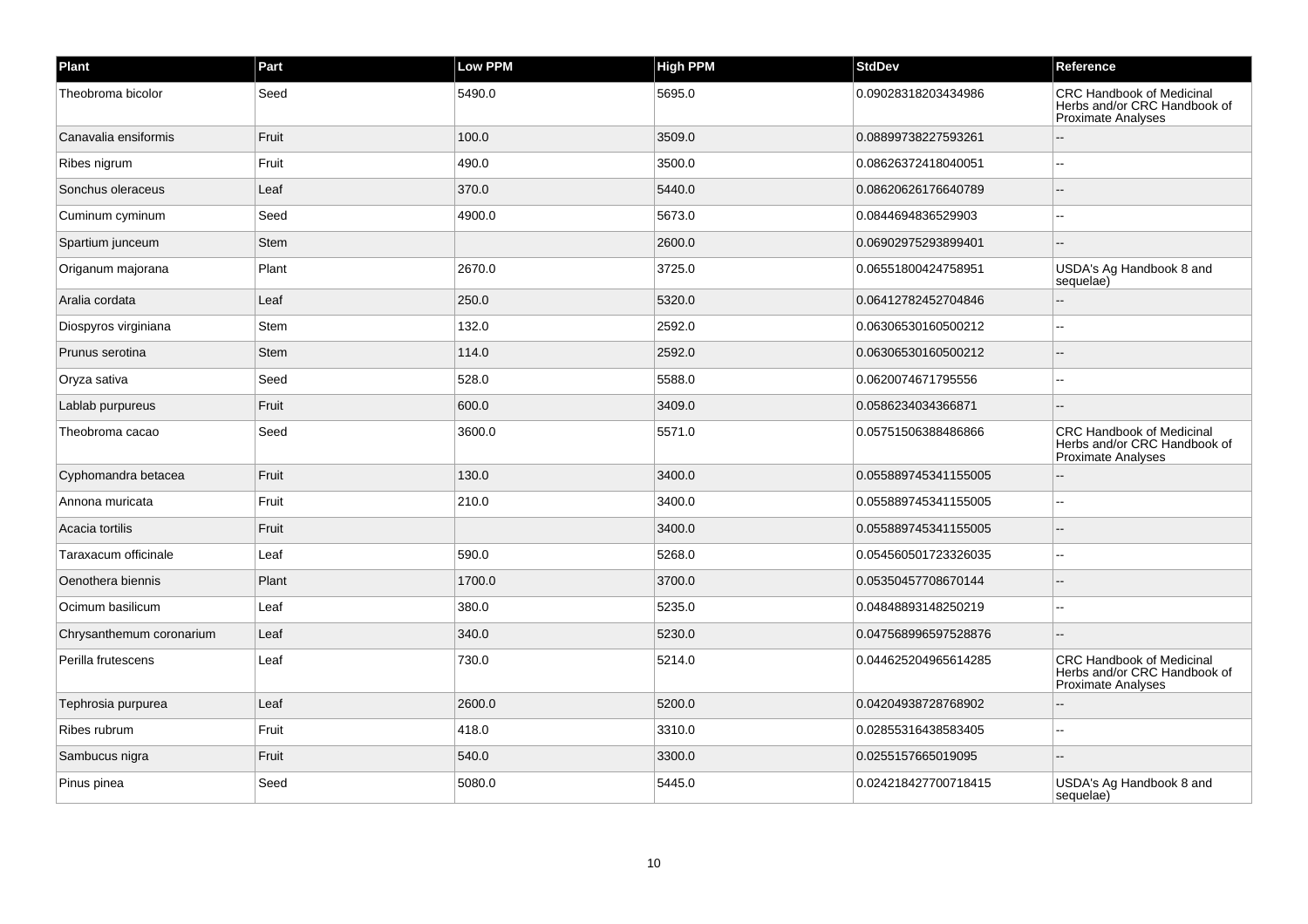| Plant                            | Part   | Low PPM | <b>High PPM</b> | <b>StdDev</b>          | Reference                                                                                     |
|----------------------------------|--------|---------|-----------------|------------------------|-----------------------------------------------------------------------------------------------|
| Allium ampeloprasum              | Root   | 500.0   | 3650.0          | 0.02323881179787081    |                                                                                               |
| Acalypha indica                  | Leaf   | 990.0   | 5075.0          | 0.01905101516335627    | Wealth of India.                                                                              |
| Taraxacum officinale             | Root   | 518.0   | 3620.0          | 0.01796753238811398    |                                                                                               |
| Vigna aconitifolia               | Seed   | 2300.0  | 5418.0          | 0.01708343423268622    |                                                                                               |
| Nelumbo nucifera                 | Fruit  | 2940.0  | 3267.0          | 0.015492353484958482   |                                                                                               |
| Spondias mombin                  | Fruit  | 310.0   | 3250.0          | 0.010328777082286746   | --                                                                                            |
| Artocarpus altilis               | Seed   | 1750.0  | 5385.0          | 0.008362886660646867   | USDA's Ag Handbook 8 and<br>sequelae)                                                         |
| Chrysanthemum parthenium         | Leaf   | 902.0   | 5010.0          | 0.0070918616587032435  |                                                                                               |
| Malva sylvestris                 | Leaf   | 360.0   | 5000.0          | 0.005251991888756623   |                                                                                               |
| Perilla frutescens               | Seed   | 330.0   | 5339.0          | -0.00379302813674132   | <b>CRC Handbook of Medicinal</b><br>Herbs and/or CRC Handbook of<br><b>Proximate Analyses</b> |
| Passiflora incarnata             | Flower | 407.0   | 3700.0          | -0.0040175766326249985 |                                                                                               |
| Morus alba                       | Fruit  | 320.0   | 3200.0          | -0.004858212337336008  |                                                                                               |
| Fragaria spp                     | Fruit  | 185.0   | 3191.0          | -0.007591870432868103  |                                                                                               |
| Brassica oleracea var. gemmifera | Leaf   | 690.0   | 4927.0          | -0.0081790574318537    | USDA's Ag Handbook 8 and<br>sequelae)                                                         |
| Punica granatum                  | Fruit  | 80.0    | 3182.0          | -0.010325528528400199  |                                                                                               |
| Solanum quitoensis               | Fruit  | 120.0   | 3155.0          | -0.018526502814996487  | $\overline{a}$                                                                                |
| Pistacia vera                    | Seed   | 4300.0  | 5280.0          | -0.019384310159478342  |                                                                                               |
| Lens culinaris                   | Seed   | 2420.0  | 5275.0          | -0.02070560524615097   | $-$                                                                                           |
| Anthriscus cerefolium            | Leaf   | 4500.0  | 4850.0          | -0.022346054660442673  |                                                                                               |
| Anacardium occidentale           | Fruit  | 100.0   | 3125.0          | -0.027638696466770137  | --                                                                                            |
| Angelica sinensis                | Root   | 735.0   | 3340.0          | -0.031231075436283107  |                                                                                               |
| Elaeis guineensis                | Fruit  | 440.0   | 3100.0          | -0.035232191176581516  |                                                                                               |
| Melilotus indica                 | Plant  |         | 3500.0          | -0.04260284020040307   |                                                                                               |
| Glechoma hederacea               | Plant  | 2100.0  | 3500.0          | -0.04260284020040307   | Chem. & Pharm. Bull. 38: 2205.                                                                |
| Tragopogon porrifolius           | Root   | 500.0   | 3262.0          | -0.044936401901650866  |                                                                                               |
| Actinidia chinensis              | Fruit  | 300.0   | 3060.0          | -0.04738178271227972   |                                                                                               |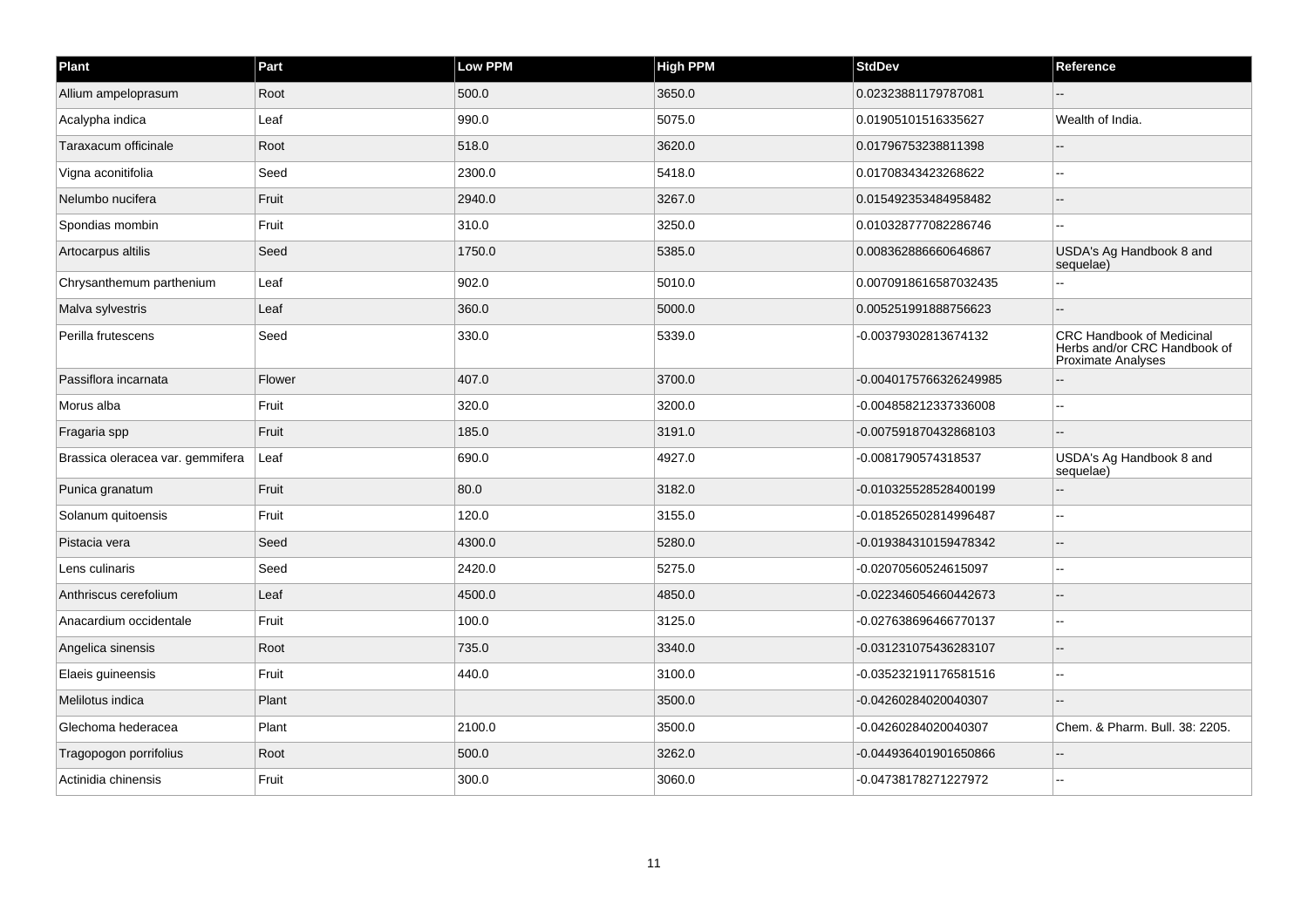| Plant                       | Part                   | <b>Low PPM</b> | <b>High PPM</b> | <b>StdDev</b>         | Reference                                                                                                                       |
|-----------------------------|------------------------|----------------|-----------------|-----------------------|---------------------------------------------------------------------------------------------------------------------------------|
| Oryza sativa                | Plant                  | 600.0          | 3478.0          | -0.05317465610198457  |                                                                                                                                 |
| Capsicum annuum             | Fruit                  | 784.0          | 3040.0          | -0.053456578480128816 | $\sim$ $\sim$                                                                                                                   |
| Passiflora quadrangularis   | Fruit                  | 170.0          | 3035.0          | -0.054975277422091094 | ä.                                                                                                                              |
| Quercus alba                | <b>Stem</b>            | 120.0          | 2432.0          | -0.056223725074835744 | $\sim$                                                                                                                          |
| Tetragonia tetragonioides   | Leaf                   | 280.0          | 4665.0          | -0.05638364540445514  | $\sim$                                                                                                                          |
| Pereskia aculeata           | Fruit                  | 90.0           | 3025.0          | -0.05801267530601564  | <b>CRC Handbook of Medicinal</b><br>Herbs and/or CRC Handbook of<br><b>Proximate Analyses</b>                                   |
| Genipa americana            | Fruit                  | 580.0          | 3000.0          | -0.06560617001582703  |                                                                                                                                 |
| Prunus serotina             | Leaf                   | 261.0          | 4608.0          | -0.06687090309315087  |                                                                                                                                 |
| Juglans regia               | Seed                   | 2800.0         | 5100.0          | -0.06695093327969298  | <b>CRC Handbook of Medicinal</b><br>Herbs and/or CRC Handbook of<br><b>Proximate Analyses</b>                                   |
| Amaranthus spinosus         | Leaf                   | 500.0          | 4600.0          | -0.06834279890910817  |                                                                                                                                 |
| Ricinus communis            | Leaf                   |                | 4600.0          | -0.06834279890910817  | Duke, J. A. Writeups or information<br>summaries on approximately<br>2,000 economic plants, USDA,<br>ARS, Beltsville, MD 20705. |
| Alocasia macrorrhiza        | Root                   | 440.0          | 3125.0          | -0.06900857787287373  |                                                                                                                                 |
| Prunus armeniaca            | Fruit                  | 180.0          | 2982.0          | -0.07107348620689122  | USDA's Ag Handbook 8 and<br>sequelae)                                                                                           |
| Rhus glabra                 | <b>Stem</b>            | 126.0          | 2412.0          | -0.07113485340981547  | $\sim$                                                                                                                          |
| Lens culinaris              | <b>Sprout Seedling</b> | 1610.0         | 6165.0          | -0.07269371171752223  | USDA's Ag Handbook 8 and<br>sequelae)                                                                                           |
| Brassica nigra              | Leaf                   | 290.0          | 4563.0          | -0.07515031705791066  | USDA's Ag Handbook 8 and<br>sequelae)                                                                                           |
| Psophocarpus tetragonolobus | Seed                   | 334.0          | 5058.0          | -0.07804981200774307  | $\overline{\phantom{a}}$                                                                                                        |
| Eryngium floridanum         | Shoot                  |                | 3215.0          | -0.07872467327475456  |                                                                                                                                 |
| Allium ampeloprasum         | Leaf                   | 480.0          | 4528.0          | -0.08158986125272383  | $\overline{\phantom{a}}$                                                                                                        |
| Cichorium intybus           | Root                   | 610.0          | 3050.0          | -0.0821867763972658   |                                                                                                                                 |
| Acacia farnesiana           | Leaf                   | 840.0          | 4519.0          | -0.08324574404567579  | <b>CRC Handbook of Medicinal</b><br>Herbs and/or CRC Handbook of<br><b>Proximate Analyses</b>                                   |
| Morus alba                  | Leaf                   | 2400.0         | 4500.0          | -0.08674149660857437  |                                                                                                                                 |
| Amorphophallus campanulatus | Root                   | 320.0          | 3020.0          | -0.08745805580702264  |                                                                                                                                 |
| Carthamus tinctorius        | Plant                  |                | 3400.0          | -0.09065654884395533  |                                                                                                                                 |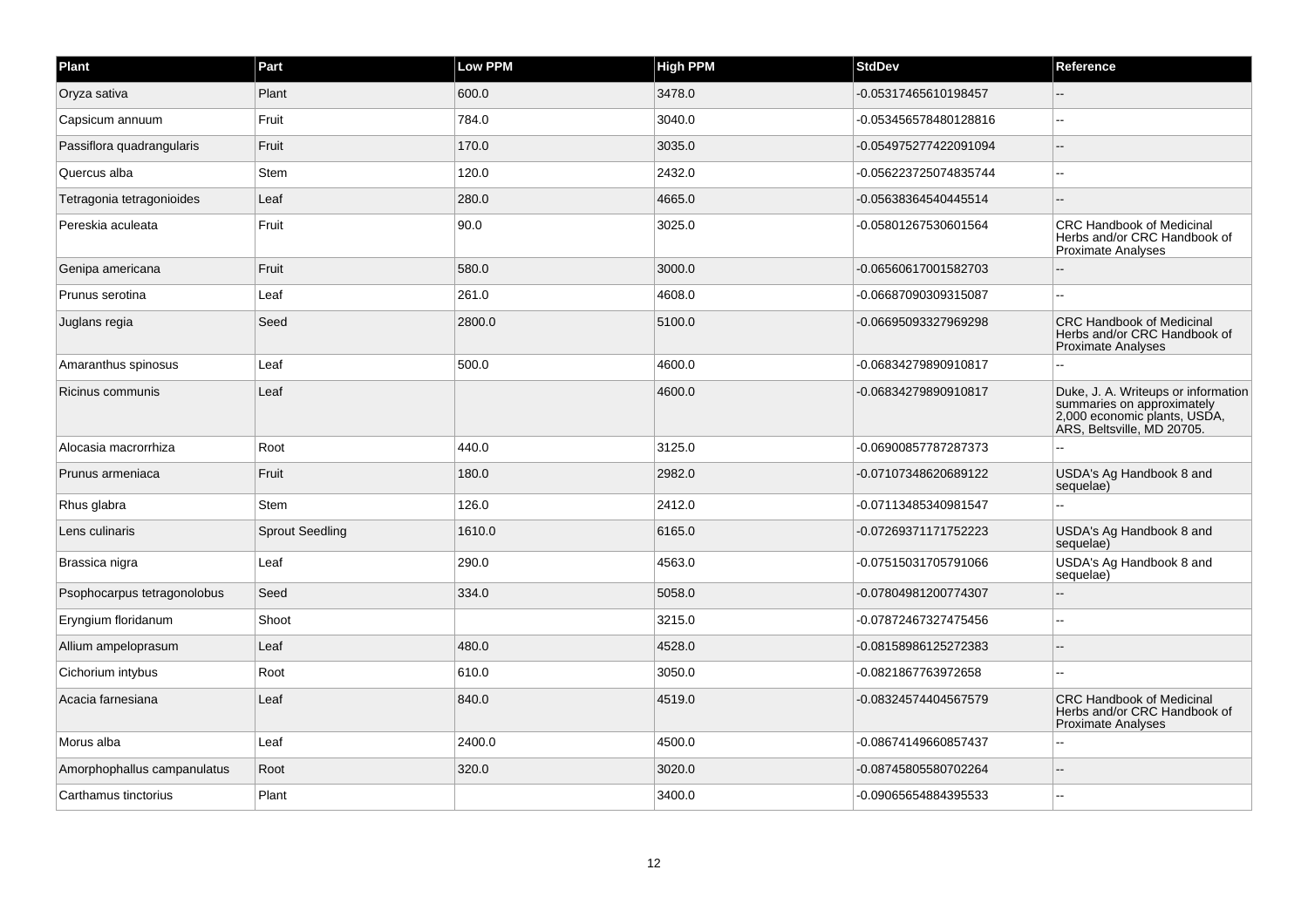| Plant                 | Part        | Low PPM | <b>High PPM</b> | <b>StdDev</b>        | Reference                                                                                     |
|-----------------------|-------------|---------|-----------------|----------------------|-----------------------------------------------------------------------------------------------|
| Tropaeolum tuberosum  | Root        | 220.0   | 3000.0          | -0.09097224208019386 |                                                                                               |
| Lagenaria siceraria   | Fruit       | 130.0   | 2915.0          | -0.0914240520291857  |                                                                                               |
| Cinnamomum verum      | <b>Bark</b> | 674.0   | 1100.0          | -0.09218371064072212 |                                                                                               |
| Urtica dioica         | Leaf        | 894.0   | 4470.0          | -0.09226110591841423 |                                                                                               |
| Coix lacryma-jobi     | Seed        | 500.0   | 5000.0          | -0.09337683501314556 |                                                                                               |
| Vicia faba            | Seed        | 950.0   | 5000.0          | -0.09337683501314556 | USDA's Ag Handbook 8 and<br>sequelae)                                                         |
| Artemisia dracunculus | Plant       | 3130.0  | 3391.0          | -0.09498138262187504 | <b>CRC Handbook of Medicinal</b><br>Herbs and/or CRC Handbook of<br><b>Proximate Analyses</b> |
| Citrullus lanatus     | Fruit       | $1.0$   | 2900.0          | -0.09598014885507253 |                                                                                               |
| Juniperus virginiana  | Shoot       | 228.0   | 3168.0          | -0.10003531197260028 |                                                                                               |
| Peperomia pelucida    | Leaf        | 340.0   | 4360.0          | -0.11249967338782704 | <b>CRC Handbook of Medicinal</b><br>Herbs and/or CRC Handbook of<br>Proximate Analyses        |
| Eupatorium odoratum   | Leaf        |         | 4350.0          | -0.11433954315777366 | Tramil                                                                                        |
| Myrciaria dubia       | Fruit       | 150.0   | 2835.0          | -0.1157232351005821  |                                                                                               |
| Lupinus albus         | Seed        | 4400.0  | 4900.0          | -0.11980273674659814 |                                                                                               |
| Cichorium intybus     | Leaf        | 210.0   | 4284.0          | -0.12648268363942136 | $\overline{a}$                                                                                |
| Pimpinella anisum     | Seed        | 4400.0  | 4862.0          | -0.12984457940531013 | <b>CRC Handbook of Medicinal</b><br>Herbs and/or CRC Handbook of<br><b>Proximate Analyses</b> |
| Ullucus tuberosus     | Root        | 350.0   | 2775.0          | -0.1305068376533701  |                                                                                               |
| Phaseolus coccineus   | Fruit       | 1600.0  | 2770.0          | -0.13546632134609168 | <b>CRC Handbook of Medicinal</b><br>Herbs and/or CRC Handbook of<br><b>Proximate Analyses</b> |
| Juglans cinerea       | Seed        | 4085.0  | 4834.0          | -0.13724383189067685 |                                                                                               |
| Ficus carica          | Fruit       | 129.0   | 2764.0          | -0.13728876007644641 |                                                                                               |
| Gentiana lutea        | Root        | 594.0   | 2700.0          | -0.14368503617776215 | $\sim$                                                                                        |
| Lablab purpureus      | Seed        | 490.0   | 4800.0          | -0.14622863848005072 |                                                                                               |
| Camellia sinensis     | Leaf        | 3200.0  | 4150.0          | -0.15113693855670607 | <b>CRC Handbook of Medicinal</b><br>Herbs and/or CRC Handbook of<br>Proximate Analyses        |
| Lycium chinense       | Leaf        | 430.0   | 4135.0          | -0.153896743211626   | <b>CRC Handbook of Medicinal</b><br>Herbs and/or CRC Handbook of<br><b>Proximate Analyses</b> |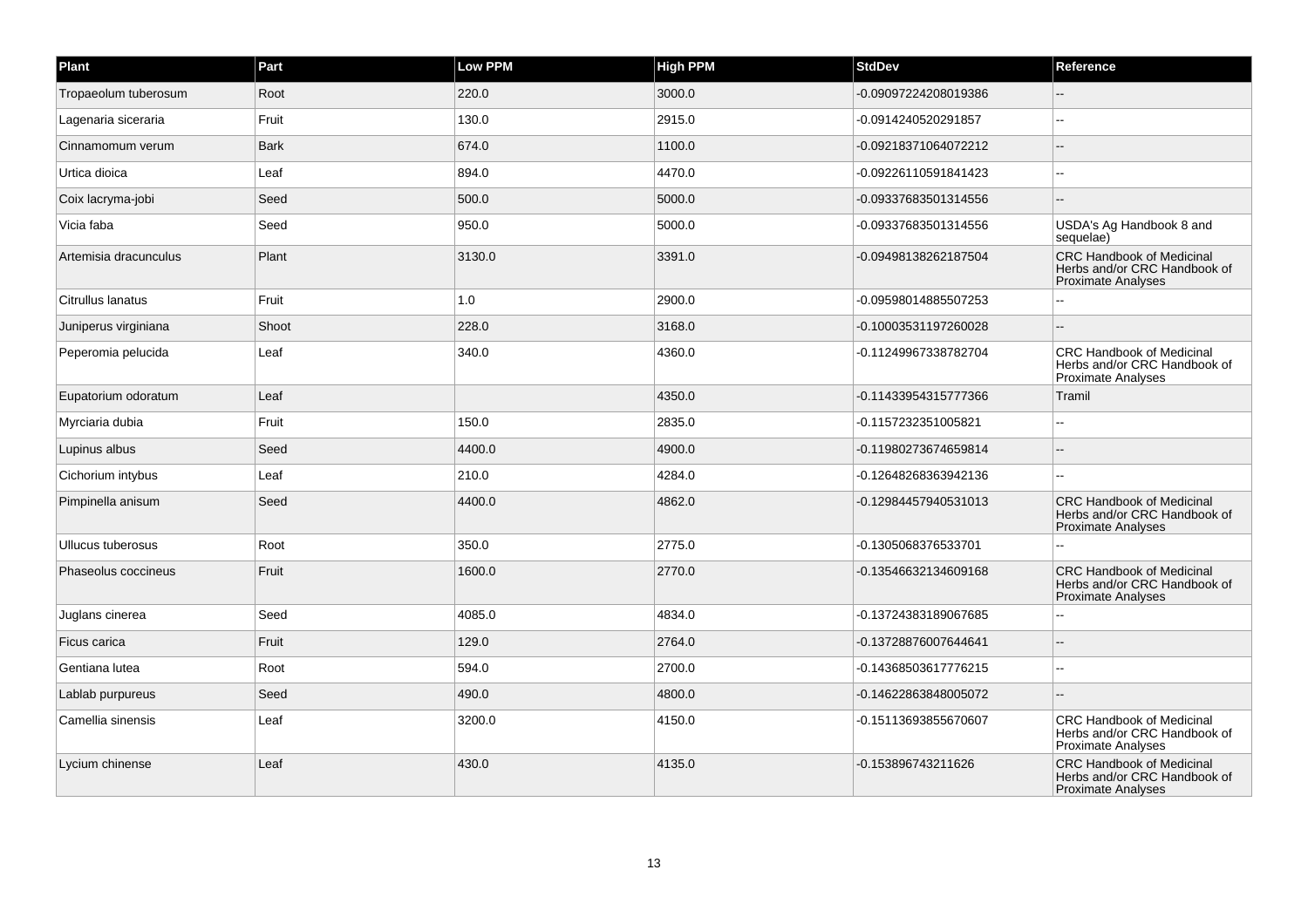| Plant                   | Part   | <b>Low PPM</b> | <b>High PPM</b> | <b>StdDev</b>        | Reference                                                                                                                                                                                                                                                                  |
|-------------------------|--------|----------------|-----------------|----------------------|----------------------------------------------------------------------------------------------------------------------------------------------------------------------------------------------------------------------------------------------------------------------------|
| Cnidoscolus chayamansa  | Leaf   | 540.0          | 4100.0          | -0.16033628740643915 |                                                                                                                                                                                                                                                                            |
| Perideridia gairdneri   | Root   |                | 2600.0          | -0.16125596754361826 | Izadoost, M. & Robinson, T.,<br>Synergism & antagonism in the<br>pharmacology of alkaloidal plants,<br>pp 137-58 in Craker, L. & Simon,<br>J., eds., Herbs, Spices & Medicinal<br>Plants: Recent Advances in<br>Botany, Horticulture &<br>Pharmacology, v. 2, 1987, 255pp. |
| Zingiber officinale     | Root   | 181.0          | 2580.0          | -0.1647701538167895  |                                                                                                                                                                                                                                                                            |
| Eriobotrya japonica     | Fruit  | 140.0          | 2667.0          | -0.16675151955051457 | <b>CRC Handbook of Medicinal</b><br>Herbs and/or CRC Handbook of<br><b>Proximate Analyses</b>                                                                                                                                                                              |
| Passiflora foetida      | Fruit  | 480.0          | 2665.0          | -0.16735899912729948 | <b>CRC Handbook of Medicinal</b><br>Herbs and/or CRC Handbook of<br><b>Proximate Analyses</b>                                                                                                                                                                              |
| Ribes uva-crispa        | Fruit  | 150.0          | 2665.0          | -0.16735899912729948 |                                                                                                                                                                                                                                                                            |
| Althaea officinalis     | Root   | 277.0          | 2560.0          | -0.1682843400899607  |                                                                                                                                                                                                                                                                            |
| Ephedra sinica          | Plant  | 678.0          | 3230.0          | -0.17234785353799417 |                                                                                                                                                                                                                                                                            |
| Mucuna pruriens         | Seed   | 3200.0         | 4700.0          | -0.1726545402135033  |                                                                                                                                                                                                                                                                            |
| Cucumis melo            | Fruit  | 121.0          | 2640.0          | -0.17495249383711084 |                                                                                                                                                                                                                                                                            |
| Cinnamomum aromaticum   | Bark   |                | 1000.0          | -0.17573390155376353 |                                                                                                                                                                                                                                                                            |
| Solanum nigrum          | Leaf   | 540.0          | 4000.0          | -0.17873498510590535 |                                                                                                                                                                                                                                                                            |
| Platycodon grandiflorum | Root   | 1890.0         | 2493.0          | -0.18005686410508445 |                                                                                                                                                                                                                                                                            |
| Spirulina spp.          | Plant  |                | 3190.0          | -0.19156933699541506 |                                                                                                                                                                                                                                                                            |
| Spirulina pratensis     | Plant  |                | 3190.0          | -0.19156933699541506 | Pedersen, M. 1987. Nutritional<br>Herbology. Pederson Publishing.<br>Bountiful, Utah. 377 pp.                                                                                                                                                                              |
| Corylus avellana        | Seed   | 2900.0         | 4622.0          | -0.1932667435655963  |                                                                                                                                                                                                                                                                            |
| Passiflora edulis       | Fruit  | 480.0          | 2570.0          | -0.19621427902458272 | <b>CRC Handbook of Medicinal</b><br>Herbs and/or CRC Handbook of<br><b>Proximate Analyses</b>                                                                                                                                                                              |
| Rosa canina             | Fruit  | 479.0          | 2560.0          | -0.19925167690850726 |                                                                                                                                                                                                                                                                            |
| Trifolium pratense      | Flower | 580.0          | 3220.0          | -0.2058307284109949  |                                                                                                                                                                                                                                                                            |
| Chamaemelum nobile      | Flower |                | 3220.0          | -0.2058307284109949  |                                                                                                                                                                                                                                                                            |
| Arachis hypogaea        | Leaf   | 820.0          | 3814.0          | -0.21295656282691247 |                                                                                                                                                                                                                                                                            |
| Mangifera indica        | Leaf   | 720.0          | 3800.0          | -0.21553238050483775 |                                                                                                                                                                                                                                                                            |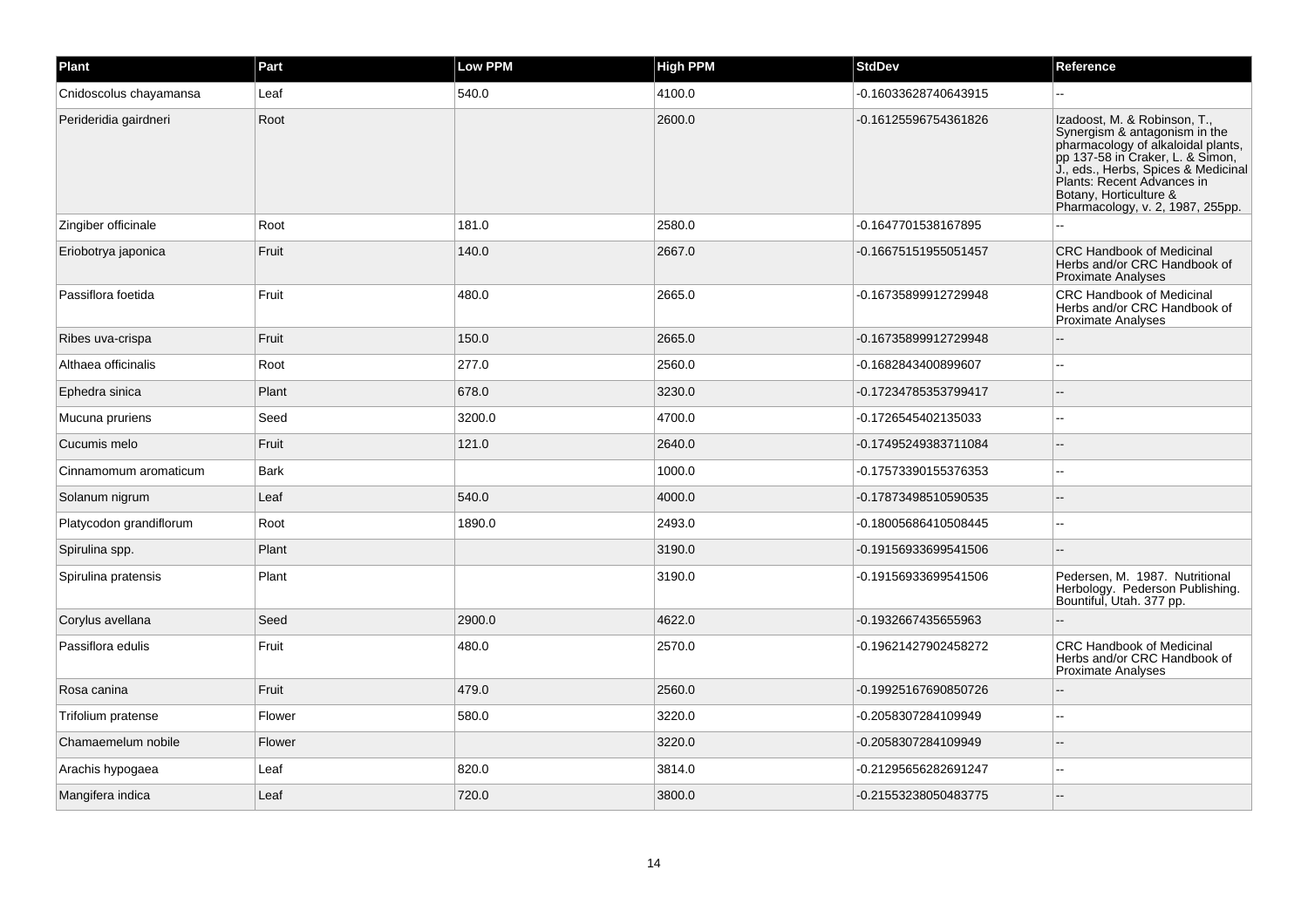| Plant                               | Part  | <b>Low PPM</b> | <b>High PPM</b> | <b>StdDev</b>        | Reference                                                                                                                   |
|-------------------------------------|-------|----------------|-----------------|----------------------|-----------------------------------------------------------------------------------------------------------------------------|
| Vigna aconitifolia                  | Fruit |                | 2500.0          | -0.21747606421205457 |                                                                                                                             |
| Rubus chamaemorus                   | Fruit | 320.0          | 2500.0          | -0.21747606421205457 | $\sim$                                                                                                                      |
| Passiflora mollissima               | Fruit | 200.0          | 2500.0          | -0.21747606421205457 | Morton, J.F., Major Medicinal<br>Plants. 1977. Atlas of Medicinal<br>Plants of Middle America.<br>Bahamas to Yucatan. 1981. |
| Sphenostylis stenocarpa             | Root  | 800.0          | 2273.0          | -0.21871291310996788 |                                                                                                                             |
| Commelina benghalensis              | Leaf  | 520.0          | 3770.0          | -0.2210519898146776  | <b>CRC Handbook of Medicinal</b><br>Herbs and/or CRC Handbook of<br><b>Proximate Analyses</b>                               |
| Vigna radiata                       | Seed  | 3260.0         | 4500.0          | -0.22550634368040845 |                                                                                                                             |
| Cajanus cajan                       | Seed  | 1270.0         | 4500.0          | -0.22550634368040845 |                                                                                                                             |
| Manihot esculenta                   | Root  | 310.0          | 2225.0          | -0.2271469601655788  |                                                                                                                             |
| Canna indica                        | Root  | 630.0          | 2200.0          | -0.23153969300704283 | $\sim$                                                                                                                      |
| Dioscorea alata                     | Root  | 48.0           | 2190.0          | -0.23329678614362845 |                                                                                                                             |
| Peucedanum decursivum               | Plant | 2800.0         | 3100.0          | -0.2348176747746121  | $\sim$                                                                                                                      |
| Phyllanthus acidus                  | Fruit | 200.0          | 2442.0          | -0.23509297193881695 | $\overline{\phantom{a}}$                                                                                                    |
| Cyamopsis tetragonoloba             | Shoot | 1600.0         | 2855.0          | -0.24195509734336013 | <b>CRC Handbook of Medicinal</b><br>Herbs and/or CRC Handbook of<br><b>Proximate Analyses</b>                               |
| Symphytum officinale                | Root  |                | 2111.0          | -0.24717782192265478 | Pedersen, M. 1987. Nutritional<br>Herbology. Pederson Publishing.<br>Bountiful, Utah. 377 pp.                               |
| Azadirachta indica                  | Fruit | 2265.0         | 2400.0          | -0.24785004305130007 |                                                                                                                             |
| Oxalis tuberosa                     | Root  | 340.0          | 2099.0          | -0.2492863336865575  | $\sim$                                                                                                                      |
| Vigna angularis                     | Seed  | 3810.0         | 4402.0          | -0.251403727379192   | ä.                                                                                                                          |
| Brassica oleracea var. sabellica I. | Leaf  | 560.0          | 3600.0          | -0.25232977590377015 |                                                                                                                             |
| Cimicifuga racemosa                 | Root  | 437.0          | 2080.0          | -0.2526248106460702  |                                                                                                                             |
| Actaea racemosa                     | Root  |                | 2080.0          | -0.2526248106460702  | Pedersen, M. 1987. Nutritional<br>Herbology. Pederson Publishing.<br>Bountiful, Utah. 377 pp.                               |
| Sphenostylis stenocarpa             | Seed  | 3980.0         | 4393.0          | -0.2537820585352027  |                                                                                                                             |
| Chenopodium ambrosioides            | Leaf  | 520.0          | 3585.0          | -0.2550895805586901  | $\sim$                                                                                                                      |
| Elaeagnus umbellatus                | Fruit | 380.0          | 2355.0          | -0.26151833352896053 | $\sim$                                                                                                                      |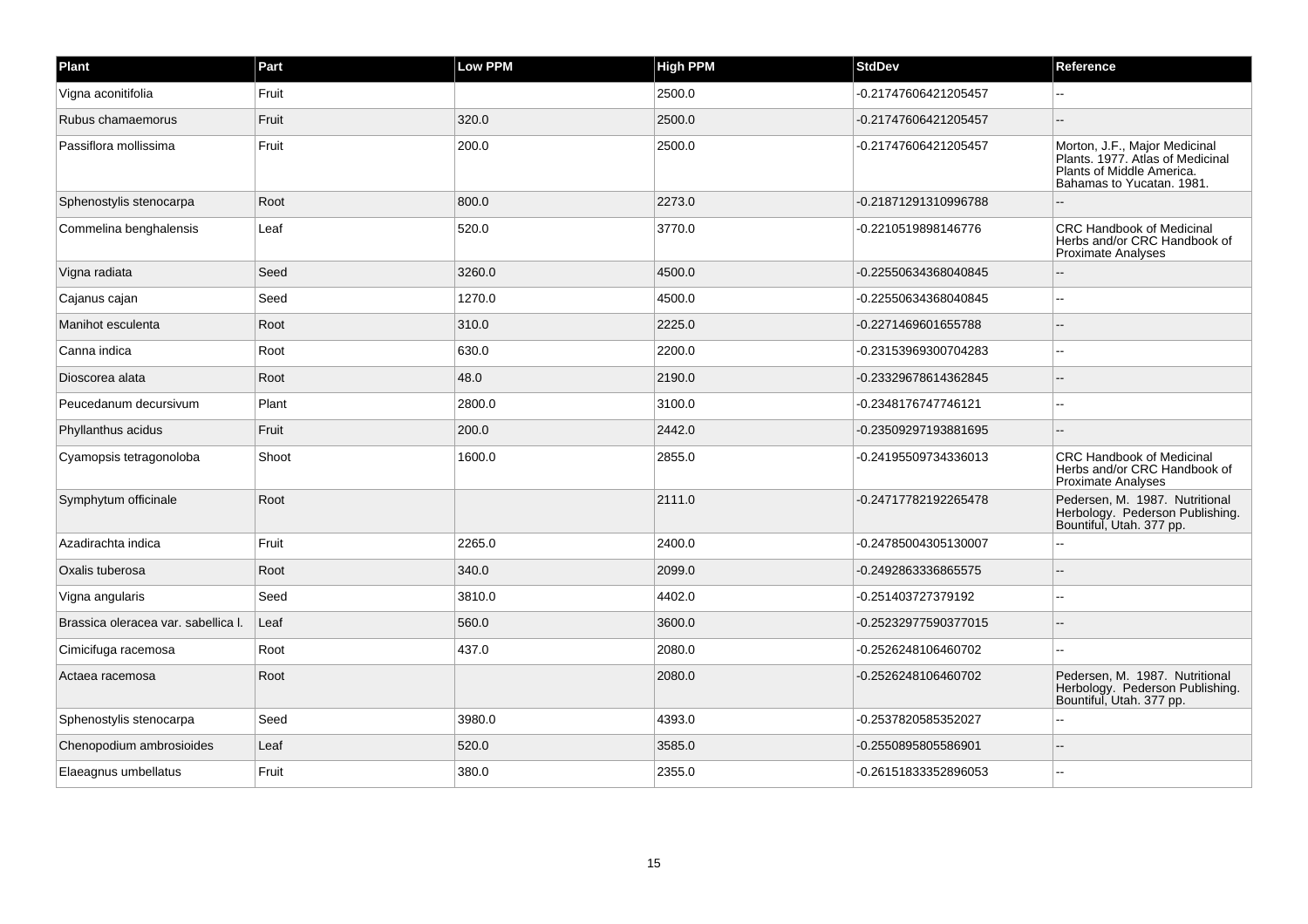| Plant                       | Part                   | Low PPM | <b>High PPM</b> | <b>StdDev</b>        | Reference                                                                                                                                                                                                                                                                                  |
|-----------------------------|------------------------|---------|-----------------|----------------------|--------------------------------------------------------------------------------------------------------------------------------------------------------------------------------------------------------------------------------------------------------------------------------------------|
| Ipomoea batatas             | Root                   | 261.0   | 2000.0          | -0.26668155573875507 |                                                                                                                                                                                                                                                                                            |
| Persea americana            | Plant                  | 260.0   | 3030.0          | -0.2684552708250987  | --                                                                                                                                                                                                                                                                                         |
| Vigna mungo                 | Seed                   | 348.0   | 4321.0          | -0.2728087077832886  |                                                                                                                                                                                                                                                                                            |
| Rheum rhabarbarum           | Leaf                   | 160.0   | 3472.0          | -0.2758801089590869  |                                                                                                                                                                                                                                                                                            |
| Psidium cattleianum         | Fruit                  | 170.0   | 2305.0          | -0.2767053229485833  |                                                                                                                                                                                                                                                                                            |
| Prunus cerasus              | Fruit                  | 150.0   | 2302.0          | -0.27761654231376065 |                                                                                                                                                                                                                                                                                            |
| Boehmeria nivea             | Leaf                   | 450.0   | 3460.0          | -0.27808795268302283 |                                                                                                                                                                                                                                                                                            |
| Rhus copallina              | Leaf                   | 243.0   | 3456.0          | -0.2788239005910015  |                                                                                                                                                                                                                                                                                            |
| Arracacia xanthorrhiza      | Root                   | 550.0   | 1900.0          | -0.28425248710461115 |                                                                                                                                                                                                                                                                                            |
| Cicer arietinum             | Seed                   | 3540.0  | 4275.0          | -0.2849646225806768  | USDA's Ag Handbook 8 and<br>sequelae)                                                                                                                                                                                                                                                      |
| Asimina triloba             | Fruit                  | 420.0   | 2265.0          | -0.2888549144842815  |                                                                                                                                                                                                                                                                                            |
| Anogeissus latifolia        | Leaf                   |         | 3400.0          | -0.28912717130270255 |                                                                                                                                                                                                                                                                                            |
| Ocimum tenuiflorum          | Leaf                   |         | 3400.0          | -0.28912717130270255 | =ICMR(Indian Council of Medical<br>Research).1976.Medicinal Plants<br>of India. Vol.1. Indian Council of<br>Med. Res.Cambridge Printing<br>Works, New Delhi.487<br>pp;ICMR.1987.Medicinal Plants of<br>India.Vol.2.Indian Council of Med.<br>Res.Cambr. Printing Works, New<br>Delhi.600pp |
| Arachis hypogaea            | Seed                   | 2450.0  | 4248.0          | -0.29209961604870893 |                                                                                                                                                                                                                                                                                            |
| Allium sativum var. sativum | Leaf                   | 460.0   | 3382.0          | -0.29243893688860645 |                                                                                                                                                                                                                                                                                            |
| Brosimum alicastrum         | Fruit                  | 360.0   | 2250.0          | -0.29341101131016833 | <b>CRC Handbook of Medicinal</b><br>Herbs and/or CRC Handbook of<br><b>Proximate Analyses</b>                                                                                                                                                                                              |
| Cassia tora                 | <b>Sprout Seedling</b> |         | 5700.0          | -0.2943499474463605  |                                                                                                                                                                                                                                                                                            |
| Lepidium meyenii            | Root                   |         | 1830.0          | -0.29655213906071043 | --                                                                                                                                                                                                                                                                                         |
| Dioscorea pentaphylla       | Root                   | 340.0   | 1830.0          | -0.29655213906071043 |                                                                                                                                                                                                                                                                                            |
| Secale cereale              | Seed                   | 3725.0  | 4225.0          | -0.29817757344740303 | $\sim$                                                                                                                                                                                                                                                                                     |
| Acrocomia totai             | Seed                   |         | 4200.0          | -0.3047840488807662  |                                                                                                                                                                                                                                                                                            |
| Achillea millefolium        | Plant                  | 522.0   | 2950.0          | -0.3068982377399405  | $-$                                                                                                                                                                                                                                                                                        |
| Smilax spp                  | Root                   | 372.0   | 1770.0          | -0.3070946978802241  |                                                                                                                                                                                                                                                                                            |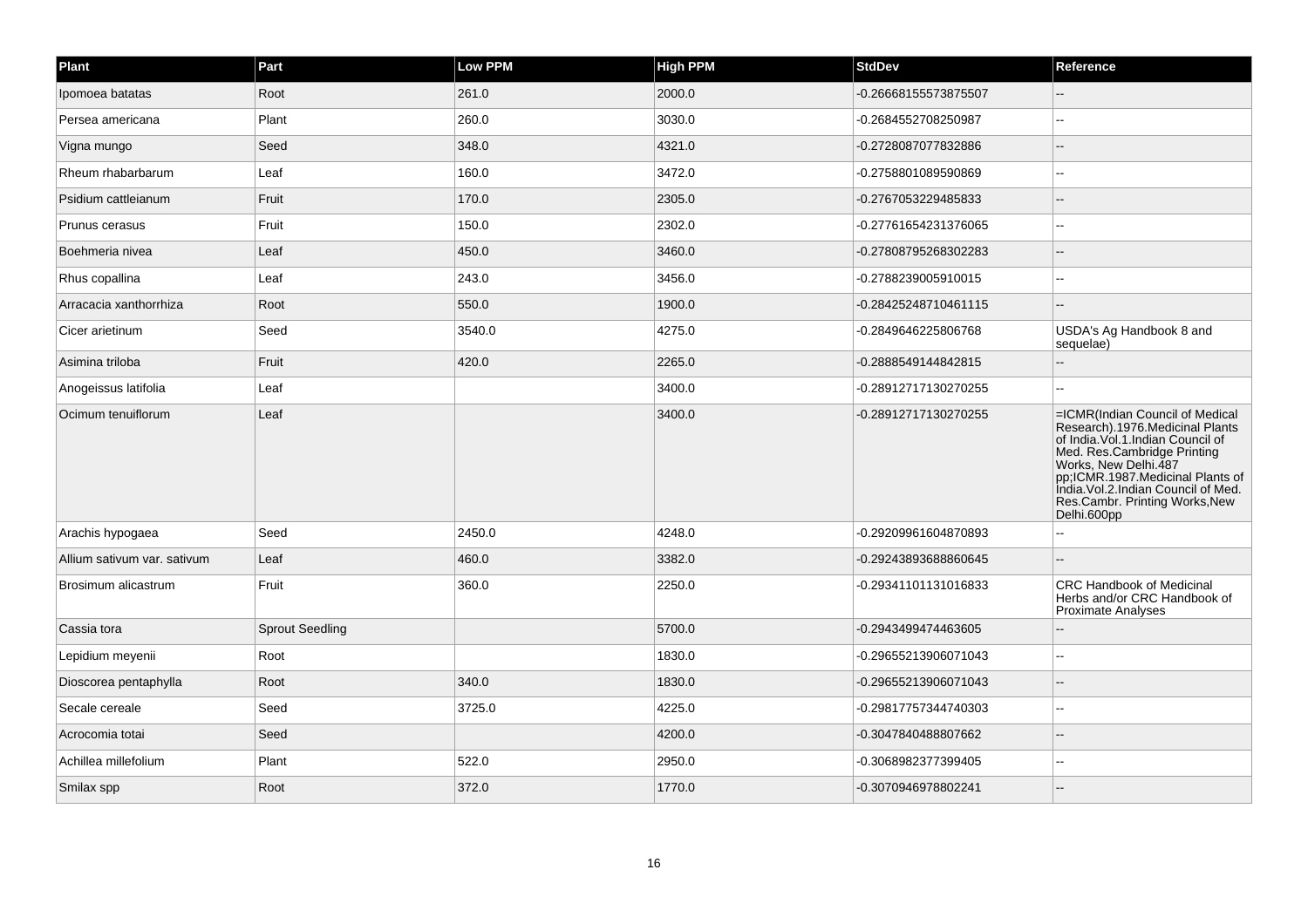| Plant                       | Part   | Low PPM | <b>High PPM</b> | <b>StdDev</b>        | Reference                                                                                                                                  |
|-----------------------------|--------|---------|-----------------|----------------------|--------------------------------------------------------------------------------------------------------------------------------------------|
| Smilax officinalis          | Root   | 372.0   | 1770.0          | -0.3070946978802241  |                                                                                                                                            |
| Dioscorea sp.               | Root   |         | 1730.0          | -0.3141230704265665  |                                                                                                                                            |
| Dioscorea villosa           | Root   | 415.0   | 1730.0          | -0.3141230704265665  |                                                                                                                                            |
| Sassafras albidum           | Leaf   | 396.0   | 3264.0          | -0.3141494001739766  |                                                                                                                                            |
| Chenopodium album           | Seed   |         | 4160.0          | -0.31535440957414723 |                                                                                                                                            |
| Ruscus aculeatus            | Root   | 504.0   | 1670.0          | -0.32466562924608017 |                                                                                                                                            |
| Robinia pseudoacacia        | Leaf   | 2600.0  | 3200.0          | -0.32592456670163494 |                                                                                                                                            |
| Polymnia edulis             | Root   | 150.0   | 1650.0          | -0.3281798155192514  |                                                                                                                                            |
| Stevia rebaudiana           | Leaf   |         | 3180.0          | -0.3296043062415282  | Pedersen, M. 1987. Nutritional<br>Herbology. Pederson Publishing.<br>Bountiful, Utah. 377 pp.                                              |
| Psophocarpus tetragonolobus | Leaf   | 525.0   | 3175.0          | -0.3305242411265015  |                                                                                                                                            |
| Zizyphus jujuba             | Fruit  | 270.0   | 2120.0          | -0.3328971838011875  |                                                                                                                                            |
| Artemisia vulgaris          | Leaf   | 400.0   | 3150.0          | -0.33512391555136806 | <b>CRC Handbook of Medicinal</b><br>Herbs and/or CRC Handbook of<br><b>Proximate Analyses</b>                                              |
| Phytelephas aequatorialis   | Flower | 850.0   | 2910.0          | -0.33616838893452544 | KOZIOL & PEDERSEN. 1993.<br><b>PHYTELEPHAS</b><br>AEQUATORIALIS(ARECACEAE)<br>IN HUMAN AND ANIMAL<br>NUTRITION. ECON. BOT. 47:401-<br>307. |
| Averrhoa carambola          | Fruit  | 140.0   | 2100.0          | -0.3389719795690366  |                                                                                                                                            |
| Carya glabra                | Shoot  | 8.0     | 2640.0          | -0.3394399339398884  |                                                                                                                                            |
| Zea mays                    | Seed   | 600.0   | 4066.0          | -0.34019475720359266 |                                                                                                                                            |
| Phaseolus acutifolius       | Seed   | 2800.0  | 4050.0          | -0.34442290148094507 |                                                                                                                                            |
| Abrus precatorius           | Leaf   | 650.0   | 3095.0          | -0.34524319928607444 | <b>CRC Handbook of Medicinal</b><br>Herbs and/or CRC Handbook of<br><b>Proximate Analyses</b>                                              |
| Phaseolus coccineus         | Seed   | 3280.0  | 4046.0          | -0.34547993755028317 |                                                                                                                                            |
| Sicana odorifera            | Fruit  | 245.0   | 2065.0          | -0.3496028721627725  |                                                                                                                                            |
| Carica pentagona            | Fruit  | 140.0   | 2060.0          | -0.3511215711047348  | <b>CRC Handbook of Medicinal</b><br>Herbs and/or CRC Handbook of<br><b>Proximate Analyses</b>                                              |
| Inula helenium              | Root   | 330.0   | 1500.0          | -0.3545362125680356  |                                                                                                                                            |
| Rheum rhabarbarum           | Pt     | 100.0   | 3462.0          | -0.35624352955446276 |                                                                                                                                            |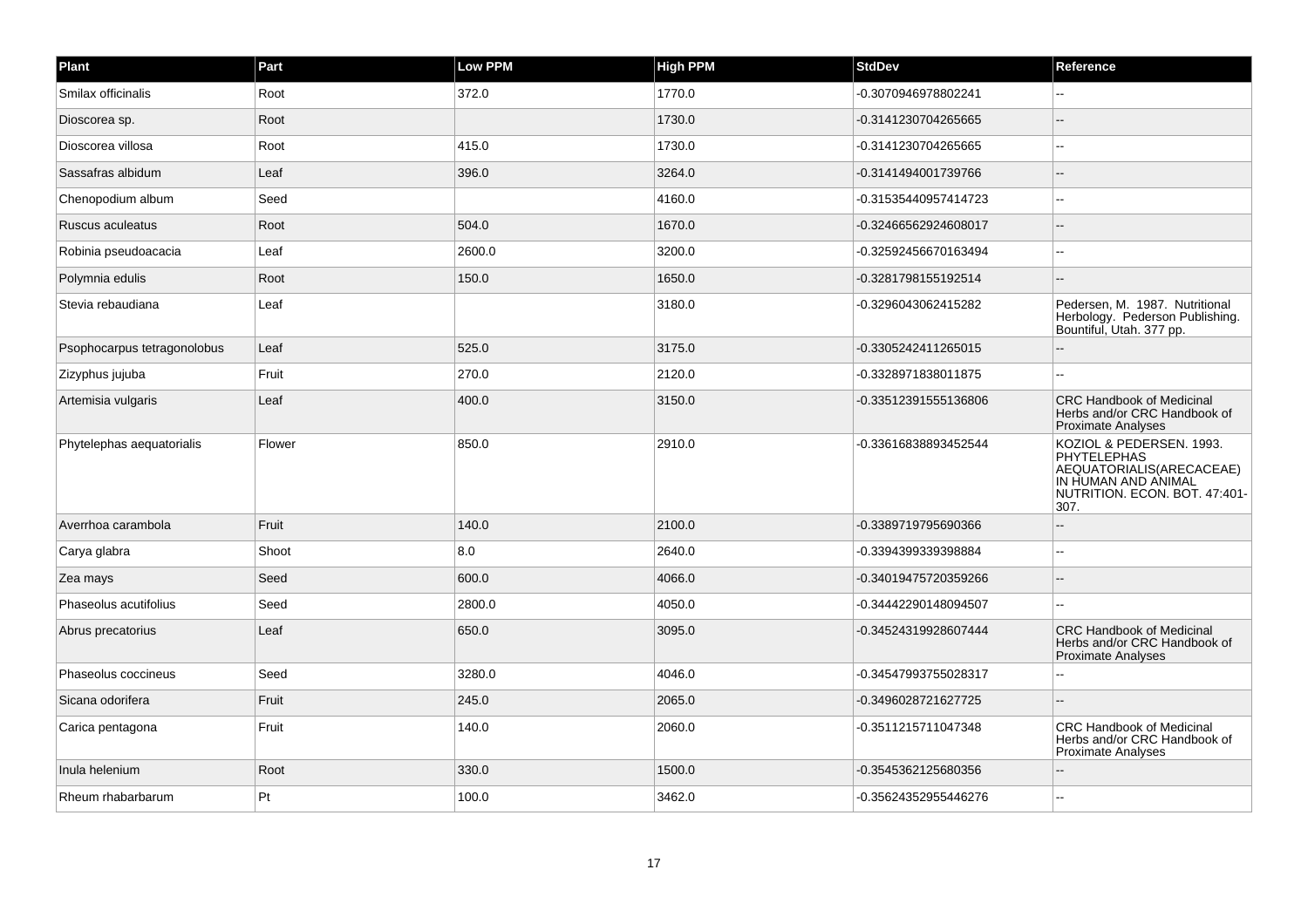| Plant                   | Part  | <b>Low PPM</b> | <b>High PPM</b> | <b>StdDev</b>        | Reference                                                                                                                   |
|-------------------------|-------|----------------|-----------------|----------------------|-----------------------------------------------------------------------------------------------------------------------------|
| Piper nigrum            | Fruit | 700.0          | 2040.0          | -0.3571963668725839  |                                                                                                                             |
| Sambucus canadensis     | Fruit | 369.0          | 2036.0          | -0.3584113260261537  | USDA's Ag Handbook 8 and<br>sequelae)                                                                                       |
| Durio zibethinus        | Fruit | 380.0          | 2010.0          | -0.36630856052435756 |                                                                                                                             |
| Prunus persica          | Fruit | 90.0           | 2000.0          | -0.3693459584082821  |                                                                                                                             |
| Elettaria cardamomum    | Fruit | 1600.0         | 2000.0          | -0.3693459584082821  | <b>CRC Handbook of Medicinal</b><br>Herbs and/or CRC Handbook of<br><b>Proximate Analyses</b>                               |
| Citrus aurantiifolia    | Fruit | 110.0          | 2000.0          | -0.3693459584082821  |                                                                                                                             |
| Liquidambar styraciflua | Leaf  | 360.0          | 2952.0          | -0.3715533369963111  |                                                                                                                             |
| Gymnema sylvestre       | Leaf  | 561.0          | 2950.0          | -0.37192131095030045 |                                                                                                                             |
| Opuntia ficus-indica    | Fruit | 320.0          | 1985.0          | -0.3739020552341689  |                                                                                                                             |
| Avena sativa            | Plant | 618.0          | 2810.0          | -0.3741734298409137  |                                                                                                                             |
| Citrus sinensis         | Fruit | 136.0          | 1980.0          | -0.3754207541761312  |                                                                                                                             |
| Sida rhombifolia        | Leaf  | 580.0          | 2930.0          | -0.37560105049019366 |                                                                                                                             |
| Citrus limon            | Fruit | 100.0          | 1979.0          | -0.3757244939645237  | <b>CRC Handbook of Medicinal</b><br>Herbs and/or CRC Handbook of<br><b>Proximate Analyses</b>                               |
| Piper auritum           | Leaf  | 490.0          | 2920.0          | -0.3774409202601403  |                                                                                                                             |
| Theobroma bicolor       | Fruit | 410.0          | 1970.0          | -0.37845815206005573 |                                                                                                                             |
| Fallopia japonica       | Plant | 2300.0         | 2800.0          | -0.3789788007052689  | Chem. & Pharm. Bull. 38: 2205.                                                                                              |
| Canavalia ensiformis    | Seed  | 2700.0         | 3898.0          | -0.384590272115793   |                                                                                                                             |
| Quararibea cordata      | Fruit | 170.0          | 1940.0          | -0.3875703457118294  |                                                                                                                             |
| Averrhoa bilimbi        | Fruit | 110.0          | 1915.0          | -0.39516384042164077 | Morton, J.F., Major Medicinal<br>Plants. 1977. Atlas of Medicinal<br>Plants of Middle America.<br>Bahamas to Yucatan. 1981. |
| Manihot esculenta       | Leaf  | 560.0          | 2800.0          | -0.39951935749949974 |                                                                                                                             |
| Moringa oleifera        | Leaf  | 700.0          | 2800.0          | -0.39951935749949974 | USDA's Ag Handbook 8 and<br>sequelae)                                                                                       |
| Centella asiatica       | Leaf  | 300.0          | 2800.0          | -0.39951935749949974 |                                                                                                                             |
| Aframomum melegueta     | Fruit |                | 1900.0          | -0.3997199372475276  | Wealth of India.                                                                                                            |
| Vigna mungo             | Fruit |                | 1900.0          | -0.3997199372475276  |                                                                                                                             |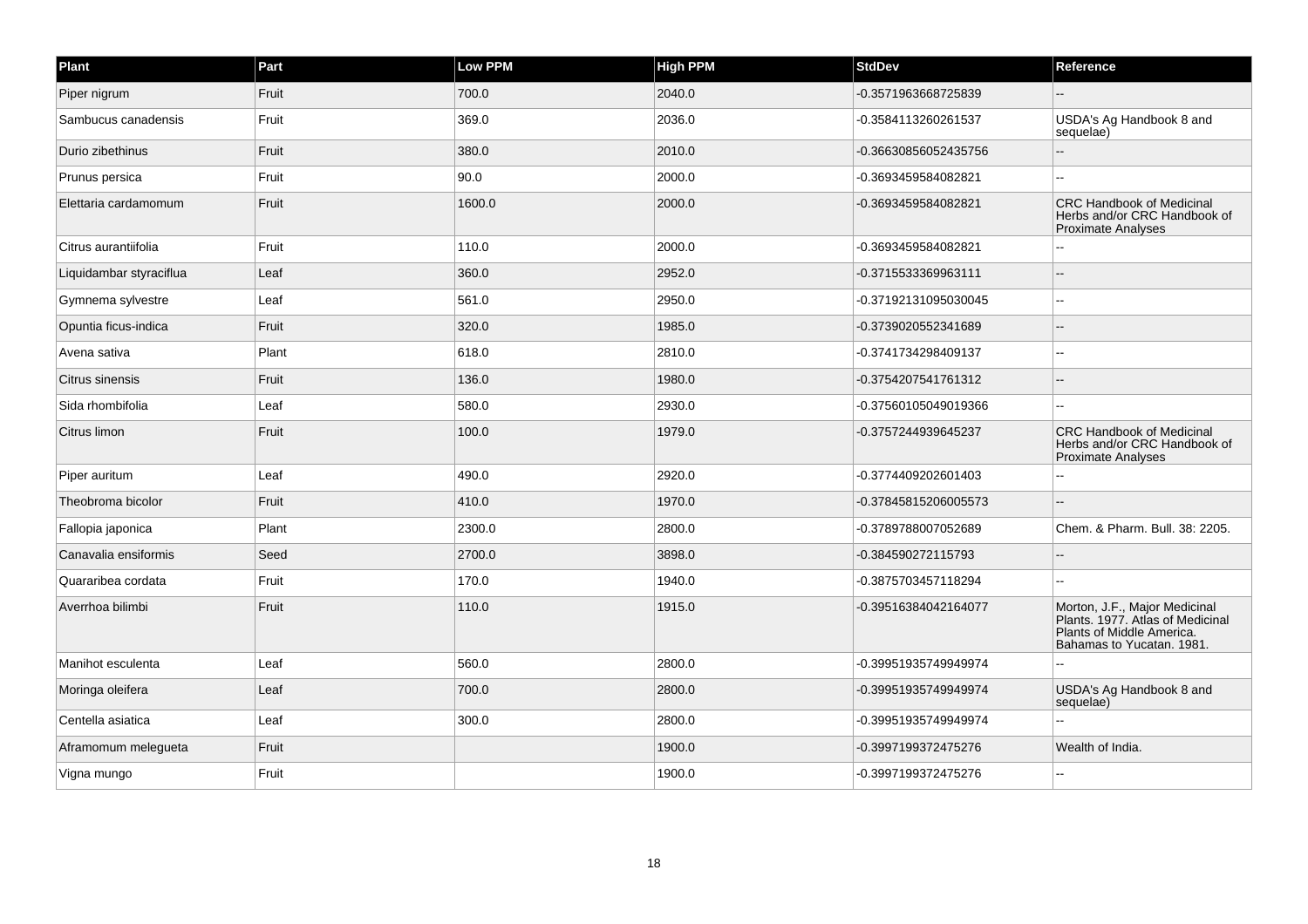| Plant                             | Part  | Low PPM | <b>High PPM</b> | <b>StdDev</b>        | Reference                                                                                                                           |
|-----------------------------------|-------|---------|-----------------|----------------------|-------------------------------------------------------------------------------------------------------------------------------------|
| Solanum melongena                 | Leaf  | 380.0   | 2794.0          | -0.4006232793614677  |                                                                                                                                     |
| Cypripedium pubescens             | Root  |         | 1230.0          | -0.401977727255847   | Pedersen, M. 1987. Nutritional<br>Herbology. Pederson Publishing.<br>Bountiful, Utah. 377 pp.                                       |
| Hydrastis canadensis              | Root  | 341.0   | 1230.0          | -0.401977727255847   |                                                                                                                                     |
| Sorbus aucubaria                  | Fruit | 360.0   | 1880.0          | -0.4057947330153767  | --                                                                                                                                  |
| Piper betel                       | Leaf  | 400.0   | 2740.0          | -0.4105585761191793  |                                                                                                                                     |
| Vitis vinifera                    | Fruit | 117.0   | 1848.0          | -0.41551440624393526 | н.                                                                                                                                  |
| Cyamopsis tetragonoloba           | Leaf  |         | 2700.0          | -0.41791805519896574 | <b>CRC Handbook of Medicinal</b><br>Herbs and/or CRC Handbook of<br><b>Proximate Analyses</b>                                       |
| Terminalia bellirica              | Leaf  |         | 2700.0          | -0.41791805519896574 | <b>CRC Handbook of Medicinal</b><br>Herbs and/or CRC Handbook of<br>Proximate Analyses                                              |
| Amorphophallus konjac             | Leaf  | 70.0    | 2692.0          | -0.41938995101492305 |                                                                                                                                     |
| Annona glabra                     | Fruit | 240.0   | 1820.0          | -0.424019120318924   | <b>CRC Handbook of Medicinal</b><br>Herbs and/or CRC Handbook of<br><b>Proximate Analyses</b>                                       |
| Peperomia pereskiifolia           | Leaf  | 400.0   | 2665.0          | -0.42435759939377893 | <b>CRC Handbook of Medicinal</b><br>Herbs and/or CRC Handbook of<br><b>Proximate Analyses</b>                                       |
| Annona diversifolia               | Fruit | 515.0   | 1815.0          | -0.4255378192608863  | Morton, J.F., Major Medicinal<br>Plants. 1977. Atlas of Medicinal<br>Plants of Middle America.<br>Bahamas to Yucatan. 1981.         |
| Cnicus benedictus                 | Plant | 359.0   | 2700.0          | -0.42703250934882114 |                                                                                                                                     |
| Syzygium malaccense               | Fruit | 30.0    | 1800.0          | -0.4300939160867731  |                                                                                                                                     |
| Pueraria montana                  | Shoot | 470.0   | 2440.0          | -0.43012350286689155 | ANON, 1948-1976. The Wealth of<br>India raw materials. Publications<br>and Information Directorate, CSIR,<br>New Delhi. 11 volumes. |
| Anethum graveolens                | Seed  | 2102.0  | 3723.0          | -0.430835600149335   | USDA's Ag Handbook 8 and<br>sequelae)                                                                                               |
| Brassica oleracea var. viridis I. | Leaf  | 160.0   | 2622.0          | -0.4322690394045494  |                                                                                                                                     |
| Raphanus sativus                  | Leaf  | 300.0   | 2609.0          | -0.43466087010548    |                                                                                                                                     |
| Polygonum multiflorum             | Root  |         | 1040.0          | -0.4353624968509736  | Pedersen, M. 1987. Nutritional<br>Herbology. Pederson Publishing.<br>Bountiful, Utah. 377 pp.                                       |
| Cucurbita foetidissima            | Leaf  |         | 2600.0          | -0.43631675289843197 | <b>CRC Handbook of Medicinal</b><br>Herbs and/or CRC Handbook of<br>Proximate Analyses                                              |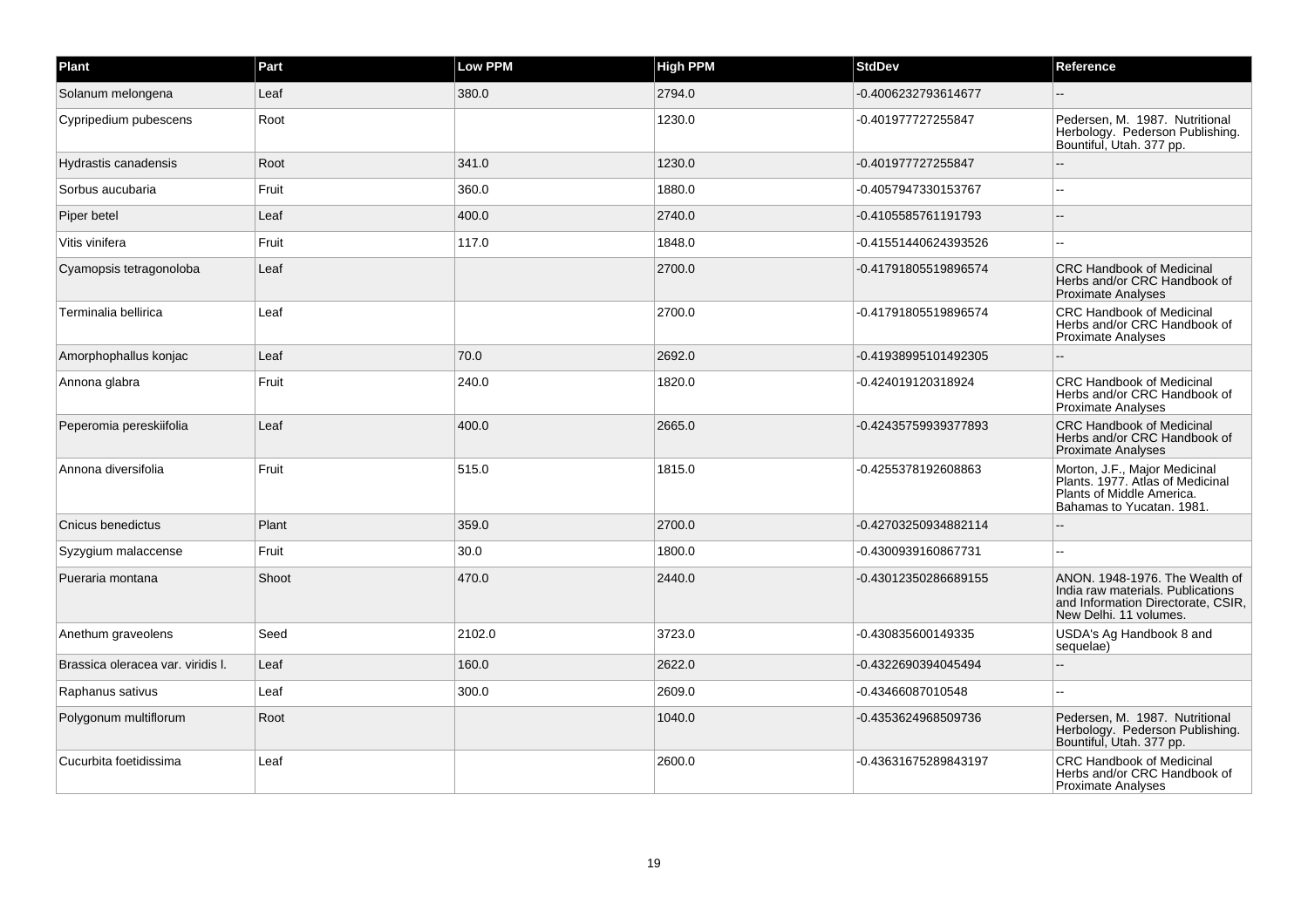| Plant                         | Part        | Low PPM | <b>High PPM</b> | <b>StdDev</b>        | Reference                                                                                                                           |
|-------------------------------|-------------|---------|-----------------|----------------------|-------------------------------------------------------------------------------------------------------------------------------------|
| Gliricidia sepium             | Flower      | 370.0   | 2645.0          | -0.44758606647883387 |                                                                                                                                     |
| Chrysanthemum cinerariifolium | Shoot       |         | 2400.0          | -0.44826021665229215 |                                                                                                                                     |
| Amphicarpaea bracteata        | Shoot       |         | 2400.0          | -0.44826021665229215 |                                                                                                                                     |
| Rhynchosia minima             | Shoot       |         | 2400.0          | -0.44826021665229215 |                                                                                                                                     |
| Boehmeria nivea               | Shoot       | 1400.0  | 2400.0          | -0.44826021665229215 |                                                                                                                                     |
| Psidium guajava               | Fruit       | 60.0    | 1740.0          | -0.4483183033903204  |                                                                                                                                     |
| Pouteria caimito              | Fruit       | 410.0   | 1740.0          | -0.4483183033903204  |                                                                                                                                     |
| Artocarpus heterophyllus      | Fruit       | 260.0   | 1725.0          | -0.45287440021620723 |                                                                                                                                     |
| <b>Tribulus terrestris</b>    | Leaf        | 800.0   | 2500.0          | -0.45471545059789814 | <b>CRC Handbook of Medicinal</b><br>Herbs and/or CRC Handbook of<br><b>Proximate Analyses</b>                                       |
| Hibiscus rosa-sinensis        | Flower      | 265.0   | 2615.0          | -0.460199388464982   | ANON. 1948-1976. The Wealth of<br>India raw materials. Publications<br>and Information Directorate, CSIR,<br>New Delhi. 11 volumes. |
| Spondias purpurea             | Fruit       | 350.0   | 1680.0          | -0.4665426906938677  |                                                                                                                                     |
| Viburnum opulus               | <b>Bark</b> |         | 650.0           | -0.46815956974940875 | Pedersen, M. 1987. Nutritional<br>Herbology. Pederson Publishing.<br>Bountiful, Utah. 377 pp.                                       |
| Hylocereus undatus            | Fruit       | 260.0   | 1665.0          | -0.47109878751975454 | <b>CRC Handbook of Medicinal</b><br>Herbs and/or CRC Handbook of<br><b>Proximate Analyses</b>                                       |
| Musa x paradisiaca            | Leaf        |         | 2400.0          | -0.47311414829736437 | <b>CRC Handbook of Medicinal</b><br>Herbs and/or CRC Handbook of<br><b>Proximate Analyses</b>                                       |
| Azadirachta indica            | Leaf        | 1900.0  | 2400.0          | -0.47311414829736437 |                                                                                                                                     |
| Viscum album                  | Leaf        |         | 2400.0          | -0.47311414829736437 |                                                                                                                                     |
| Yucca baccata                 | Root        | 169.0   | 810.0           | -0.4757756389924427  |                                                                                                                                     |
| Tamarindus indica             | Fruit       | 1080.0  | 1647.0          | -0.47656610371081876 |                                                                                                                                     |
| Allium sativum var. sativum   | Shoot       | 520.0   | 2332.0          | -0.4790926300874732  | <b>CRC Handbook of Medicinal</b><br>Herbs and/or CRC Handbook of<br><b>Proximate Analyses</b>                                       |
| Echinacea purpurea            | Root        | 198.0   | 790.0           | -0.47928982526561387 |                                                                                                                                     |
| Cyrtosperma chamissonis       | Root        | 140.0   | 790.0           | -0.47928982526561387 |                                                                                                                                     |
| Echinacea spp                 | Root        |         | 790.0           | -0.47928982526561387 | Pedersen, M. 1987. Nutritional<br>Herbology. Pederson Publishing.<br>Bountiful, Utah. 377 pp.                                       |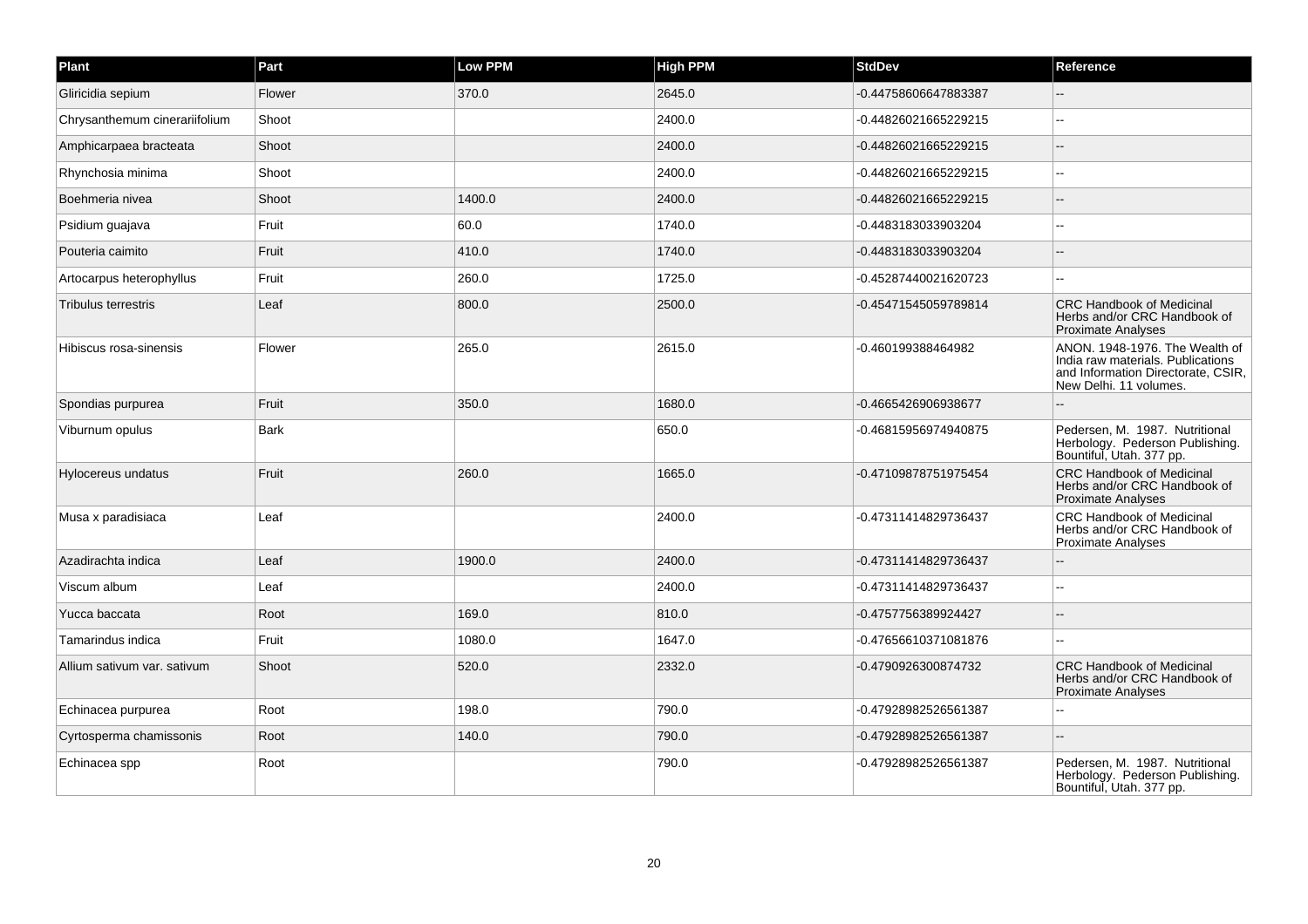| Plant                    | Part  | <b>Low PPM</b> | <b>High PPM</b> | <b>StdDev</b>        | Reference                                                                                                                       |
|--------------------------|-------|----------------|-----------------|----------------------|---------------------------------------------------------------------------------------------------------------------------------|
| Glycyrrhiza glabra       | Root  | 124.0          | 790.0           | -0.47928982526561387 |                                                                                                                                 |
| Carthamus tinctorius     | Seed  | 3100.0         | 3526.0          | -0.4828946265642366  |                                                                                                                                 |
| Rubus idaeus             | Leaf  | 395.0          | 2340.0          | -0.4841533669170441  |                                                                                                                                 |
| Justicia pectoralis      | Leaf  | 350.0          | 2335.0          | -0.4850733018020174  | <b>CRC Handbook of Medicinal</b><br>Herbs and/or CRC Handbook of<br><b>Proximate Analyses</b>                                   |
| Citrus aurantium         | Fruit | 120.0          | 1600.0          | -0.4908418737652641  | <b>CRC Handbook of Medicinal</b><br>Herbs and/or CRC Handbook of<br><b>Proximate Analyses</b>                                   |
| Annona squamosa          | Fruit | 260.0          | 1600.0          | -0.4908418737652641  |                                                                                                                                 |
| Melia azedarach          | Leaf  | 220.0          | 2300.0          | -0.49151284599683054 |                                                                                                                                 |
| Bixa orellana            | Seed  | 2820.0         | 3490.0          | -0.4924079511882795  |                                                                                                                                 |
| Zizyphus jujuba          | Shoot |                | 2300.0          | -0.4936020011157937  |                                                                                                                                 |
| Harpagophytum procumbens | Root  | 134.0          | 707.0           | -0.49387369829927447 |                                                                                                                                 |
| Tamarindus indica        | Leaf  | 1000.0         | 2281.0          | -0.4950085985597291  | <b>CRC Handbook of Medicinal</b><br>Herbs and/or CRC Handbook of<br><b>Proximate Analyses</b>                                   |
| Bupleurum chinense       | Root  | 77.0           | 700.0           | -0.4951036634948844  |                                                                                                                                 |
| Passiflora incarnata     | Fruit | 430.0          | 1564.0          | -0.5017765061473926  | Duke, J. A. Writeups or information<br>summaries on approximately<br>2,000 economic plants, USDA,<br>ARS, Beltsville, MD 20705. |
| Pothomorphe sp.          | Leaf  | 400.0          | 2235.0          | -0.5034719995014836  |                                                                                                                                 |
| Astragalus membranaceus  | Root  | 104.0          | 650.0           | -0.5038891291778125  |                                                                                                                                 |
| Gliricidia sepium        | Leaf  | 340.0          | 2220.0          | -0.5062318041564036  |                                                                                                                                 |
| Erythrina fusca          | Leaf  | 400.0          | 2220.0          | -0.5062318041564036  |                                                                                                                                 |
| Persea schiedeana        | Fruit | 355.0          | 1540.0          | -0.5090662610688115  | Morton, J.F., Major Medicinal<br>Plants. 1977. Atlas of Medicinal<br>Plants of Middle America.<br>Bahamas to Yucatan. 1981.     |
| Symphytum officinale     | Leaf  | 242.0          | 2200.0          | -0.5099115436962968  |                                                                                                                                 |
| Prosopis juliflora       | Leaf  |                | 2200.0          | -0.5099115436962968  | $\overline{a}$                                                                                                                  |
| Parthenium integrifolium | Root  | 96.0           | 600.0           | -0.5126745948607405  | $\sim$                                                                                                                          |
| Nyssa sylvatica          | Leaf  | 300.0          | 2184.0          | -0.5128553353282114  |                                                                                                                                 |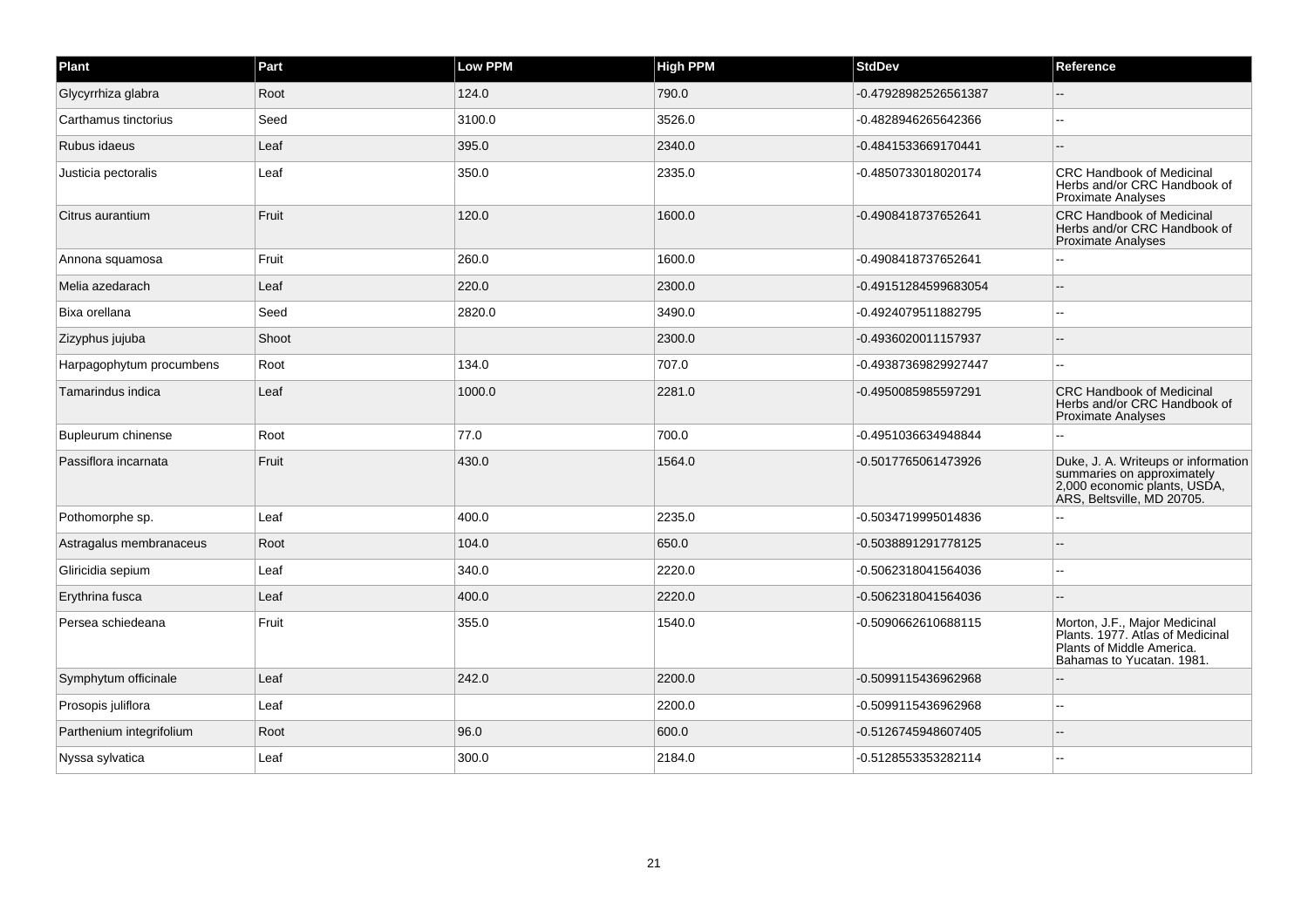| Plant                   | Part        | Low PPM | <b>High PPM</b> | <b>StdDev</b>       | Reference                                                                                                                                                                                                                                                                  |
|-------------------------|-------------|---------|-----------------|---------------------|----------------------------------------------------------------------------------------------------------------------------------------------------------------------------------------------------------------------------------------------------------------------------|
| Mentha pulegium         | Plant       |         | 2520.0          | -0.5135291849072152 | Pedersen, M. 1987. Nutritional<br>Herbology. Pederson Publishing.<br>Bountiful, Utah. 377 pp.                                                                                                                                                                              |
| Pueraria montana        | Root        | 180.0   | 575.0           | -0.5170673277022045 | <b>CRC Handbook of Medicinal</b><br>Herbs and/or CRC Handbook of<br><b>Proximate Analyses</b>                                                                                                                                                                              |
| Annona cherimola        | Fruit       | 240.0   | 1510.0          | -0.5181784547205851 |                                                                                                                                                                                                                                                                            |
| Maranta arundinacea     | Root        | 180.0   | 561.0           | -0.5195272580934244 | <b>CRC Handbook of Medicinal</b><br>Herbs and/or CRC Handbook of<br><b>Proximate Analyses</b>                                                                                                                                                                              |
| Thymus vulgaris         | Plant       | 1703.0  | 2502.0          | -0.5221788524630546 | USDA's Ag Handbook 8 and<br>sequelae)                                                                                                                                                                                                                                      |
| Panax ginseng           | Root        | 112.0   | 528.0           | -0.5253256654441569 |                                                                                                                                                                                                                                                                            |
| Fucus vesiculosus       | Plant       | 294.0   | 2490.0          | -0.5279452975002809 |                                                                                                                                                                                                                                                                            |
| Annona reticulata       | Fruit       | 147.0   | 1475.0          | -0.528809347314321  |                                                                                                                                                                                                                                                                            |
| Psoralea esculenta      | Root        |         | 500.0           | -0.5302455262265966 | Izadoost, M. & Robinson, T.,<br>Synergism & antagonism in the<br>pharmacology of alkaloidal plants,<br>pp 137-58 in Craker, L. & Simon,<br>J., eds., Herbs, Spices & Medicinal<br>Plants: Recent Advances in<br>Botany, Horticulture &<br>Pharmacology, v. 2, 1987, 255pp. |
| Carya illinoensis       | Seed        | 2890.0  | 3340.0          | -0.5320468037884584 |                                                                                                                                                                                                                                                                            |
| Artocarpus altilis      | Fruit       | 240.0   | 1460.0          | -0.5333654441402078 |                                                                                                                                                                                                                                                                            |
| Frangula purshiana      | Bark        | 158.0   | 570.0           | -0.5349997224798418 |                                                                                                                                                                                                                                                                            |
| Elaeagnus commutata     | Fruit       | 200.0   | 1450.0          | -0.5364028420241324 | <b>CRC Handbook of Medicinal</b><br>Herbs and/or CRC Handbook of<br><b>Proximate Analyses</b>                                                                                                                                                                              |
| Crataegus laevigata     | Fruit       | 405.0   | 1450.0          | -0.5364028420241324 |                                                                                                                                                                                                                                                                            |
| Crataegus rhipidophylla | Fruit       |         | 1450.0          | -0.5364028420241324 | Pedersen, M. 1987. Nutritional<br>Herbology. Pederson Publishing.<br>Bountiful, Utah. 377 pp.                                                                                                                                                                              |
| Berberis vulgaris       | Root        |         | 450.0           | -0.5390309919095246 | Pedersen, M. 1987. Nutritional<br>Herbology. Pederson Publishing.<br>Bountiful, Utah. 377 pp.                                                                                                                                                                              |
| Sassafras albidum       | <b>Stem</b> | 132.0   | 1776.0          | -0.545308734462171  |                                                                                                                                                                                                                                                                            |
| Zizyphus jujuba         | Leaf        |         | 2000.0          | -0.5467089390952291 |                                                                                                                                                                                                                                                                            |
| Ginkgo biloba           | Seed        | 1240.0  | 3268.0          | -0.5510734530365442 |                                                                                                                                                                                                                                                                            |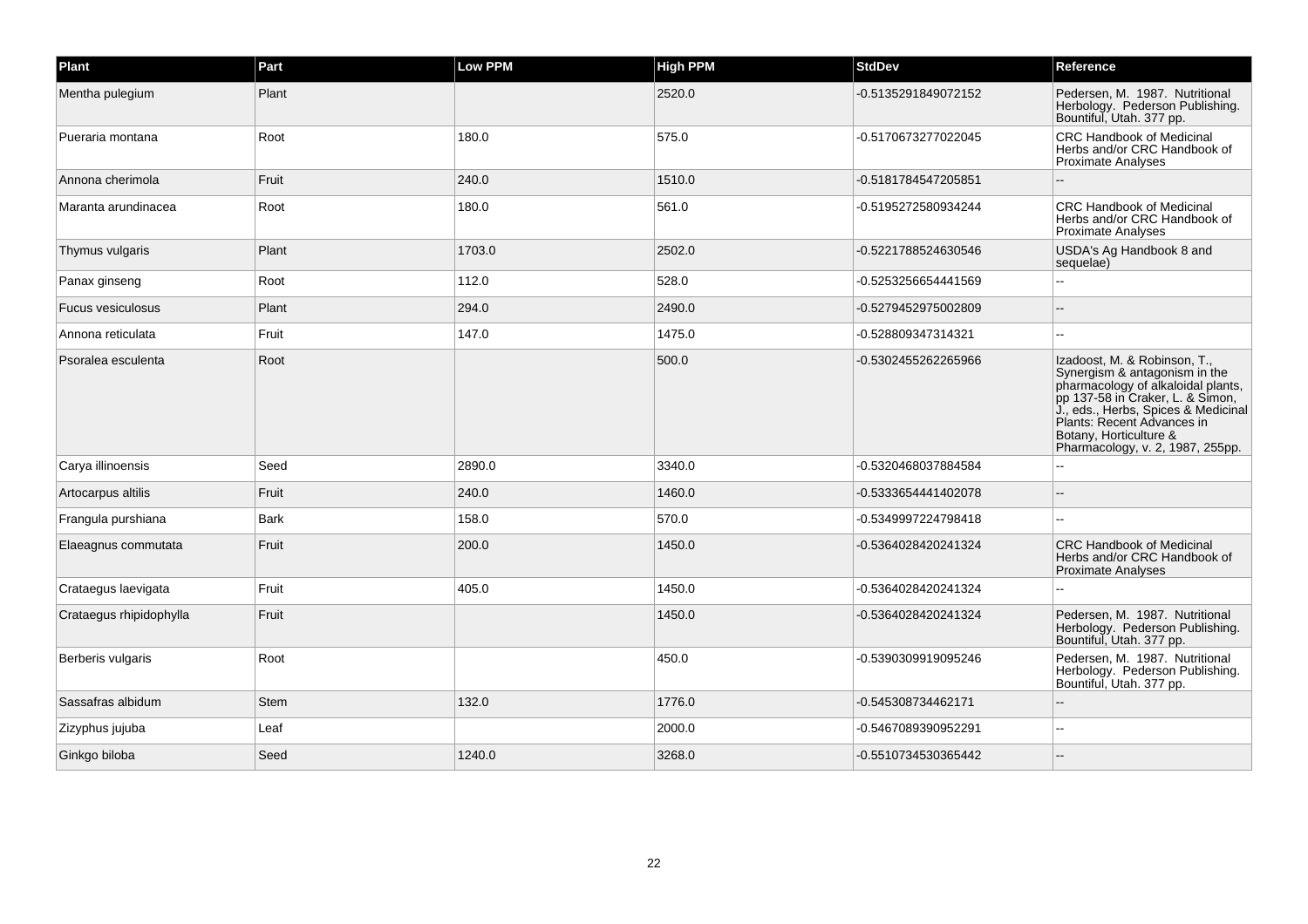| <b>Plant</b>           | Part   | Low PPM | <b>High PPM</b> | <b>StdDev</b>       | Reference                                                                                                                           |
|------------------------|--------|---------|-----------------|---------------------|-------------------------------------------------------------------------------------------------------------------------------------|
| Solanum sessiliflorum  | Fruit  | 140.0   | 1400.0          | -0.5515898314437552 | Morton, J.F., Major Medicinal<br>Plants. 1977. Atlas of Medicinal<br>Plants of Middle America.<br>Bahamas to Yucatan. 1981.         |
| Secale cereale         | Leaf   |         | 1970.0          | -0.552228548405069  | ANON. 1948-1976. The Wealth of<br>India raw materials. Publications<br>and Information Directorate, CSIR,<br>New Delhi. 11 volumes. |
| Phyllanthus emblica    | Fruit  | 200.0   | 1390.0          | -0.5546272293276797 |                                                                                                                                     |
| Citrus reticulata      | Fruit  | 90.0    | 1385.0          | -0.5561459282696419 |                                                                                                                                     |
| Valeriana officinalis  | Root   | 39.0    | 330.0           | -0.560116109548552  | $\overline{a}$                                                                                                                      |
| Carthamus tinctorius   | Flower | 332.0   | 2370.0          | -0.5632081846851916 |                                                                                                                                     |
| Nepeta cataria         | Plant  | 289.0   | 2410.0          | -0.5663882644151227 |                                                                                                                                     |
| Fagopyrum esculentum   | Seed   | 2820.0  | 3200.0          | -0.569043066215292  |                                                                                                                                     |
| Gleditsia triacanthos  | Seed   |         | 3200.0          | -0.569043066215292  |                                                                                                                                     |
| Origanum vulgare       | Plant  | 1769.0  | 2402.0          | -0.5702325611066069 | USDA's Ag Handbook 8 and<br>sequelae)                                                                                               |
| Syzygium aromaticum    | Fruit  | 1000.0  | 1337.0          | -0.5707254381124798 | <b>CRC Handbook of Medicinal</b><br>Herbs and/or CRC Handbook of<br><b>Proximate Analyses</b>                                       |
| Stillingia sylvatica   | Plant  |         | 2400.0          | -0.571193635279478  |                                                                                                                                     |
| Cajanus cajan          | Plant  |         | 2400.0          | -0.571193635279478  |                                                                                                                                     |
| Pyrus communis         | Fruit  | 90.0    | 1332.0          | -0.5722441370544421 | $\overline{a}$                                                                                                                      |
| Cucurbita foetidissima | Root   |         | 220.0           | -0.5794441340509937 | Laferriere, J.E., 1988, Nutricomp<br>Program, Nutricomp Database;<br>reviewed in J. Ethnobiology<br>9(1):27-29.                     |
| Coffea arabica         | Leaf   | 1700.0  | 1816.0          | -0.580562542862247  | <b>CRC Handbook of Medicinal</b><br>Herbs and/or CRC Handbook of<br><b>Proximate Analyses</b>                                       |
| Aegle marmelos         | Fruit  | 500.0   | 1300.0          | -0.5819638102830006 | <b>CRC Handbook of Medicinal</b><br>Herbs and/or CRC Handbook of<br>Proximate Analyses                                              |
| Platonia insignis      | Fruit  | 360.0   | 1300.0          | -0.5819638102830006 | <b>CRC Handbook of Medicinal</b><br>Herbs and/or CRC Handbook of<br><b>Proximate Analyses</b>                                       |
| Vigna aconitifolia     | Leaf   |         | 1800.0          | -0.5835063344941616 |                                                                                                                                     |
| Malpighia glabra       | Fruit  | 110.0   | 1280.0          | -0.5880386060508498 |                                                                                                                                     |
| Carica papaya          | Fruit  | 170.0   | 1260.0          | -0.5941134018186989 |                                                                                                                                     |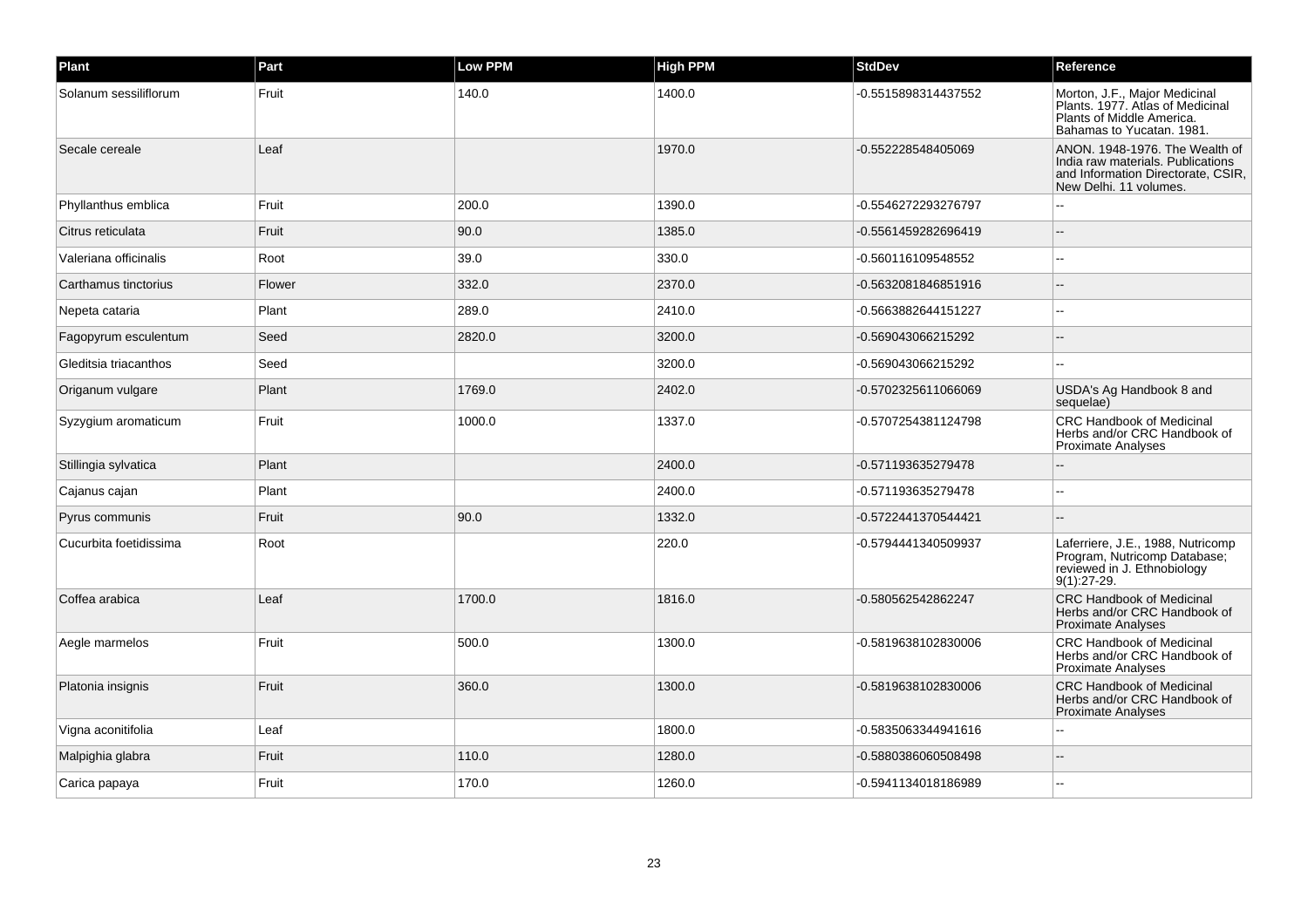| Plant                 | Part        | Low PPM | <b>High PPM</b> | <b>StdDev</b>       | Reference                                                                                                                   |
|-----------------------|-------------|---------|-----------------|---------------------|-----------------------------------------------------------------------------------------------------------------------------|
| Vitis vinifera        | Stem        |         | 1710.0          | -0.5945154579676041 | Pedersen, M. 1987. Nutritional<br>Herbology. Pederson Publishing.<br>Bountiful, Utah. 377 pp.                               |
| Acacia senegal        | Seed        |         | 3100.0          | -0.5954689679487446 | <b>CRC Handbook of Medicinal</b><br>Herbs and/or CRC Handbook of<br><b>Proximate Analyses</b>                               |
| Curcuma longa         | Plant       | 725.0   | 2340.0          | -0.6000258604656092 |                                                                                                                             |
| Pimenta dioica        | Fruit       | 1100.0  | 1235.0          | -0.6017068965285103 |                                                                                                                             |
| Acacia catechu        | Leaf        |         | 1700.0          | -0.6019050321936278 |                                                                                                                             |
| Acacia tortilis       | Leaf        |         | 1700.0          | -0.6019050321936278 |                                                                                                                             |
| Mimosa pudica         | Leaf        | 530.0   | 1700.0          | -0.6019050321936278 |                                                                                                                             |
| Chamissoa altissima   | Leaf        | 165.0   | 1660.0          | -0.6092645112734142 | Tramil                                                                                                                      |
| Amorphophallus konjac | Root        |         | 39.0            | -0.6112475198231933 |                                                                                                                             |
| Allium ampeloprasum   | Flower      | 380.0   | 2249.0          | -0.614081916695989  |                                                                                                                             |
| Pachira macrocarpa    | Seed        | 2860.0  | 3025.0          | -0.615288394248834  |                                                                                                                             |
| Prunus avium          | Fruit       | 175.0   | 1175.0          | -0.6199312838320575 | ц,                                                                                                                          |
| Prunus armeniaca      | Seed        |         | 3000.0          | -0.6218948696821971 |                                                                                                                             |
| Cenchrus biflorus     | Seed        | 2700.0  | 2990.0          | -0.6245374598555424 |                                                                                                                             |
| Rollinia mucosa       | Fruit       | 260.0   | 1140.0          | -0.6305621764257935 | Morton, J.F., Major Medicinal<br>Plants. 1977. Atlas of Medicinal<br>Plants of Middle America.<br>Bahamas to Yucatan. 1981. |
| Lobelia inflata       | Leaf        | 174.0   | 1540.0          | -0.6313429485127736 |                                                                                                                             |
| Spondias pinnata      | Fruit       | 110.0   | 1135.0          | -0.6320808753677557 |                                                                                                                             |
| Vaccinium vitis-idaea | Fruit       | 150.0   | 1130.0          | -0.633599574309718  |                                                                                                                             |
| Musa x paradisiaca    | Fruit       | 110.0   | 1127.0          | -0.6345107936748954 |                                                                                                                             |
| Tamarindus indica     | Flower      |         | 2200.0          | -0.634683675940031  | <b>CRC Handbook of Medicinal</b><br>Herbs and/or CRC Handbook of<br><b>Proximate Analyses</b>                               |
| Berberis vulgaris     | <b>Bark</b> |         | 450.0           | -0.6352599515754915 |                                                                                                                             |
| Diospyros digyna      | Fruit       | 230.0   | 1120.0          | -0.6366369721936426 | Morton, J.F., Major Medicinal<br>Plants. 1977. Atlas of Medicinal<br>Plants of Middle America.<br>Bahamas to Yucatan. 1981. |
| Diospyros virginiana  | Leaf        | 450.0   | 1500.0          | -0.6387024275925601 |                                                                                                                             |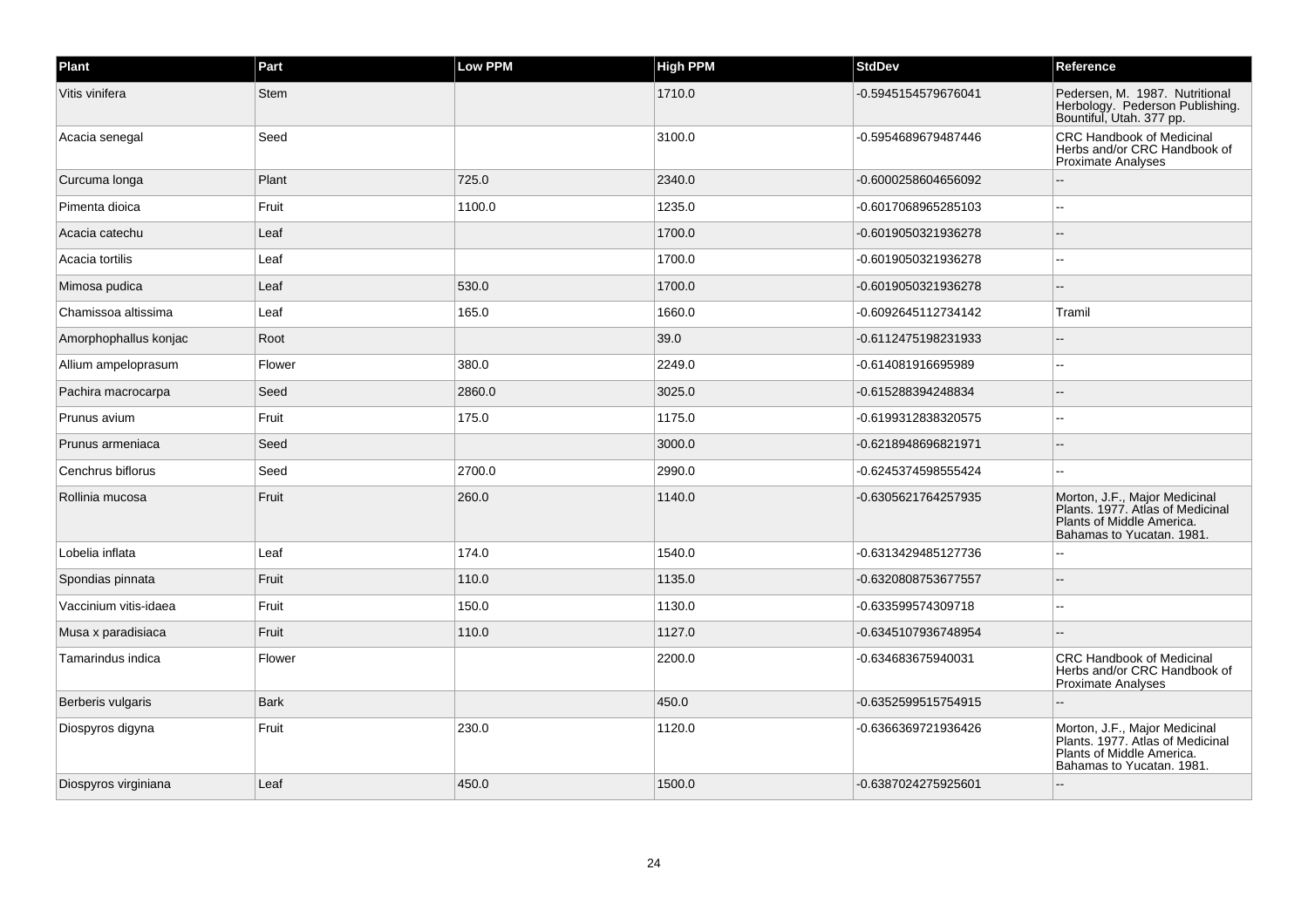| Plant                     | Part                   | <b>Low PPM</b> | <b>High PPM</b> | <b>StdDev</b>       | Reference                                                                                                                   |
|---------------------------|------------------------|----------------|-----------------|---------------------|-----------------------------------------------------------------------------------------------------------------------------|
| Juglans nigra             | Fruit                  |                | 1070.0          | -0.6518239616132653 |                                                                                                                             |
| Plectranthus amboinicus   | Leaf                   | 80.0           | 1428.0          | -0.6519494899361759 | <b>CRC Handbook of Medicinal</b><br>Herbs and/or CRC Handbook of<br><b>Proximate Analyses</b>                               |
| Trigonella foenum-graecum | Seed                   | 374.0          | 2880.0          | -0.6536059517623403 |                                                                                                                             |
| Acacia senegal            | Leaf                   |                | 1400.0          | -0.6571011252920264 | <b>CRC Handbook of Medicinal</b><br>Herbs and/or CRC Handbook of<br>Proximate Analyses                                      |
| Rhizophora mangle         | Leaf                   |                | 1400.0          | -0.6571011252920264 |                                                                                                                             |
| Alocasia macrorrhiza      | Leaf                   | 250.0          | 1400.0          | -0.6571011252920264 |                                                                                                                             |
| Pimenta dioica            | Leaf                   | 1173.0         | 1399.0          | -0.657285112269021  |                                                                                                                             |
| Mangifera indica          | Fruit                  | 103.0          | 1050.0          | -0.6578987573811144 |                                                                                                                             |
| Prunus salicifolia        | Fruit                  | 160.0          | 1050.0          | -0.6578987573811144 | Morton, J.F., Major Medicinal<br>Plants. 1977. Atlas of Medicinal<br>Plants of Middle America.<br>Bahamas to Yucatan, 1981. |
| Cydonia oblonga           | Fruit                  | 150.0          | 1049.0          | -0.6582024971695069 |                                                                                                                             |
| Murraya sp                | Fruit                  | 290.0          | 1040.0          | -0.660936155265039  |                                                                                                                             |
| Pouteria campechiana      | Fruit                  | 300.0          | 1040.0          | -0.660936155265039  | <b>CRC Handbook of Medicinal</b><br>Herbs and/or CRC Handbook of<br><b>Proximate Analyses</b>                               |
| Myrciaria cauliflora      | Fruit                  | 90.0           | 1030.0          | -0.6639735531489636 |                                                                                                                             |
| Senna alexandrina         | Leaf                   | 276.0          | 1360.0          | -0.6644606043718129 |                                                                                                                             |
| Capparis spinosa          | Leaf                   |                | 1350.0          | -0.6663004741417594 | Wealth of India.                                                                                                            |
| Casimiroa edulis          | Fruit                  | 180.0          | 1000.0          | -0.6730857468007372 | <b>CRC Handbook of Medicinal</b><br>Herbs and/or CRC Handbook of<br>Proximate Analyses                                      |
| Artemisia vulgaris        | Shoot                  |                | 1900.0          | -0.6749691389697999 | CRC Handbook of Medicinal<br>Herbs and/or CRC Handbook of<br><b>Proximate Analyses</b>                                      |
| Chrysophyllum cainito     | Fruit                  | 160.0          | 985.0           | -0.6776418436266239 |                                                                                                                             |
| Salvia officinalis        | Leaf                   | 201.0          | 1280.0          | -0.6791795625313858 |                                                                                                                             |
| Glycine max               | <b>Sprout Seedling</b> | 580.0          | 4891.0          | -0.6799841296068554 | <b>CRC Handbook of Medicinal</b><br>Herbs and/or CRC Handbook of<br><b>Proximate Analyses</b>                               |
| Rubus idaeus              | Fruit                  | 110.0          | 955.0           | -0.6867540372783977 | Revised USDA data received<br>1993.                                                                                         |
| Eugenia brasiliensis      | Fruit                  | 136.0          | 950.0           | -0.6882727362203599 |                                                                                                                             |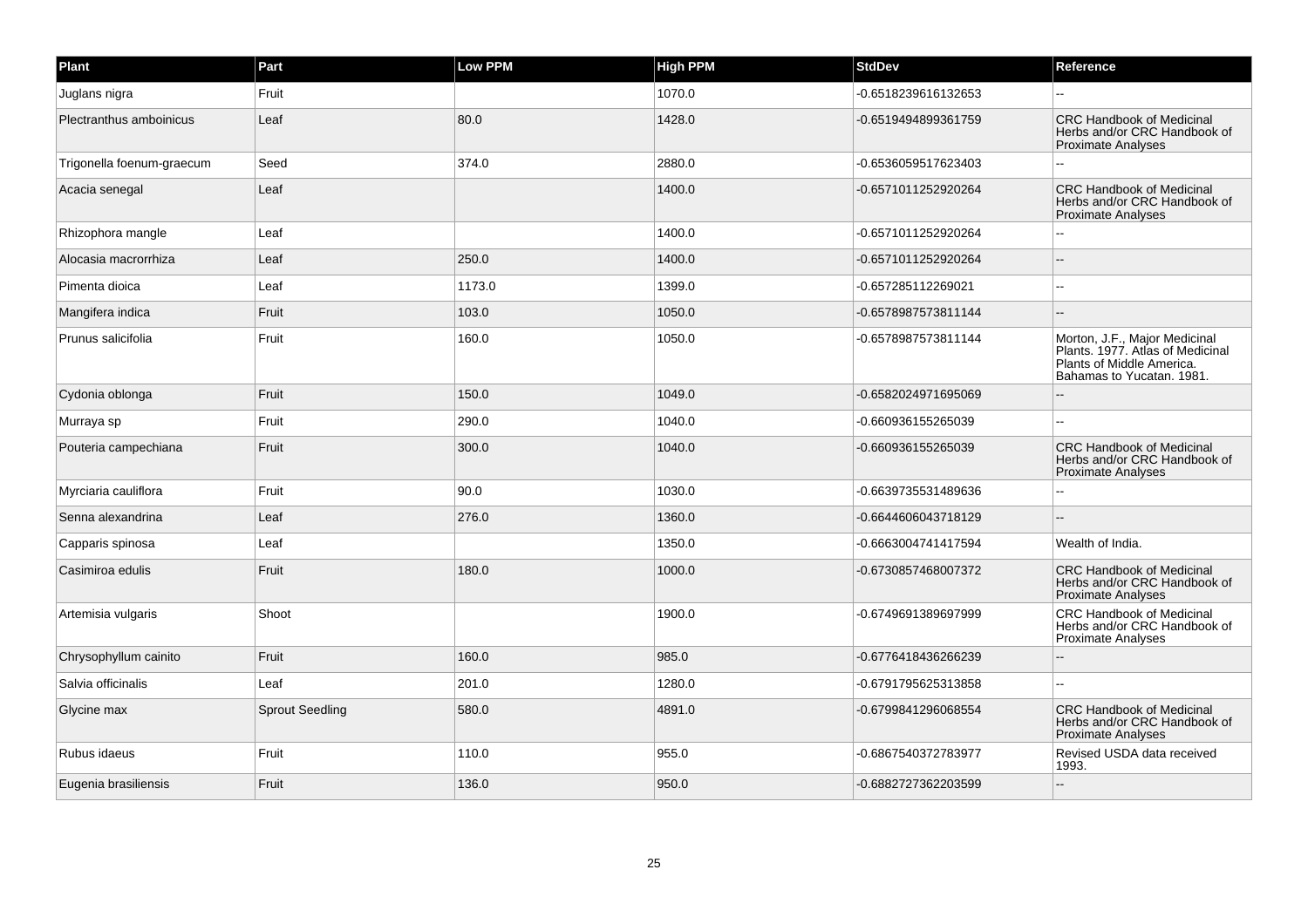| Plant                    | Part        | Low PPM | <b>High PPM</b> | <b>StdDev</b>       | Reference                                                                                                                   |
|--------------------------|-------------|---------|-----------------|---------------------|-----------------------------------------------------------------------------------------------------------------------------|
| Sophora japonica         | Seed        |         | 2723.0          | -0.6950946174838608 |                                                                                                                             |
| Malus domestica          | Fruit       | 68.0    | 925.0           | -0.6958662309301713 | $\sim$                                                                                                                      |
| Mammea americana         | Fruit       | 78.0    | 925.0           | -0.6958662309301713 | --                                                                                                                          |
| Melicoccus bijugatas     | Fruit       | 98.0    | 925.0           | -0.6958662309301713 |                                                                                                                             |
| Cymbopogon citratus      | Plant       |         | 2140.0          | -0.6961332777527138 | Pedersen, M. 1987. Nutritional<br>Herbology. Pederson Publishing.<br>Bountiful, Utah. 377 pp.                               |
| Ananas comosus           | Fruit       | 60.0    | 923.0           | -0.6964737105069562 |                                                                                                                             |
| Acacia farnesiana        | Seed        | 2000.0  | 2700.0          | -0.7011725748825549 | <b>CRC Handbook of Medicinal</b><br>Herbs and/or CRC Handbook of<br><b>Proximate Analyses</b>                               |
| Turnera diffusa          | Leaf        | 242.0   | 1150.0          | -0.7030978695406919 |                                                                                                                             |
| Juniperus communis       | Fruit       | 279.0   | 900.0           | -0.7034597256399827 | $\sim$                                                                                                                      |
| Artocarpus heterophyllus | Seed        | 1300.0  | 2685.0          | -0.7051364601425728 |                                                                                                                             |
| Pouteria viridis         | Fruit       | 280.0   | 885.0           | -0.7080158224658695 | <b>CRC Handbook of Medicinal</b><br>Herbs and/or CRC Handbook of<br>Proximate Analyses                                      |
| Kalmia latifolia         | Leaf        |         | 1100.0          | -0.7122972183904249 | <b>CRC Handbook of Medicinal</b><br>Herbs and/or CRC Handbook of<br><b>Proximate Analyses</b>                               |
| Quercus velutina         | <b>Stem</b> | 105.0   | 1550.0          | -0.713804484647442  |                                                                                                                             |
| Euphrasia officinalis    | Plant       | 323.0   | 2100.0          | -0.7153547612101347 |                                                                                                                             |
| Syzygium jambos          | Fruit       | 115.0   | 852.0           | -0.7180392354828206 |                                                                                                                             |
| Pachyrhizus erosus       | Tuber       | 180.0   | 1660.0          | -0.7180636251627609 | $\overline{a}$                                                                                                              |
| Licania platypus         | Fruit       | 245.0   | 822.0           | -0.7271514291345942 | Morton, J.F., Major Medicinal<br>Plants. 1977. Atlas of Medicinal<br>Plants of Middle America.<br>Bahamas to Yucatan. 1981. |
| Eugenia uniflora         | Fruit       | 90.0    | 815.0           | -0.7292776076533414 | <b>CRC Handbook of Medicinal</b><br>Herbs and/or CRC Handbook of<br>Proximate Analyses                                      |
| Rosmarinus officinalis   | Plant       | 490.0   | 2050.0          | -0.7393816155319108 | USDA's Ag Handbook 8 and<br>sequelae)                                                                                       |
| Thymus vulgaris          | Leaf        | 160.0   | 950.0           | -0.7398952649396242 | $-$                                                                                                                         |
| Olea europaea            | Fruit       | 170.0   | 780.0           | -0.7399085002470773 | <b>CRC Handbook of Medicinal</b><br>Herbs and/or CRC Handbook of<br><b>Proximate Analyses</b>                               |
| Aloe vera                | Leaf        | 6.0     | 940.0           | -0.7417351347095709 |                                                                                                                             |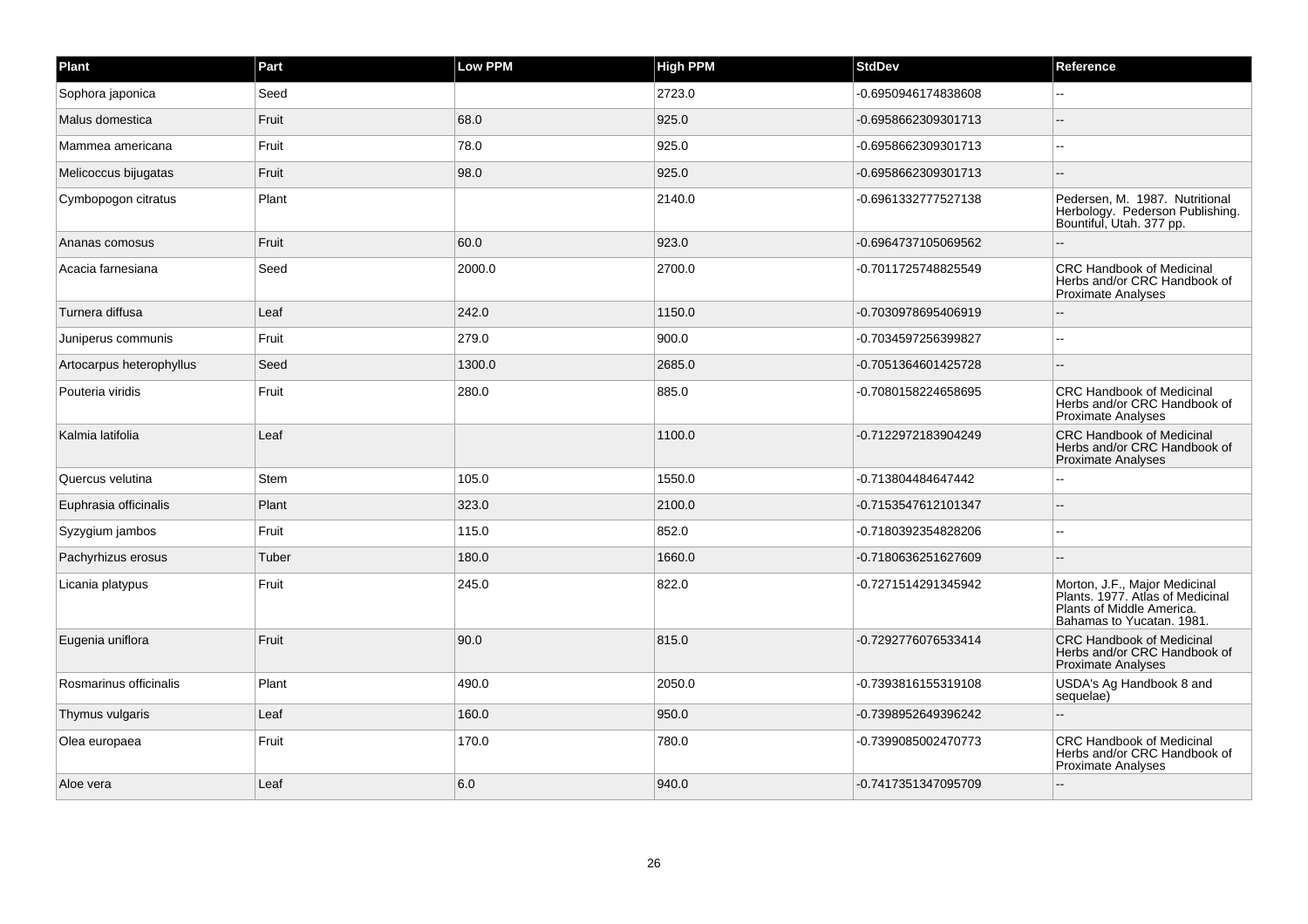| Plant                | Part        | <b>Low PPM</b> | <b>High PPM</b> | <b>StdDev</b>       | Reference                                                                                                                           |
|----------------------|-------------|----------------|-----------------|---------------------|-------------------------------------------------------------------------------------------------------------------------------------|
| Aloe spp.            | Leaf        | 5.0            | 940.0           | -0.7417351347095709 |                                                                                                                                     |
| Quercus phellos      | Stem        | 168.0          | 1512.0          | -0.7421356284839035 |                                                                                                                                     |
| Quercus stellata     | <b>Stem</b> | 150.0          | 1512.0          | -0.7421356284839035 | $\sim$                                                                                                                              |
| Olea europaea        | Leaf        |                | 900.0           | -0.7490946137893574 | <b>CRC Handbook of Medicinal</b><br>Herbs and/or CRC Handbook of<br><b>Proximate Analyses</b>                                       |
| Diospyros virginiana | Fruit       | 260.0          | 730.0           | -0.7550954896667    |                                                                                                                                     |
| Vanilla planifolia   | Fruit       |                | 700.0           | -0.7642076833184737 | <b>CRC Handbook of Medicinal</b><br>Herbs and/or CRC Handbook of<br><b>Proximate Analyses</b>                                       |
| Eugenia floribunda   | Fruit       | 90.0           | 700.0           | -0.7642076833184737 | CRC Handbook of Medicinal<br>Herbs and/or CRC Handbook of<br><b>Proximate Analyses</b>                                              |
| Colubrina texensis   | Shoot       |                | 1700.0          | -0.7656527078968032 | <b>CRC Handbook of Medicinal</b><br>Herbs and/or CRC Handbook of<br><b>Proximate Analyses</b>                                       |
| Blighia sapida       | Seed        | 700.0          | 2455.0          | -0.7659160341295137 | <b>CRC Handbook of Medicinal</b><br>Herbs and/or CRC Handbook of<br><b>Proximate Analyses</b>                                       |
| Garcinia mangostana  | Fruit       | 100.0          | 685.0           | -0.7687637801443605 |                                                                                                                                     |
| Vaccinium corymbosum | Fruit       | 96.0           | 675.0           | -0.7718011780282851 |                                                                                                                                     |
| Rhus copallina       | <b>Stem</b> | 75.0           | 1464.0          | -0.7779223364878548 |                                                                                                                                     |
| Myristica fragrans   | Seed        | 2130.0         | 2400.0          | -0.7804502800829126 | <b>CRC Handbook of Medicinal</b><br>Herbs and/or CRC Handbook of<br><b>Proximate Analyses</b>                                       |
| Cocos nucifera       | Seed        | 830.0          | 2400.0          | -0.7804502800829126 |                                                                                                                                     |
| Bixa orellana        | Fruit       | 100.0          | 641.0           | -0.7821283308336285 | <b>CRC Handbook of Medicinal</b><br>Herbs and/or CRC Handbook of<br><b>Proximate Analyses</b>                                       |
| Feijoa sellowiana    | Fruit       | 100.0          | 625.0           | -0.7869881674479078 | Morton, J.F., Major Medicinal<br>Plants. 1977. Atlas of Medicinal<br>Plants of Middle America.<br>Bahamas to Yucatan. 1981.         |
| Tamarindus indica    | Seed        |                | 2370.0          | -0.7883780506029484 | ANON, 1948-1976. The Wealth of<br>India raw materials. Publications<br>and Information Directorate, CSIR,<br>New Delhi. 11 volumes. |
| Morinda citrifolia   | Leaf        | 150.0          | 670.0           | -0.7914116184981296 | <b>CRC Handbook of Medicinal</b><br>Herbs and/or CRC Handbook of<br><b>Proximate Analyses</b>                                       |
| Mauritia flexuosa    | Fruit       | 270.0          | 585.0           | -0.7991377589836061 | J Cell Biochem VOL. 22=1995                                                                                                         |
| Carya ovata          | Shoot       | 110.0          | 1620.0          | -0.8019261354676044 |                                                                                                                                     |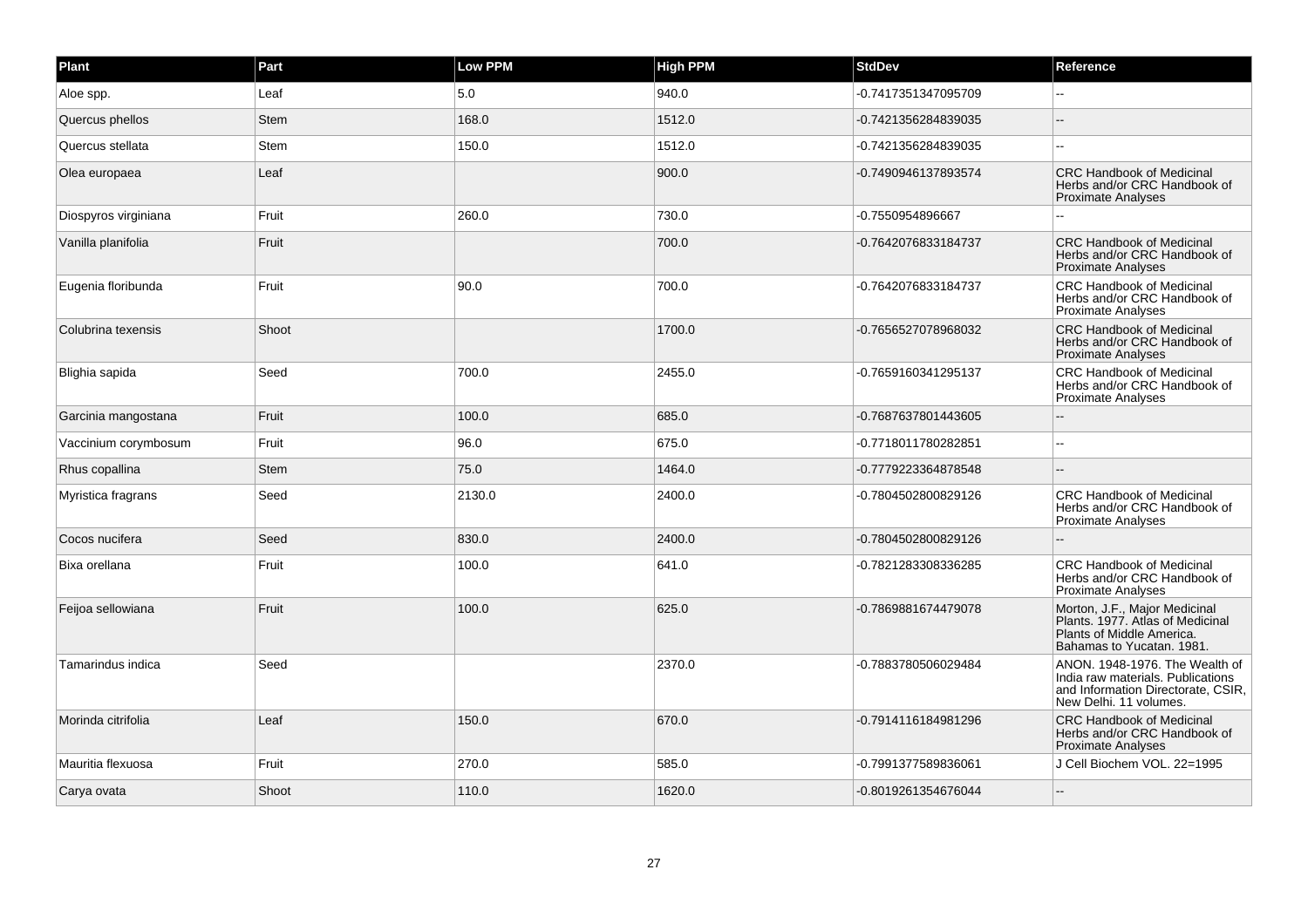| Plant                   | Part        | <b>Low PPM</b> | <b>High PPM</b> | <b>StdDev</b>       | Reference                                                                                                                                                                                                                    |
|-------------------------|-------------|----------------|-----------------|---------------------|------------------------------------------------------------------------------------------------------------------------------------------------------------------------------------------------------------------------------|
| Cola acuminata          | Seed        | 860.0          | 2318.0          | -0.8021195195043437 |                                                                                                                                                                                                                              |
| Lycium chinense         | Fruit       |                | 560.0           | -0.8067312536934174 | Hansel, R., Keller, K., Rimpler, H.,<br>and Schneider, G. eds. 1992.<br>Hager's Handbuch der<br>Pharmazeutischen Praxis, Drogen<br>(A-D), 1209 pp., 1993 (E-O), 970<br>pp., 1994 (P-Z), 1196 pp.<br>Springer-Verlag, Berlin. |
| Pourouma cecropiaefolia | Fruit       | 100.0          | 555.0           | -0.8082499526353797 | J Cell Biochem VOL. 22=1995                                                                                                                                                                                                  |
| Sclerocarya caffra      | Seed        | 190.0          | 2290.0          | -0.8095187719897105 |                                                                                                                                                                                                                              |
| Equisetum arvense       | Plant       | 407.0          | 1900.0          | -0.811462178497239  |                                                                                                                                                                                                                              |
| Manilkara zapota        | Fruit       | 100.0          | 530.0           | -0.8158434473451911 | <b>CRC Handbook of Medicinal</b><br>Herbs and/or CRC Handbook of<br><b>Proximate Analyses</b>                                                                                                                                |
| Cyamopsis tetragonoloba | Fruit       |                | 500.0           | -0.8249556409969647 | CRC Handbook of Medicinal<br>Herbs and/or CRC Handbook of<br>Proximate Analyses                                                                                                                                              |
| Ulmus rubra             | <b>Bark</b> | 36.0           | 220.0           | -0.8274253906754868 |                                                                                                                                                                                                                              |
| Rauvolfia serpentina    | Seed        | 700.0          | 2200.0          | -0.8333020835498178 |                                                                                                                                                                                                                              |
| Albizia lebbeck         | Leaf        | 300.0          | 400.0           | -0.8410881022866883 | Wealth of India.                                                                                                                                                                                                             |
| Aleurites moluccana     | Seed        | 2000.0         | 2150.0          | -0.8465150344165441 | <b>CRC Handbook of Medicinal</b><br>Herbs and/or CRC Handbook of<br>Proximate Analyses                                                                                                                                       |
| Arctostaphylos uva-ursi | Leaf        | 43.0           | 370.0           | -0.8466077115965281 |                                                                                                                                                                                                                              |
| Phaseolus lunatus       | Leaf        |                | 360.0           | -0.8484475813664748 |                                                                                                                                                                                                                              |
| Pinus echinata          | Shoot       | 306.0          | 1512.0          | -0.850895262688186  |                                                                                                                                                                                                                              |
| Scutellaria lateriflora | Plant       | 248.0          | 1810.0          | -0.854710516276436  | $\overline{a}$                                                                                                                                                                                                               |
| Lantana camara          | Shoot       |                | 1500.0          | -0.8563362768238063 |                                                                                                                                                                                                                              |
| Stachys officinalis     | Plant       | 302.0          | 1800.0          | -0.8595158871407913 |                                                                                                                                                                                                                              |
| Petasites japonicus     | Plant       | 400.0          | 1800.0          | -0.8595158871407913 | Chem. & Pharm. Bull. 38: 2205.                                                                                                                                                                                               |
| Chondrus crispus        | Plant       |                | 1800.0          | -0.8595158871407913 | Pedersen, M. 1987. Nutritional<br>Herbology. Pederson Publishing.<br>Bountiful, Utah. 377 pp.                                                                                                                                |
| Artemisia herba-alba    | Plant       |                | 1790.0          | -0.8643212580051465 |                                                                                                                                                                                                                              |
| Elettaria cardamomum    | Seed        | 1780.0         | 1941.0          | -0.90174516903946   | CRC Handbook of Medicinal<br>Herbs and/or CRC Handbook of<br>Proximate Analyses                                                                                                                                              |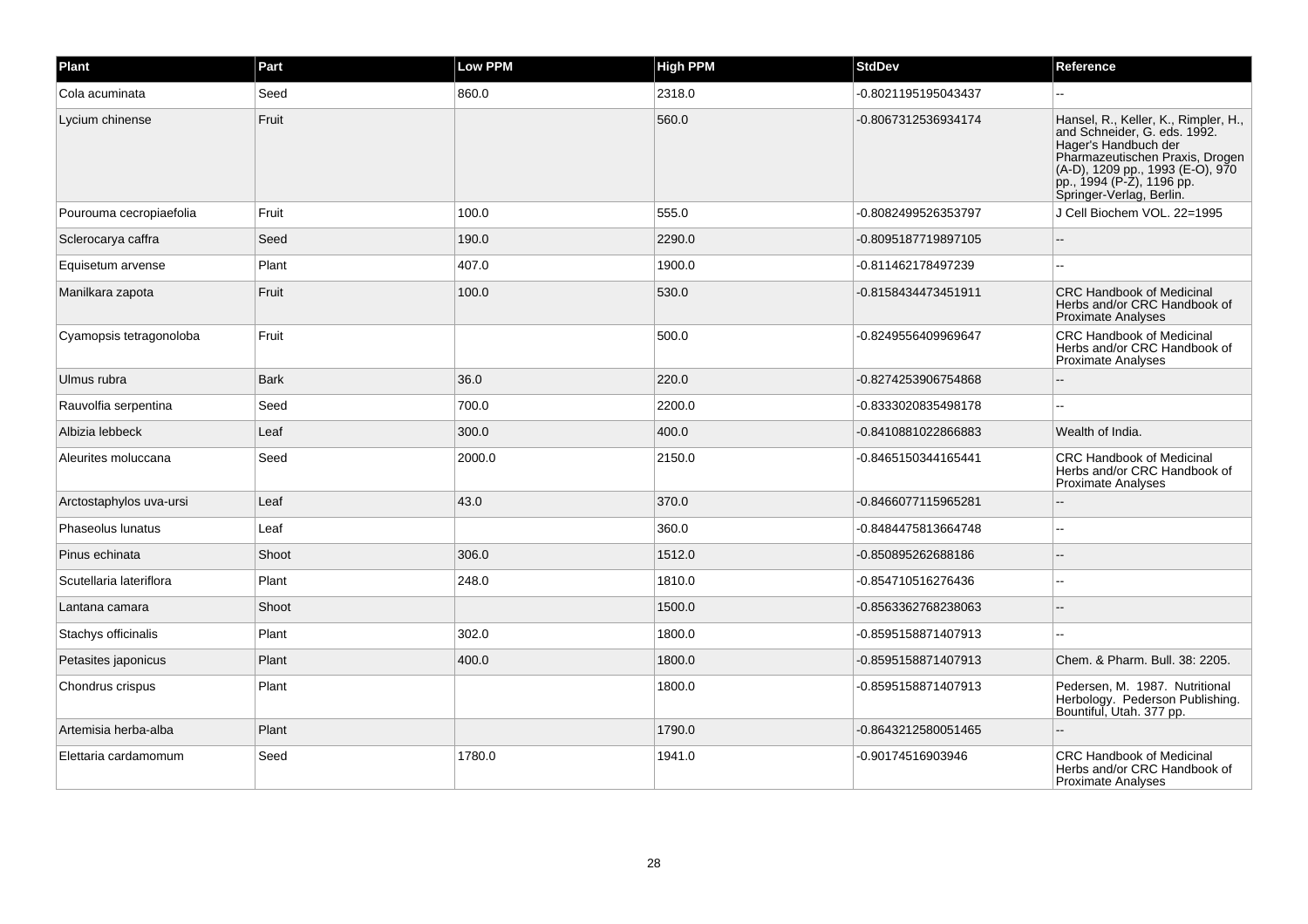| Plant                     | Part        | <b>Low PPM</b> | <b>High PPM</b> | <b>StdDev</b>       | Reference                                                                                                         |
|---------------------------|-------------|----------------|-----------------|---------------------|-------------------------------------------------------------------------------------------------------------------|
| Tabebuia heptaphylla      | <b>Bark</b> | 21.0           | 120.0           | -0.9109755815885283 |                                                                                                                   |
| Coffea arabica            | Seed        | 1780.0         | 1900.0          | -0.9125797887501755 | <b>CRC Handbook of Medicinal</b><br>Herbs and/or CRC Handbook of<br><b>Proximate Analyses</b>                     |
| Spondias tuberosa         | Fruit       |                | 210.0           | -0.9130401796307767 |                                                                                                                   |
| Areca catechu             | Seed        | 630.0          | 1892.0          | -0.9146938608888517 |                                                                                                                   |
| Quercus rubra             | <b>Stem</b> | 112.0          | 1254.0          | -0.934489184005142  |                                                                                                                   |
| Syzygium cumini           | Fruit       | 130.0          | 127.0           | -0.9382505820673505 | <b>CRC Handbook of Medicinal</b><br>Herbs and/or CRC Handbook of<br><b>Proximate Analyses</b>                     |
| Passiflora quadrangularis | Seed        | 390.0          | 1800.0          | -0.9390056904836281 |                                                                                                                   |
| Castanea mollisima        | Seed        | 940.0          | 1774.0          | -0.9458764249343258 | $\sim$                                                                                                            |
| Byrsonima crassifolia     | Fruit       | 125.0          | 100.0           | -0.9464515563539467 |                                                                                                                   |
| Macadamia spp             | Seed        | 1015.0         | 1750.0          | -0.9522186413503544 | USDA's Ag Handbook 8 and<br>sequelae)                                                                             |
| Vigna mungo               | Plant       |                | 1600.0          | -0.9556233044278958 |                                                                                                                   |
| Quercus alba              | <b>Bark</b> | 15.0           | 64.0            | -0.9577636884998315 | --                                                                                                                |
| Castanea dentata          | Seed        | 960.0          | 1709.0          | -0.9630532610610699 |                                                                                                                   |
| Satureja hortensis        | Plant       |                | 1538.0          | -0.9854166037868982 | <b>CRC Handbook of Medicinal</b><br>Herbs and/or CRC Handbook of<br><b>Proximate Analyses</b>                     |
| Opuntia ficus-indica      | Seed        |                | 1605.0          | -0.9905361988638606 | Laferriere, J.E., 1988, Nutricomp<br>Program, Nutricomp Database;<br>reviewed in J. Ethnobiology<br>$9(1):27-29.$ |
| Syzygium aromaticum       | Flower      | 1000.0         | 1337.0          | -0.9975269050748918 | $\overline{a}$                                                                                                    |
| Portulaca oleracea        | Herb        | 320.0          | 7740.0          | $-1.0$              |                                                                                                                   |
| Plantago psyllium         | Hull Husk   |                | 578.0           | $-1.0$              |                                                                                                                   |
| Opuntia ficus-indica      | <b>Bud</b>  |                | 243.0           | $-1.0$              | Laferriere, J.E., 1988, Nutricomp<br>Program, Nutricomp Database;<br>reviewed in J. Ethnobiology<br>$9(1):27-29.$ |
| Allium cepa               | <b>Bulb</b> | 275.0          | 4038.0          | $-1.0$              |                                                                                                                   |
| Medicago sativa           | Plant       | 282.0          | 1500.0          | -1.003677013071448  |                                                                                                                   |
| Petasites japonicus       | Pt          | 120.0          | 2180.0          | -1.0071283821276042 | USDA's Ag Handbook 8 and<br>sequelae)                                                                             |
| Cornus florida            | Seed        |                | 1500.0          | -1.0182833956839858 |                                                                                                                   |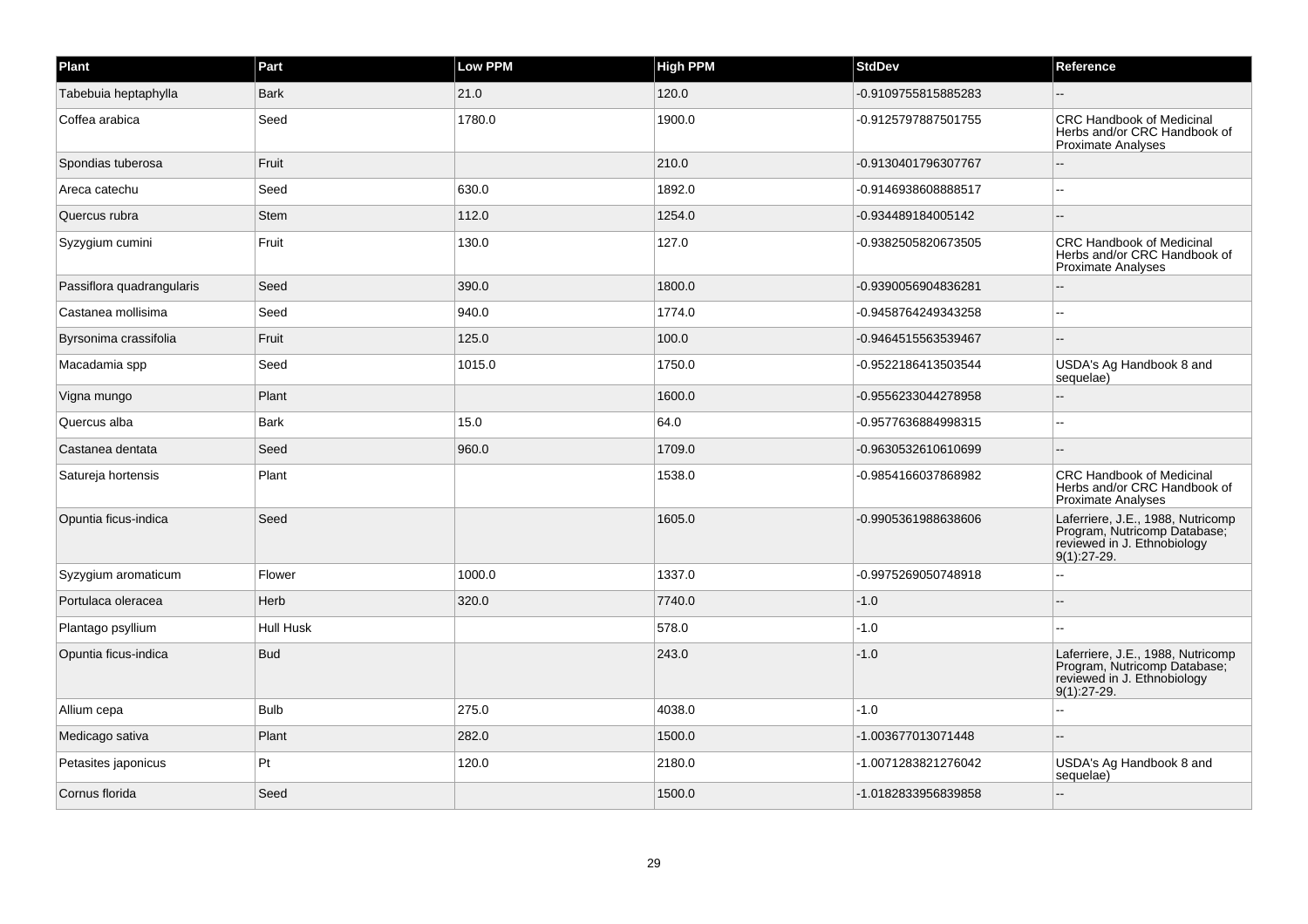| Plant                       | Part                   | Low PPM | <b>High PPM</b> | <b>StdDev</b>       | Reference                                                                                                                                                      |
|-----------------------------|------------------------|---------|-----------------|---------------------|----------------------------------------------------------------------------------------------------------------------------------------------------------------|
| Inga edulis                 | Seed                   |         | 1280.0          | -1.0764203794975815 | CRC Handbook of Medicinal<br>Herbs and/or CRC Handbook of<br>Proximate Analyses                                                                                |
| Psophocarpus tetragonolobus | Tuber                  | 450.0   | 1056.0          | -1.0779395175137283 |                                                                                                                                                                |
| Nyssa sylvatica             | Stem                   | 90.0    | 1056.0          | -1.0821093545214413 |                                                                                                                                                                |
| Dioscorea bulbifera         | Tuber                  | 290.0   | 1000.0          | -1.11130549428799   |                                                                                                                                                                |
| Phaseolus vulgaris          | <b>Sprout Seedling</b> | 370.0   | 3978.0          | -1.1151930397583163 | USDA's Ag Handbook 8 and<br>sequelae)                                                                                                                          |
| Castanea sativa             | Seed                   | 490.0   | 1122.0          | -1.1181733042364366 |                                                                                                                                                                |
| Phoenix dactylifera         | Seed                   |         | 1120.0          | -1.1187018222711056 | Abstract (See species file)                                                                                                                                    |
| Areca catechu               | Shoot                  |         | 890.0           | -1.1329211620511657 |                                                                                                                                                                |
| Vigna unguiculata           | Shoot                  | 90.0    | 881.0           | -1.137001922652881  |                                                                                                                                                                |
| Vigna unguiculata           | Shoot                  | 90.0    | 881.0           | -1.137001922652881  | USDA's Ag Handbook 8 and<br>sequelae)                                                                                                                          |
| Hibiscus sabdariffa         | Flower                 | 110.0   | 1000.0          | -1.1392165553859557 |                                                                                                                                                                |
| Pinus gerardiana            | Seed                   | 925.0   | 1000.0          | -1.1504129043512488 | ANON. 1948-1976. The Wealth of<br>India raw materials. Publications<br>and Information Directorate, CSIR,<br>New Delhi. 11 volumes.                            |
| Larrea tridentata           | Plant                  | 375.0   | 1140.0          | -1.1766703641882361 |                                                                                                                                                                |
| Arundo donax                | Plant                  |         | 1100.0          | -1.195891847645657  |                                                                                                                                                                |
| Spondias dulcis             | Seed                   |         | 700.0           | -1.2296906095516065 |                                                                                                                                                                |
| Plantago psyllium           | Seed                   | 137.0   | 630.0           | -1.2481887407650232 |                                                                                                                                                                |
| Stevia rebaudiana           | Plant                  |         | 980.0           | -1.2535562980179198 | Kinghorn, A. D. (Ed.) 2002.<br>Medicinal and Aromatic Plants -<br>Industrial Profiles. Stevia, The<br>genus Stevia. Taylor & Francis.<br>New York, NY. 211 pp. |
| Plantago major              | Seed                   | 180.0   | 600.0           | -1.256116511285059  |                                                                                                                                                                |
| Pinus edulis                | Seed                   | 145.0   | 590.0           | -1.2587591014584043 | USDA's Ag Handbook 8 and<br>sequelae)                                                                                                                          |
| Polystichum polyblepharum   | Plant                  |         | 900.0           | -1.2919992649327616 |                                                                                                                                                                |
| Vitellaria paradoxa         | Seed                   |         | 430.0           | -1.3010405442319284 | $\overline{a}$                                                                                                                                                 |
| Myristica fragrans          | Aril                   | 1000.0  | 1100.0          | -1.325160187171999  | <b>CRC Handbook of Medicinal</b><br>Herbs and/or CRC Handbook of<br><b>Proximate Analyses</b>                                                                  |